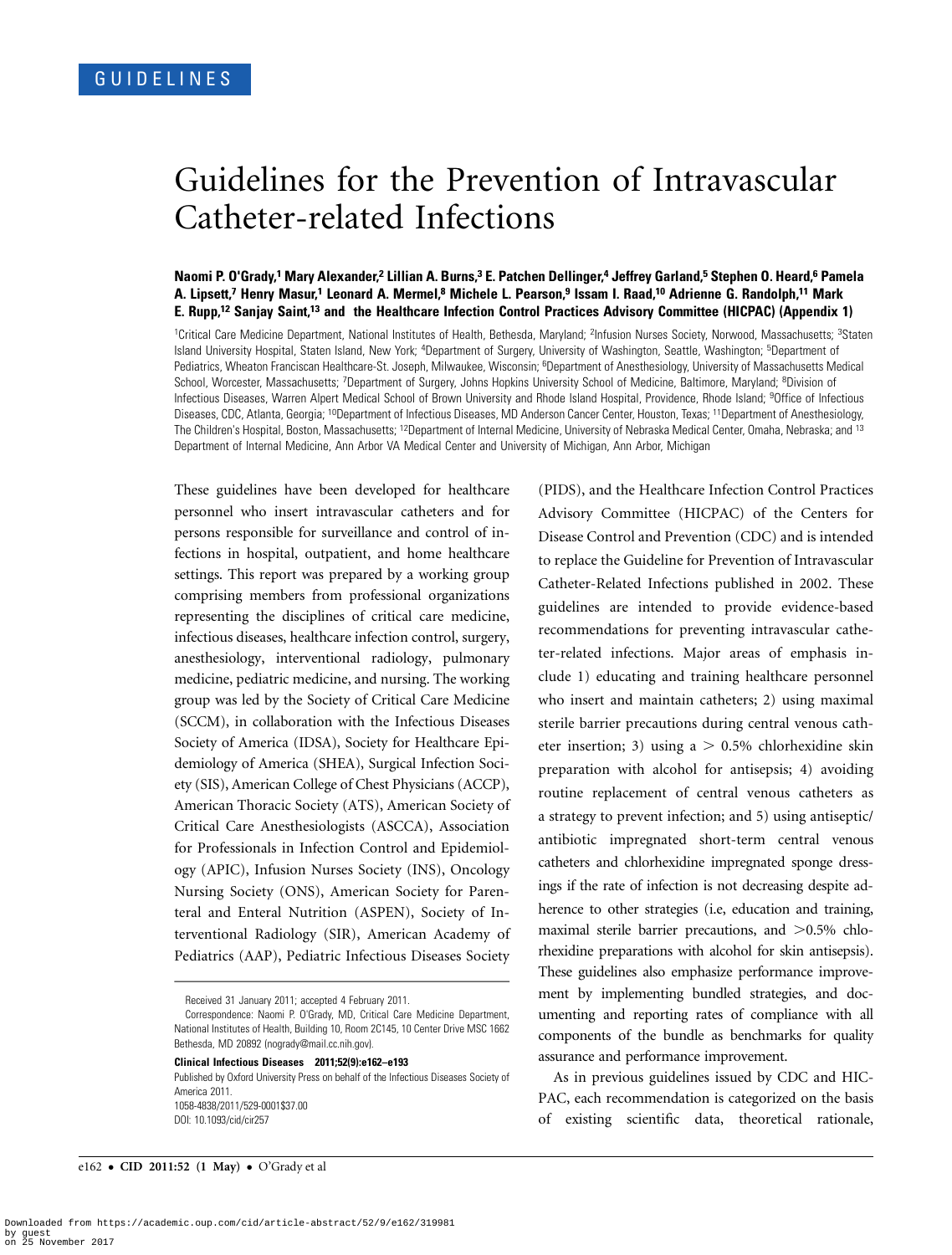applicability, and economic impact. The system for categorizing recommendations in this guideline is as follows:

• Category IA. Strongly recommended for implementation and strongly supported by well-designed experimental, clinical, or epidemiologic studies.

• Category IB. Strongly recommended for implementation and supported by some experimental, clinical, or epidemiologic studies and a strong theoretical rationale; or an accepted practice (e.g., aseptic technique) supported by limited evidence.

• Category IC. Required by state or federal regulations, rules, or standards.

• Category II. Suggested for implementation and supported by suggestive clinical or epidemiologic studies or a theoretical rationale.

• Unresolved issue. Represents an unresolved issue for which evidence is insufficient or no consensus regarding efficacy exists.

# INTRODUCTION

In the United States, 15 million central vascular catheter (CVC) days (i.e, the total number of days of exposure to CVCs among all patients in the selected population during the selected time period) occur in intensive care units (ICUs) each year [1]. Studies have variously addressed catheter-related bloodstream infections (CRBSI). These infections independently increase hospital costs and length of stay [2–5], but have not generally been shown to independently increase mortality. While 80,000 CRBSIs occur in ICUs each year [1], a total of 250,000 cases of BSIs have been estimated to occur annually, if entire hospitals are assessed [6]. By several analyses, the cost of these infections is substantial, both in terms of morbidity and financial resources expended. To improve patient outcome and to reduce healthcare costs, there is considerable interest by healthcare providers, insurers, regulators, and patient advocates in reducing the incidence of these infections. This effort should be multidisciplinary, involving healthcare professionals who order the insertion and removal of CVCs, those personnel who insert and maintain intravascular catheters, infection control personnel, healthcare managers including the chief executive officer (CEO) and those who allocate resources, and patients who are capable of assisting in the care of their catheters.

The goal of an effective prevention program should be the elimination of CRBSI from all patient-care areas. Although this is challenging, programs have demonstrated success, but sustained elimination requires continued effort. The goal of the measures discussed in this document is to reduce the rate to as low as feasible given the specific patient population being served, the universal presence of microorganisms in the human environment, and the limitations of current strategies and technologies.

#### SUMMARY OF RECOMMENDATIONS

#### Education, Training and Staffing

1. Educate healthcare personnel regarding the indications for intravascular catheter use, proper procedures for the insertion and maintenance of intravascular catheters, and appropriate infection control measures to prevent intravascular catheter-related infections [7–15]. Category IA

2. Periodically assess knowledge of and adherence to guidelines for all personnel involved in the insertion and maintenance of intravascular catheters [7–15]. Category IA

3. Designate only trained personnel who demonstrate competence for the insertion and maintenance of peripheral and central intravascular catheters. [14–28]. Category IA

4. Ensure appropriate nursing staff levels in ICUs. Observational studies suggest that a higher proportion of ''pool nurses'' or an elevated patient–to-nurse ratio is associated with CRBSI in ICUs where nurses are managing patients with CVCs [29–31]. Category IB

# Selection of Catheters and Sites Peripheral Catheters and Midline Catheters

1. In adults, use an upper-extremity site for catheter insertion. Replace a catheter inserted in a lower extremity site to an upper extremity site as soon as possible. Category II

2. In pediatric patients, the upper or lower extremities or the scalp (in neonates or young infants) can be used as the catheter insertion site [32, 33]. Category II

3. Select catheters on the basis of the intended purpose and duration of use, known infectious and non-infectious complications (e.g., phlebitis and infiltration), and experience of individual catheter operators [33–35]. Category IB

4. Avoid the use of steel needles for the administration of fluids and medication that might cause tissue necrosis if extravasation occurs [33, 34]. Category IA

5. Use a midline catheter or peripherally inserted central catheter (PICC), instead of a short peripheral catheter, when the duration of IV therapy will likely exceed six days. Category II

6. Evaluate the catheter insertion site daily by palpation through the dressing to discern tenderness and by inspection if a transparent dressing is in use. Gauze and opaque dressings should not be removed if the patient has no clinical signs of infection. If the patient has local tenderness or other signs of possible CRBSI, an opaque dressing should be removed and the site inspected visually. Category II

7. Remove peripheral venous catheters if the patients develops signs of phlebitis (warmth, tenderness, erythema or palpable venous cord), infection, or a malfunctioning catheter [36]. Category IB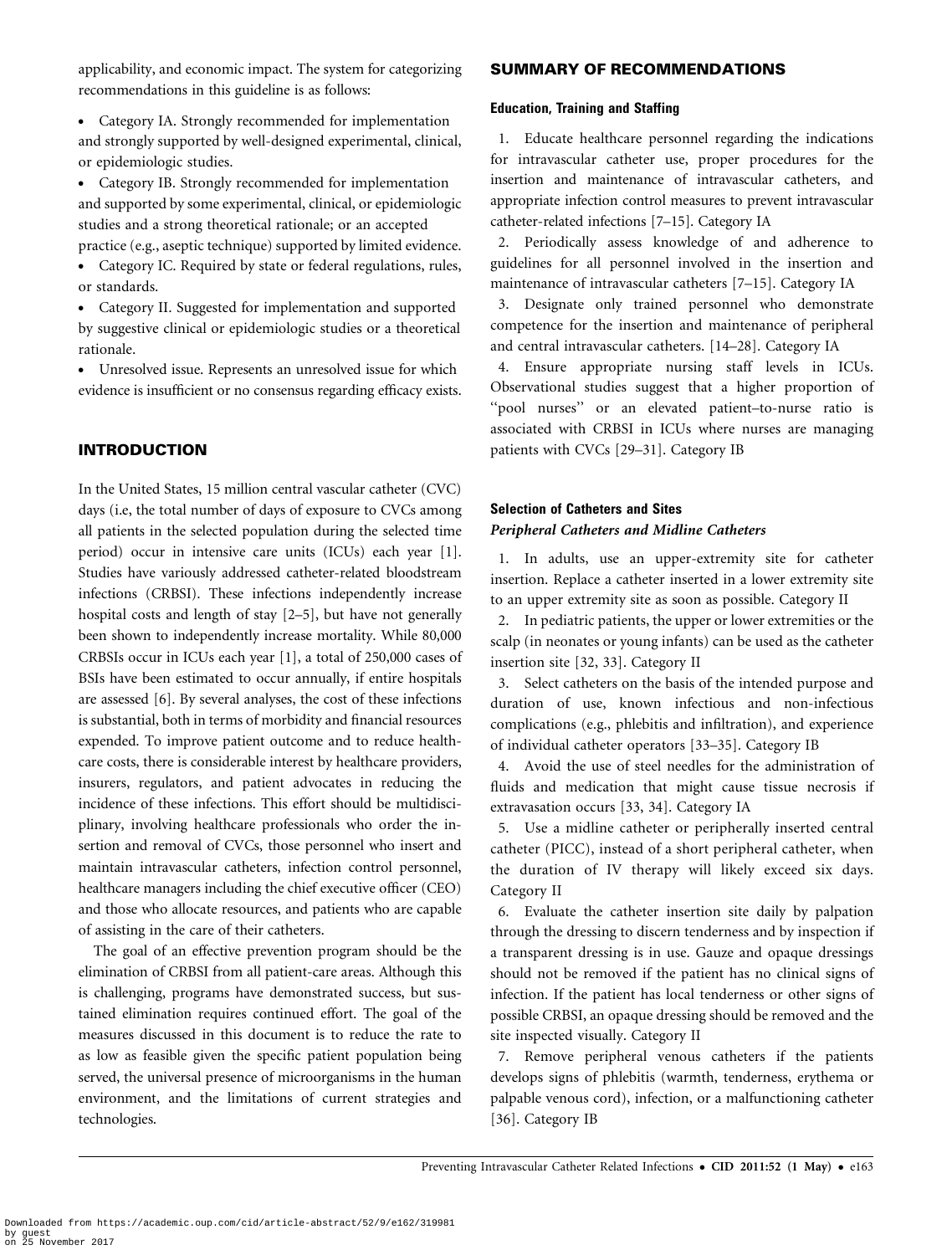#### Central Venous Catheters.

1. Weigh the risks and benefits of placing a central venous device at a recommended site to reduce infectious complications against the risk for mechanical complications (e.g., pneumothorax, subclavian artery puncture, subclavian vein laceration, subclavian vein stenosis, hemothorax, thrombosis, air embolism, and catheter misplacement) [37–53]. Category IA

2. Avoid using the femoral vein for central venous access in adult patients [38, 50, 51, 54]. Category 1A

3. Use a subclavian site, rather than a jugular or a femoral site, in adult patients to minimize infection risk for nontunneled CVC placement [50–52]. Category IB

4. No recommendation can be made for a preferred site of insertion to minimize infection risk for a tunneled CVC. Unresolved issue

5. Avoid the subclavian site in hemodialysis patients and patients with advanced kidney disease, to avoid subclavian vein stenosis [53,55–58]. Category IA

6. Use a fistula or graft in patients with chronic renal failure instead of a CVC for permanent access for dialysis [59]. Category 1A

7. Use ultrasound guidance to place central venous catheters (if this technology is available) to reduce the number of cannulation attempts and mechanical complications. Ultrasound guidance should only be used by those fully trained in its technique. [60–64]. Category 1B

8. Use a CVC with the minimum number of ports or lumens essential for the management of the patient [65–68]. Category IB

9. No recommendation can be made regarding the use of a designated lumen for parenteral nutrition. Unresolved issue

10. Promptly remove any intravascular catheter that is no longer essential [69–72]. Category IA

11. When adherence to aseptic technique cannot be ensured (i.e catheters inserted during a medical emergency), replace the catheter as soon as possible, i.e, within 48 hours [37,73–76]. Category IB

#### Hand Hygiene and Aseptic Technique

1. Perform hand hygiene procedures, either by washing hands with conventional soap and water or with alcohol-based hand rubs (ABHR). Hand hygiene should be performed before and after palpating catheter insertion sites as well as before and after inserting, replacing, accessing, repairing, or dressing an intravascular catheter. Palpation of the insertion site should not be performed after the application of antiseptic, unless aseptic technique is maintained [12,77–79]. Category IB

2. Maintain aseptic technique for the insertion and care of intravascular catheters [37, 73, 74, 76]. Category IB

3. Wear clean gloves, rather than sterile gloves, for the insertion of peripheral intravascular catheters, if the access site is not touched after the application of skin antiseptics. Category IC

4. Sterile gloves should be worn for the insertion of arterial, central, and midline catheters [37, 73, 74, 76]. Category IA

5. Use new sterile gloves before handling the new catheter when guidewire exchanges are performed. Category II

6. Wear either clean or sterile gloves when changing the dressing on intravascular catheters. Category IC

## Maximal Sterile Barrier Precautions

1. Use maximal sterile barrier precautions, including the use of a cap, mask, sterile gown, sterile gloves, and a sterile full body drape, for the insertion of CVCs, PICCs, or guidewire exchange [14, 75, 76, 80]. Category IB

2. Use a sterile sleeve to protect pulmonary artery catheters during insertion [81]. Category IB

#### Skin Preparation

1. Prepare clean skin with an antiseptic (70% alcohol, tincture of iodine, an iodophor or chlorhexidine gluconate) before peripheral venous catheter insertion [82]. Category IB

2. Prepare clean skin with a  $>0.5\%$  chlorhexidine preparation with alcohol before central venous catheter and peripheral arterial catheter insertion and during dressing changes. If there is a contraindication to chlorhexidine, tincture of iodine, an iodophor, or 70% alcohol can be used as alternatives [82, 83]. Category IA

3. No comparison has been made between using chlorhexidine preparations with alcohol and povidone-iodine in alcohol to prepare clean skin. Unresolved issue.

4. No recommendation can be made for the safety or efficacy of chlorhexidine in infants aged  $\leq$ 2 months. Unresolved issue

5. Antiseptics should be allowed to dry according to the manufacturer's recommendation prior to placing the catheter [82, 83]. Category IB

#### Catheter Site Dressing Regimens

1. Use either sterile gauze or sterile, transparent, semipermeable dressing to cover the catheter site [84–87]. Category IA

2. If the patient is diaphoretic or if the site is bleeding or oozing, use a gauze dressing until this is resolved [84–87]. Category II

3. Replace catheter site dressing if the dressing becomes damp, loosened, or visibly soiled [84, 85]. Category IB

4. Do not use topical antibiotic ointment or creams on insertion sites, except for dialysis catheters, because of their potential to promote fungal infections and antimicrobial resistance [88, 89]. Category IB

5. Do not submerge the catheter or catheter site in water. Showering should be permitted if precautions can be taken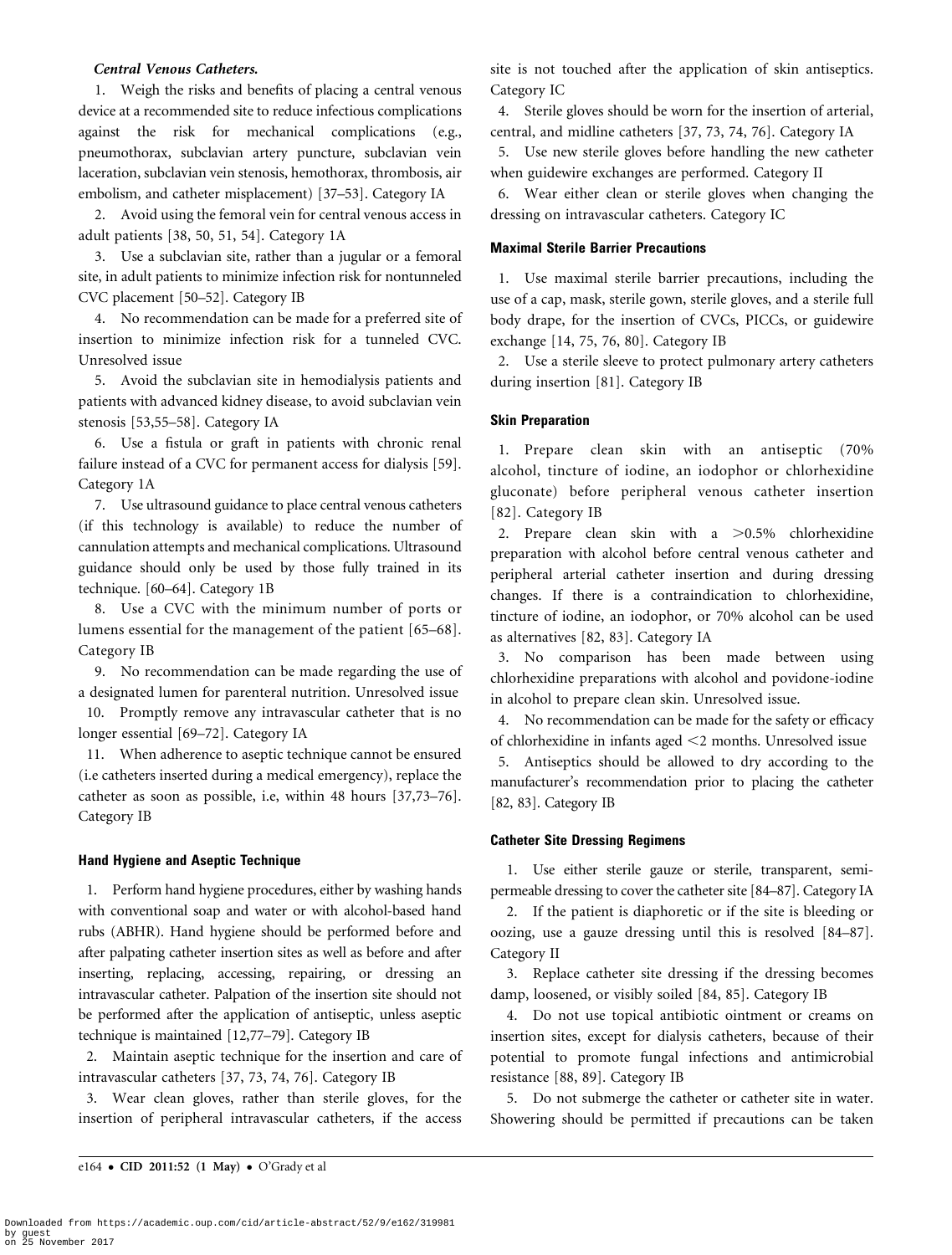to reduce the likelihood of introducing organisms into the catheter (e.g., if the catheter and connecting device are protected with an impermeable cover during the shower) [90–92]. Category IB

6. Replace dressings used on short-term CVC sites every 2 days for gauze dressings. Category II

7. Replace dressings used on short-term CVC sites at least every 7 days for transparent dressings, except in those pediatric patients in which the risk for dislodging the catheter may outweigh the benefit of changing the dressing [87, 93]. Category IB

8. Replace transparent dressings used on tunneled or implanted CVC sites no more than once per week (unless the dressing is soiled or loose), until the insertion site has healed. Category II

9. No recommendation can be made regarding the necessity for any dressing on well-healed exit sites of longterm cuffed and tunneled CVCs. Unresolved issue

10. Ensure that catheter site care is compatible with the catheter material [94, 95]. Category IB

11. Use a sterile sleeve for all pulmonary artery catheters [81]. Category IB

12. Use a chlorhexidine-impregnated sponge dressing for temporary short-term catheters in patients older than 2 months of age if the CLABSI rate is not decreasing despite adherence to basic prevention measures, including education and training, appropriate use of chlorhexidine for skin antisepsis, and MSB [93, 96–98]. Category 1B

13. No recommendation is made for other types of chlorhexidine dressings. Unresolved issue

14. Monitor the catheter sites visually when changing the dressing or by palpation through an intact dressing on a regular basis, depending on the clinical situation of the individual patient. If patients have tenderness at the insertion site, fever without obvious source, or other manifestations suggesting local or bloodstream infection, the dressing should be removed to allow thorough examination of the site [99–101]. Category IB

15. Encourage patients to report any changes in their catheter site or any new discomfort to their provider. Category II

#### Patient Cleansing

Use a 2% chlorhexidine wash for daily skin cleansing to reduce CRBSI [102–104]. Category II

#### Catheter Securement Devices

Use a sutureless securement device to reduce the risk of infection for intravascular catheters [105]. Category II

#### Antimicrobial/Antiseptic Impregnated Catheters and Cuffs

Use a chlorhexidine/silver sulfadiazine or minocycline/rifampin -impregnated CVC in patients whose catheter is expected to remain in place >5 days if, after successful implementation of a comprehensive strategy to reduce rates of CLABSI, the CLABSI rate is not decreasing. The comprehensive strategy should include at least the following three components: educating persons who insert and maintain catheters, use of maximal sterile barrier precautions, and a  $>0.5\%$  chlorhexidine preparation with alcohol for skin antisepsis during CVC insertion [106–113]. Category IA

#### Systemic Antibiotic Prophylaxis

Do not administer systemic antimicrobial prophylaxis routinely before insertion or during use of an intravascular catheter to prevent catheter colonization or CRBSI [114]. Category IB

#### Antibiotic/Antiseptic Ointments

Use povidone iodine antiseptic ointment or bacitracin/gramicidin/polymyxin B ointment at the hemodialysis catheter exit site after catheter insertion and at the end of each dialysis session only if this ointment does not interact with the material of the hemodialysis catheter per manufacturer's recommendation [59, 115–119]. Category IB

# Antibiotic Lock Prophylaxis, Antimicrobial Catheter Flush and Catheter Lock Prophylaxis

Use prophylactic antimicrobial lock solution in patients with long term catheters who have a history of multiple CRBSI despite optimal maximal adherence to aseptic technique [120– 138]. Category II

# **Anticoagulants**

Do not routinely use anticoagulant therapy to reduce the risk of catheter-related infection in general patient populations [139]. Category II

#### Replacement of Peripheral and Midline Catheters

1. There is no need to replace peripheral catheters more frequently than every 72-96 hours to reduce risk of infection and phlebitis in adults [36, 140, 141]. Category 1B

2. No recommendation is made regarding replacement of peripheral catheters in adults only when clinically indicated [142–144]. Unresolved issue

3. Replace peripheral catheters in children only when clinically indicated [32, 33]. Category 1B

4. Replace midline catheters only when there is a specific indication. Category II

# Replacement of CVCs, Including PICCs and Hemodialysis **Catheters**

1. Do not routinely replace CVCs, PICCs, hemodialysis catheters, or pulmonary artery catheters to prevent catheterrelated infections. Category IB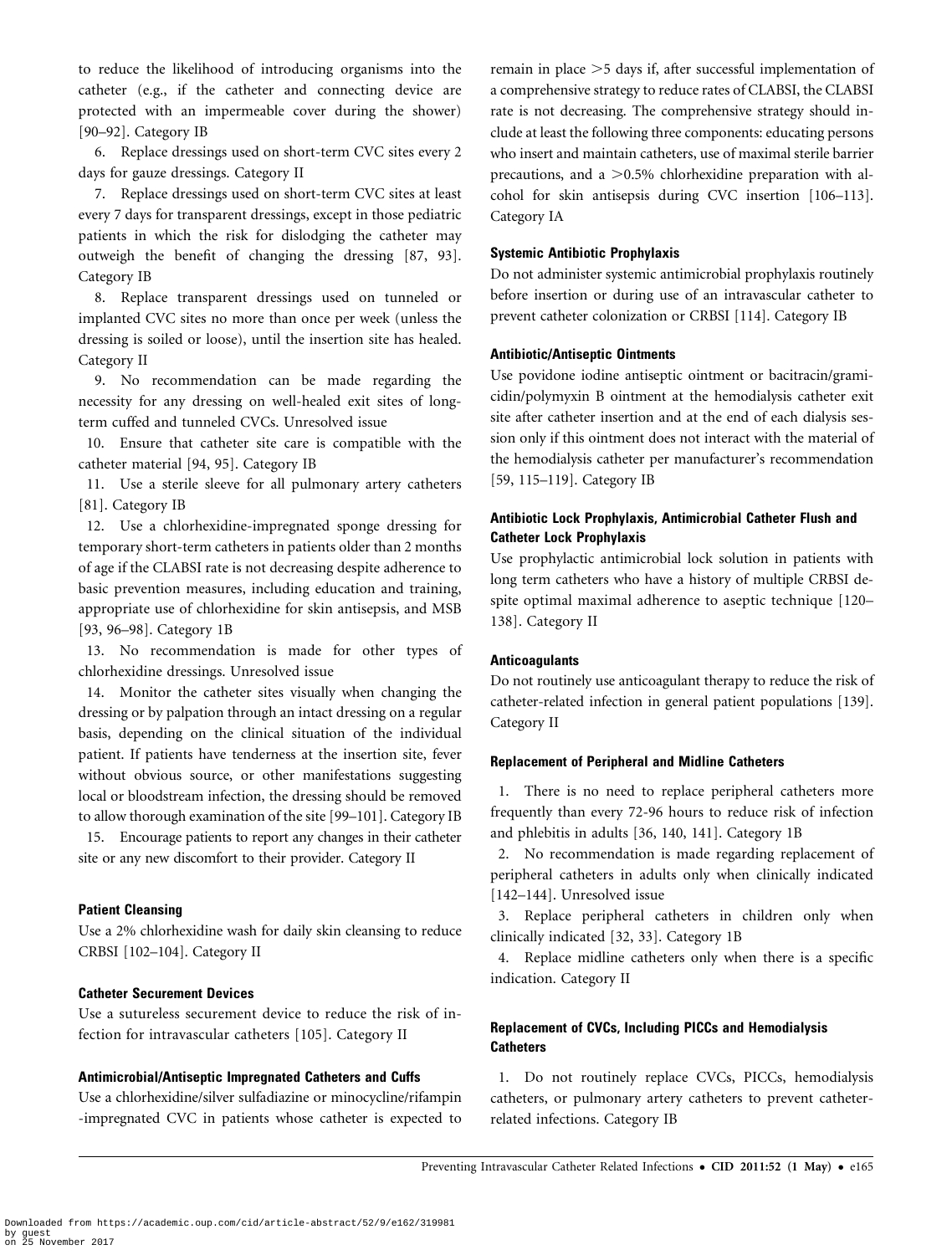2. Do not remove CVCs or PICCs on the basis of fever alone. Use clinical judgment regarding the appropriateness of removing the catheter if infection is evidenced elsewhere or if a noninfectious cause of fever is suspected. Category II

3. Do not use guidewire exchanges routinely for nontunneled catheters to prevent infection. Category IB

4. Do not use guidewire exchanges to replace a nontunneled catheter suspected of infection. Category IB

5. Use a guidewire exchange to replace a malfunctioning nontunneled catheter if no evidence of infection is present. Category IB

6. Use new sterile gloves before handling the new catheter when guidewire exchanges are performed. Category II

#### Umbilical Catheters

1. Remove and do not replace umbilical artery catheters if any signs of CRBSI, vascular insufficiency in the lower extremities, or thrombosis are present [145]. Category II

2. Remove and do not replace umbilical venous catheters if any signs of CRBSI or thrombosis are present [145]. Category II

3. No recommendation can be made regarding attempts to salvage an umbilical catheter by administering antibiotic treatment through the catheter. Unresolved issue

4. Cleanse the umbilical insertion site with an antiseptic before catheter insertion. Avoid tincture of iodine because of the potential effect on the neonatal thyroid. Other iodinecontaining products (e.g., povidone iodine) can be used [146– 150]. Category IB

5. Do not use topical antibiotic ointment or creams on umbilical catheter insertion sites because of the potential to promote fungal infections and antimicrobial resistance [88, 89]. Category IA

6. Add low-doses of heparin (0.25–1.0 U/ml) to the fluid infused through umbilical arterial catheters [151–153]. Category IB

7. Remove umbilical catheters as soon as possible when no longer needed or when any sign of vascular insufficiency to the lower extremities is observed. Optimally, umbilical artery catheters should not be left in place > 5 days [145, 154]. Category II

8. Umbilical venous catheters should be removed as soon as possible when no longer needed, but can be used up to 14 days if managed aseptically [155, 156]. Category II

9. An umbilical catheter may be replaced if it is malfunctioning, and there is no other indication for catheter removal, and the total duration of catheterization has not exceeded 5 days for an umbilical artery catheter or 14 days for an umbilical vein catheter. Category II

# Peripheral Arterial Catheters and Pressure Monitoring Devices for Adult and Pediatric Patients

1. In adults, use of the radial, brachial or dorsalis pedis sites is preferred over the femoral or axillary sites of insertion to reduce the risk of infection [46, 47, 157, 158]. Category IB

2. In children, the brachial site should not be used. The radial, dorsalis pedis, and posterior tibial sites are preferred over the femoral or axillary sites of insertion [46]. Category II

3. A minimum of a cap, mask, sterile gloves and a small sterile fenestrated drape should be used during peripheral arterial catheter insertion [47, 158, 159]. Category IB

4. During axillary or femoral artery catheter insertion, maximal sterile barriers precautions should be used. Category II

5. Replace arterial catheters only when there is a clinical indication. Category II

6. Remove the arterial catheter as soon as it is no longer needed. Category II

7. Use disposable, rather than reusable, transducer assemblies when possible [160–164]. Category IB

8. Do not routinely replace arterial catheters to prevent catheter-related infections [165, 166, 167, 168]. Category II

9. Replace disposable or reusable transducers at 96-hour intervals. Replace other components of the system (including the tubing, continuous-flush device, and flush solution) at the time the transducer is replaced [37, 161]. Category IB

10. Keep all components of the pressure monitoring system (including calibration devices and flush solution) sterile [160, 169–171]. Category IA

11. Minimize the number of manipulations of and entries into the pressure monitoring system. Use a closed flush system (i.e, continuous flush), rather than an open system (i.e, one that requires a syringe and stopcock), to maintain the patency of the pressure monitoring catheters [163, 172]. Category II

12. When the pressure monitoring system is accessed through a diaphragm, rather than a stopcock, scrub the diaphragm with an appropriate antiseptic before accessing the system [163]. Category IA

13. Do not administer dextrose-containing solutions or parenteral nutrition fluids through the pressure monitoring circuit [163, 173, 174]. Category IA

14. Sterilize reusable transducers according to the manufacturers' instructions if the use of disposable transducers is not feasible [163, 173–176]. Category IA

#### Replacement of Administration Sets

1. In patients not receiving blood, blood products or fat emulsions, replace administration sets that are continuously used, including secondary sets and add-on devices, no more frequently than at 96-hour intervals, [177] but at least every 7 days [178–181]. Category IA

2. No recommendation can be made regarding the frequency for replacing intermittently used administration sets.Unresolved issue

3. No recommendation can be made regarding the frequency for replacing needles to access implantable ports. Unresolved issue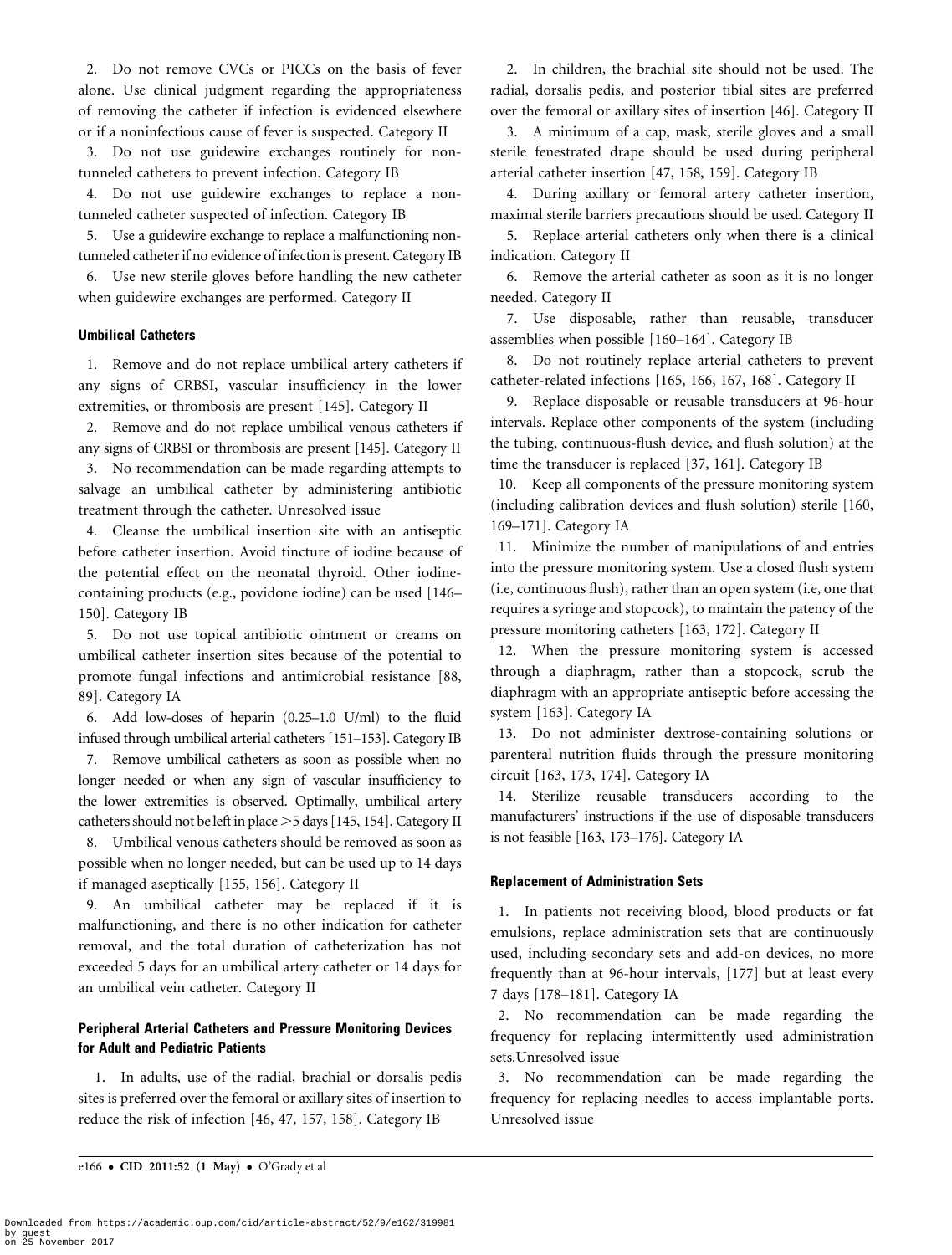4. Replace tubing used to administer blood, blood products, or fat emulsions (those combined with amino acids and glucose in a 3-in-1 admixture or infused separately) within 24 hours of initiating the infusion [182–185]. Category IB

5. Replace tubing used to administer propofol infusions every 6 or 12 hours, when the vial is changed, per the manufacturer's recommendation (FDA website Medwatch) [186]. Category IA

6. No recommendation can be made regarding the length of time a needle used to access implanted ports can remain in place. Unresolved issue

#### Needleless Intravascular Catheter Systems

1. Change the needleless components at least as frequently as the administration set. There is no benefit to changing these more frequently than every 72 hours. [39, 187–193]. Category II 2. Change needleless connectors no more frequently than every 72 hours or according to manufacturers' recommendations for the purpose of reducing infection rates [187, 189, 192, 193]. Category II

3. Ensure that all components of the system are compatible to minimize leaks and breaks in the system [194]. Category II 4. Minimize contamination risk by scrubbing the access port with an appropriate antiseptic (chlorhexidine, povidone iodine, an iodophor, or 70% alcohol) and accessing the port only with sterile devices [189, 192, 194–196]. Category IA

5. Use a needleless system to access IV tubing. Category IC

6. When needleless systems are used, a split septum valve may be preferred over some mechanical valves due to increased risk of infection with the mechanical valves [197–200]. Category II

#### Performance Improvement

Use hospital-specific or collaborative-based performance improvement initiatives in which multifaceted strategies are ''bundled'' together to improve compliance with evidence-based recommended practices [15, 69, 70, 201–205]. Category IB

# BACKGROUND INFORMATION

#### Terminology and Estimates of Risk

The terminology used to identify different types of catheters is confusing, because many clinicians and researchers use different aspects of the catheter for informal reference. A catheter can be designated by the type of vessel it occupies (e.g., peripheral venous, central venous, or arterial); its intended life span (e.g., temporary or short-term versus permanent or long-term); its site of insertion (e.g., subclavian, femoral, internal jugular, peripheral, and peripherally inserted central catheter [PICC]); its pathway from skin to vessel (e.g., tunneled versus nontunneled); its physical length (e.g., long versus short); or some special characteristic of the catheter (e.g., presence or absence of a cuff, impregnation with heparin, antibiotics or antiseptics, and the number of lumens). To accurately define a specific type of catheter, all of these aspects should be described (Table 1).

Likewise the terms used to describe intravascular catheterrelated infections can also be confusing because catheter-related bloodstream infection (CRBSI) and central line–associated bloodstream infection (CLABSI) are often used interchangeably even though the meanings differ.

CRBSI is a clinical definition, used when diagnosing and treating patients, that requires specific laboratory testing that more thoroughly identifies the catheter as the source of the BSI. It is not typically used for surveillance purposes. It is often problematic to precisely establish if a BSI is a CRBSI due to the clinical needs of the patient (the catheter is not always pulled), limited availability of microbiologic methods (many labs do not use quantitative blood cultures or differential time to positivity), and procedural compliance by direct care personnel (labeling must be accurate). Simpler definitions are often used for surveillance purposes. For example, CLABSI is a term used by CDC's National Healthcare Safety Network (NHSN) (NHSN CLABSI information: http://www.cdc.gov/nhsn/psc\_da.html) [206]. A CLABSI is a primary BSI in a patient that had a central line within the 48-hour period before the development of the BSI and is not bloodstream related to an infection at another site. However, since some BSIs are secondary to other sources other than the central line (e.g., pancreatitis, mucositis) that may not be easily recognized, the CLABSI surveillance definition may overestimate the true incidence of CRBSI.

#### Epidemiology and Microbiology in Adult and Pediatric Patients

National estimates of CLABSI rates are available through CDC's NHSN, a surveillance system for healthcare-associated infections, and are available on CDC's website: http://www.cdc.gov/ nhsn/dataStat.html. A recent report highlights data from 1545 hospitals in 48 States and the District of Columbia that monitor infections in one or more ICUs and/or non-ICUs (e.g., patient care areas, wards) [207]. Because BSI rates are influenced by patient-related factors, such as severity of illness and type of illness (e.g., third-degree burns versus post-cardiac surgery), by catheter-related factors, (such as the condition under which the catheter was placed and catheter type), and by institutional factors (e.g., bed-size, academic affiliation), these aggregate, risk-adjusted rates can be used as benchmarks against which hospitals can make intra- and inter-facility comparisons.

The most commonly reported causative pathogens remain coagulase-negative staphylococci, Staphylococcus aureus, enterococci, and Candida spp [208]. Gram negative bacilli accounted for 19% and 21% of CLABSIs reported to CDC [209] and the Surveillance and Control of Pathogens of Epidemiological Importance (SCOPE) database, respectively [208].

For all common pathogens causing CLABSIs, antimicrobial resistance is a problem, particularly in ICUs. Although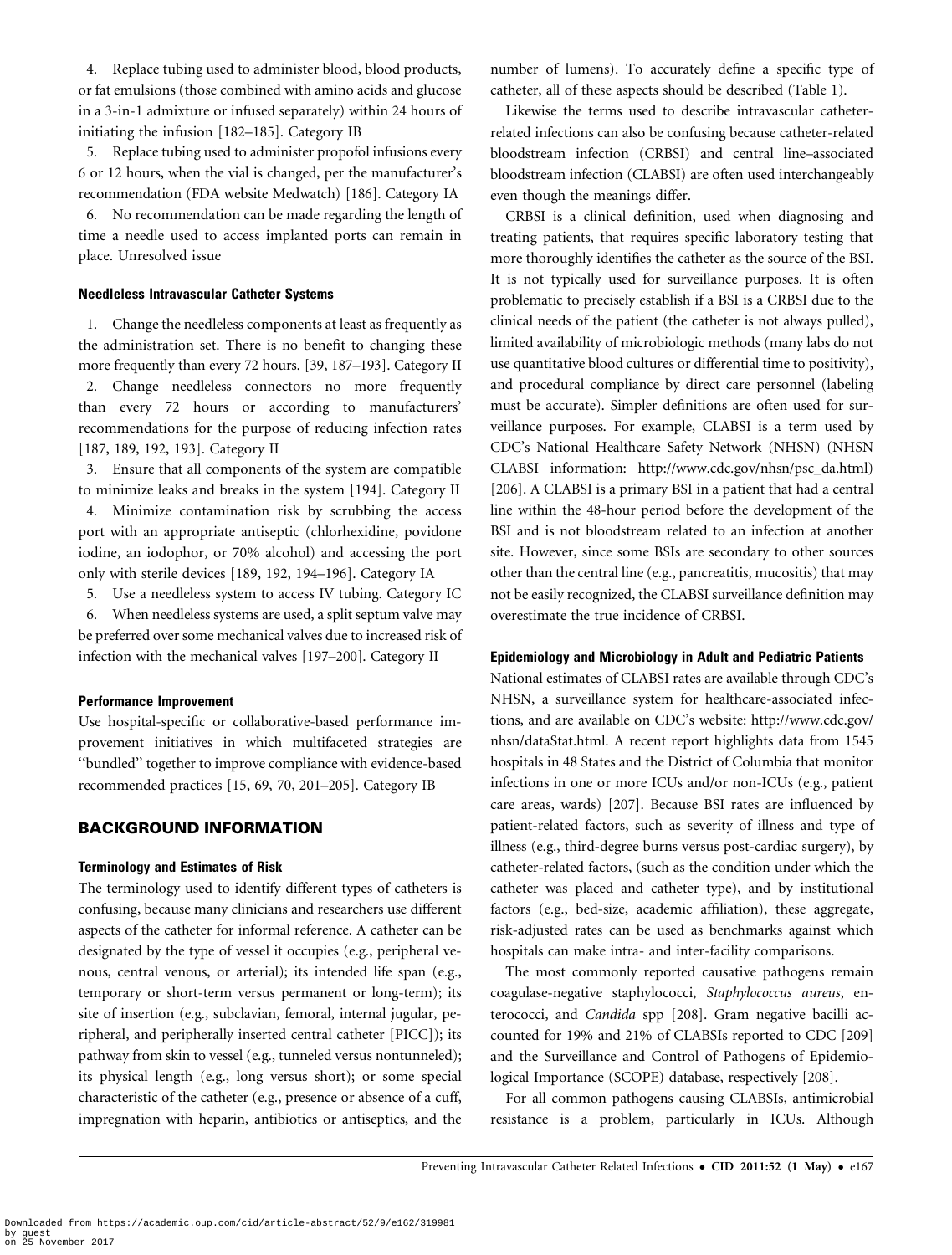#### Table 1. Catheters Used for Venous and Arterial Access

| Catheter type                                               | Entry site                                                                                                                                  | Length                                         | Comments                                                                                                                                                  |
|-------------------------------------------------------------|---------------------------------------------------------------------------------------------------------------------------------------------|------------------------------------------------|-----------------------------------------------------------------------------------------------------------------------------------------------------------|
| Peripheral venous<br>catheters                              | Usually inserted in veins of forearm<br>or hand                                                                                             | $<$ 3 inches                                   | Phlebitis with prolonged use; rarely associated<br>with bloodstream infection                                                                             |
| Peripheral arterial<br>catheters                            | Usually inserted in radial artery;<br>can be placed in femoral, axillary,<br>brachial, posterior tibial arteries                            | $<$ 3 inches                                   | Low infection risk; rarely associated with<br>bloodstream infection                                                                                       |
| Midline catheters                                           | Inserted via the antecubital fossa<br>into the proximal basilic or cephalic<br>veins; does not enter central veins,<br>peripheral catheters | 3 to 8 inches                                  | Anaphylactoid reactions have been reported<br>with catheters made of elastomeric<br>hydrogel; lower rates of phlebitis than short<br>peripheral catheters |
| Nontunneled central<br>venous catheters                     | Percutaneously inserted into central<br>veins (subclavian, internal jugular,<br>or femoral)                                                 | $\geq 8$ cm depending<br>on patient size       | Account for majority of CRBSI                                                                                                                             |
| Pulmonary artery<br>catheters                               | Inserted through a Teflon® introducer<br>in a central vein (subclavian,<br>internal jugular, or femoral)                                    | $\geqslant$ 30 cm depending<br>on patient size | Usually heparin bonded; similar rates of<br>bloodstream infection as CVCs; subclavian<br>site preferred to reduce infection risk                          |
| Peripherally inserted<br>central venous<br>catheters (PICC) | Inserted into basilic, cephalic, or<br>brachial veins and enter the<br>superior vena cava                                                   | $\geq$ 20 cm depending<br>on patient size      | Lower rate of infection than nontunneled CVCs                                                                                                             |
| Tunneled central<br>venous catheters                        | Implanted into subclavian, internal<br>jugular, or femoral veins                                                                            | $\geq 8$ cm depending<br>on patient size       | Cuff inhibits migration of organisms into<br>catheter tract; lower rate of infection than<br>nontunneled CVC                                              |
| Totally implantable                                         | Tunneled beneath skin and have<br>subcutaneous port accessed<br>with a needle; implanted in<br>subclavian or internal jugular vein          | $\geq 8$ cm depending<br>on patient size       | Lowest risk for CRBSI; improved patient<br>self-image; no need for local catheter-site<br>care; surgery required for catheter removal                     |
| <b>Umbilical catheters</b>                                  | Inserted into either umbilical vein<br>or umbilical artery                                                                                  | $\leq 6$ cm depending<br>on patient size       | Risk for CRBSI similar with catheters placed<br>in umbilical vein versus artery                                                                           |

methicillin-resistant Staphylococcus aureus (MRSA) now account for more than 50% of all Staphylococcus aureus isolates obtained in ICUs, the incidence of MRSA CLABSIs has decreased in recent years, perhaps as a result of prevention efforts [210]. For gram negative rods, antimicrobial resistance to third generation cephalosporins among Klebsiella pneumoniae and E. coli has increased significantly as has imipenem and ceftazidine resistance among Pseudomonas aeruginosa [209]. Candida spp. are increasingly noted to be fluconazole resistant.

#### **Pathogenesis**

There are four recognized routes for contamination of catheters: 1) migration of skin organisms at the insertion site into the cutaneous catheter tract and along the surface of the catheter with colonization of the catheter tip; this is the most common route of infection for short-term catheters [37, 211, 212]; 2) direct contamination of the catheter or catheter hub by contact with hands or contaminated fluids or devices [213, 214]; 3) less commonly, catheters might become hematogenously seeded from another focus of infection [215]; and 4) rarely, infusate contamination might lead to CRBSI [216].

Important pathogenic determinants of CRBSI are 1) the material of which the device is made; 2) the host factors consisting of protein adhesions, such as fibrin and fibronectin, that form a sheath around the catheter [217]; and 3) the intrinsic virulence factors of the infecting organism, including the

e168 · CID 2011:52 (1 May) · O'Grady et al

extracellular polymeric substance (EPS) produced by the adherent organisms [218]. Some catheter materials also have surface irregularities that enhance the microbial adherence of certain species (e.g., S. epidermidis and C. albicans) [219, 220]. Catheters made of these materials are especially vulnerable to microbial colonization and subsequent infection. Due to the formation of the fibrin sheath, silastic catheters are associated with higher risk of catheter infections than polyurethane catheters [217]. On the other hand, biofilm formation by C. albicans occurs more readily on silicone elastomer catheter surfaces than polyurethane catheters [219]. Modification of the biomaterial surface properties has been shown to influence the ability of C. albicans to form biofilm [220]. Additionally, certain catheter materials are more thrombogenic than others, a characteristic that also might predispose to catheter colonization and infection [221, 222]. This association has led to emphasis on preventing catheter-related thrombus as an additional mechanism for reducing CRBSI [223, 224].

The adherence properties of a given microorganism in relationship to host factors are also important in the pathogenesis of CRBSI. For example, S. aureus can adhere to host proteins (e.g., fibrinogen, fibronectin) commonly present on catheters by expressing clumping factors (ClfA and ClfB) that bind to the protein adhesins [217, 222, 225, 226]. Furthermore, adherence is enhanced through the production by microbial organisms, such as coagulase negative staphylococci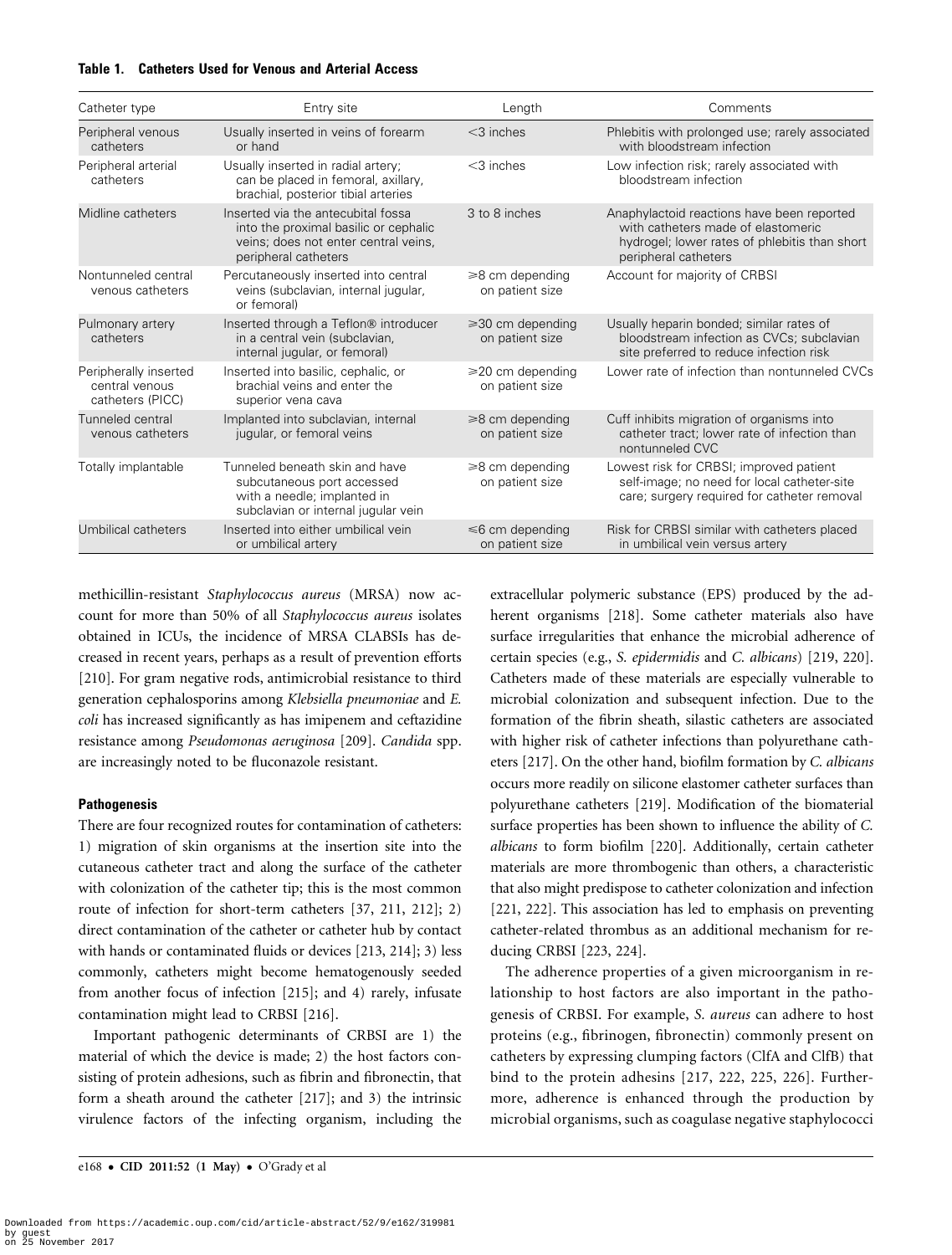[227, 228], S. aureus [229], Pseudomonas aeruginosa [230], and Candida species [231] of an extracellular polymeric substance (EPS) consisting mostly of an exopolysaccharide that forms a microbial biofilm layer [218, 232]. This biofilm matrix is enriched by divalent metallic cations, such as calcium, magnesium and iron, which make it a solid enclave in which microbial organisms can embed themselves [233–235]. Such a biofilm potentiates the pathogenicity of various microbes by allowing them to withstand host defense mechanisms (e.g., acting as a barrier to engulfment and killing by polymorphonuclear leukocytes) or by making them less susceptible to antimicrobial agents (e.g., forming a matrix that binds antimicrobials before their contact with the organism cell wall or providing for a population of metabolically quiescent, antimicrobial tolerant ''persister'' cells) [228, 236, 237]. Some Candida spp., in the presence of dextrose-containing fluids, produce slime similar to that of their bacterial counterparts, potentially explaining the increased proportion of BSIs caused by fungal pathogens among patients receiving parenteral nutrition fluids [238].

# Strategies for Prevention of Catheter-Related Infections in Adult and Pediatric Patients Education, Training and Staffing Recommendations

1. Educate healthcare personnel regarding the indications for intravascular catheter use, proper procedures for the insertion and maintenance of intravascular catheters, and appropriate infection control measures to prevent intravascular catheter-related infections [7–15]. Category IA

2. Periodically assess knowledge of and adherence to guidelines for all personnel involved in the insertion and maintenance of intravascular catheters [7–15]. Category IA

3. Designate only trained personnel who demonstrate competence for the insertion and maintenance of peripheral and central intravascular catheters. [14–28]. Category IA

4. Ensure appropriate nursing staff levels in ICUs. Observational studies suggest that a higher proportion of ''pool nurses'' or an elevated patient–to-nurse ratio is associated with CRBSI in ICUs where nurses are managing patients with CVCs [29–31]. Category IB

# Background

Well-organized programs that enable healthcare providers to become educated and to provide, monitor, and evaluate care are critical to the success of this effort. Reports spanning the past four decades have consistently demonstrated that risk for infection declines following standardization of aseptic care [7, 12, 14, 15, 239–241] and that insertion and maintenance of intravascular catheters by inexperienced staff might increase the risk for catheter colonization and CRBSI [15, 242]. Specialized ''IV teams'' have shown unequivocal effectiveness in reducing the incidence of CRBSI, associated complications, and costs [16–26]. Additionally, infection risk increases with nursing staff reductions below a critical level [30].

#### Selection of Catheters and Sites

#### Peripheral and Midline Catheter Recommendations

1. In adults, use an upper-extremity site for catheter insertion. Replace a catheter inserted in a lower extremity site to an upper extremity site as soon as possible. Category II

2. In pediatric patients, the upper or lower extremities or the scalp (in neonates or young infants) can be used as the catheter insertion site [32, 33]. Category II

3. Select catheters on the basis of the intended purpose and duration of use, known infectious and non-infectious complications (e.g., phlebitis and infiltration), and experience of individual catheter operators [33–35]. Category IB

4. Avoid the use of steel needles for the administration of fluids and medication that might cause tissue necrosis if extravasation occurs [33, 34]. Category IA

5. Use a midline catheter or peripherally inserted central catheter (PICC), instead of a short peripheral catheter, when the duration of IV therapy will likely exceed six days. Category II

6. Evaluate the catheter insertion site daily by palpation through the dressing to discern tenderness and by inspection if a transparent dressing is in use. Gauze and opaque dressings should not be removed if the patient has no clinical signs of infection. If the patient has local tenderness or other signs of possible CRBSI, an opaque dressing should be removed and the site inspected visually. Category II

7. Remove peripheral venous catheters if the patients develops signs of phlebitis (warmth, tenderness, erythema or palpable venous cord), infection, or a malfunctioning catheter [36]. Category IB

#### Central Venous Catheters Recommendations

1. Weigh the risks and benefits of placing a central venous device at a recommended site to reduce infectious complications against the risk for mechanical complications (e.g., pneumothorax, subclavian artery puncture, subclavian vein laceration, subclavian vein stenosis, hemothorax, thrombosis, air embolism, and catheter misplacement) [37–53]. Category IA

2. Avoid using the femoral vein for central venous access in adult patients [38, 50, 51, 54]. Category 1A

3. Use a subclavian site, rather than a jugular or a femoral site, in adult patients to minimize infection risk for nontunneled CVC placement [50–52]. Category IB

4. No recommendation can be made for a preferred site of insertion to minimize infection risk for a tunneled CVC. Unresolved issue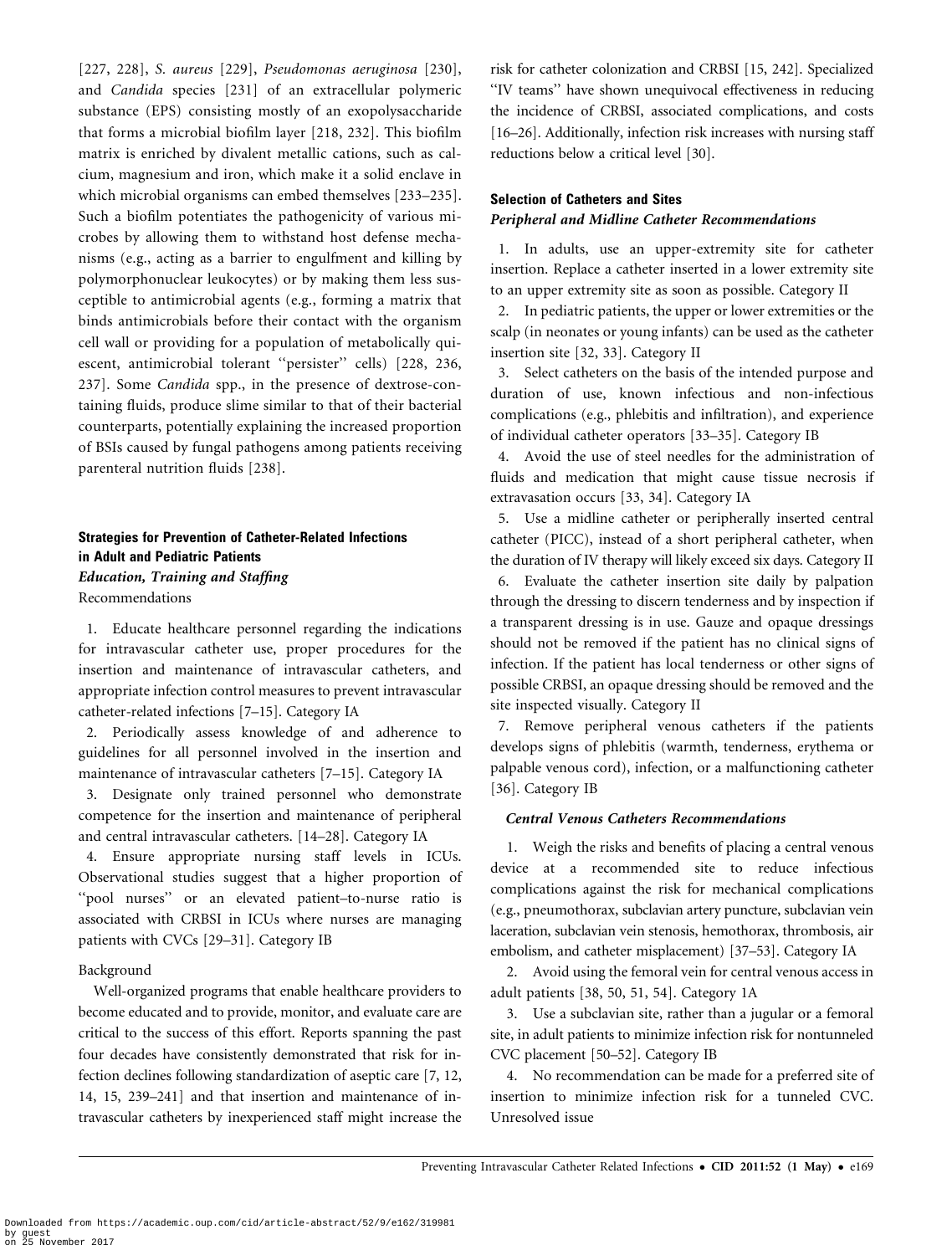5. Avoid the subclavian site in hemodialysis patients and patients with advanced kidney disease, to avoid subclavian vein stenosis [53, 55–58]. Category IA

6. Use a fistula or graft in patients with chronic renal failure instead of a CVC for permanent access for dialysis [59]. Category 1A

7. Use ultrasound guidance to place central venous catheters (if this technology is available) to reduce the number of cannulation attempts and mechanical complications. Ultrasound guidance should only be used by those fully trained in its technique. [60–64]. Category 1B

8. Use a CVC with the minimum number of ports or lumens essential for the management of the patient [65–68]. Category IB

9. No recommendation can be made regarding the use of a designated lumen for parenteral nutrition. Unresolved issue

10. Promptly remove any intravascular catheter that is no longer essential [69–72]. Category IA

11. When adherence to aseptic technique cannot be ensured (i.e catheters inserted during a medical emergency), replace the catheter as soon as possible, i.e, within 48 hours [37, 73–76]. Category IB

#### Background

The site at which a catheter is placed influences the subsequent risk for catheter-related infection and phlebitis. The influence of site on the risk for catheter infections is related in part to the risk for thrombophlebitis and density of local skin flora.

As in adults, the use of peripheral venous catheters in pediatric patients might be complicated by phlebitis, infusion extravasation, and catheter infection [243]. Catheter location, infusion of parenteral nutritional fluids with continuous IV fat emulsions, and length of ICU stay before catheter insertion, have all increased pediatric patients' risk for phlebitis. However, contrary to the risk in adults, the risk for phlebitis in children has not increased with the duration of catheterization [243, 244].

The density of skin flora at the catheter insertion site is a major risk factor for CRBSI. No single trial has satisfactorily compared infection rates for catheters placed in jugular, subclavian, and femoral veins. In retrospective observational studies, catheters inserted into an internal jugular vein have usually been associated with higher risk for colonization and/or CRBSI than those inserted into a subclavian [37–47]. Similar findings were noted in neonates in a single retrospective study [245].

Femoral catheters have been demonstrated to have high colonization rates compared with subclavian and internal jugular sites when used in adults and, in some studies, higher rates of CLABSIs [40, 45–47, 50, 51, 246]. Femoral catheters should also be avoided, when possible, because they are associated with a higher risk for deep venous thrombosis than are internal jugular or subclavian catheters [48–50, 53, 247]. One study [38] found that the risk of infection associated with catheters placed in the femoral vein is accentuated in obese patients. In contrast to adults, studies in pediatric patients have demonstrated that femoral catheters have a low incidence of mechanical complications and might have an equivalent infection rate to that of non-femoral catheters [248–251]. Thus, in adult patients, a subclavian site is preferred for infection control purposes, although other factors (e.g., the potential for mechanical complications, risk for subclavian vein stenosis, and catheter-operator skill) should be considered when deciding where to place the catheter.

In two meta-analyses, the use of real-time two-dimensional ultrasound for the placement of CVCs substantially decreased mechanical complications and reduced the number of attempts at required cannulation and failed attempts at cannulation compared with the standard landmark placement [60, 61]. Evidence favors the use of two-dimensional ultrasound guidance over Doppler ultrasound guidance [60]. Site selection should be guided by patient comfort, ability to secure the catheter, and maintenance of asepsis as well as patient-specific factors (e.g., preexisting catheters, anatomic deformity, and bleeding diathesis), relative risk of mechanical complications (e.g., bleeding and pneumothorax), the availability of bedside ultrasound, the experience of the person inserting the catheter, and the risk for infection.

Catheters should be inserted as great a distance as possible from open wounds. In one study, catheters inserted close to open burn wounds (i.e, 25 cm2 overlapped a wound) were 1.79 times more likely to be colonized and 5.12 times more likely to be associated with bacteremia than catheters inserted farther from the wounds [252].

Type of Catheter Material. Polytetrafluoroethylene (Tef- $\text{lon}^{\circledR}$ ) or polyurethane catheters have been associated with fewer infectious complications than catheters made of polyvinyl chloride or polyethylene [36, 253, 254]. Steel needles used as an alternative to catheters for peripheral venous access have the same rate of infectious complications as do Teflon<sup>®</sup> catheters [33, 34]. However, the use of steel needles frequently is complicated by infiltration of intravenous (IV) fluids into the subcutaneous tissues, a potentially serious complication if the infused fluid is a vesicant [34].

# Hand Hygiene and Aseptic Technique Recommendations

1. Perform hand hygiene procedures, either by washing hands with conventional soap and water or with alcohol-based hand rubs (ABHR). Hand hygiene should be performed before and after palpating catheter insertion sites as well as before and after inserting, replacing, accessing, repairing, or dressing an intravascular catheter. Palpation of the insertion site should not be performed after the application of antiseptic, unless aseptic technique is maintained [12, 77–79]. Category IB

2. Maintain aseptic technique for the insertion and care of intravascular catheters [37, 73, 74, 76]. Category IB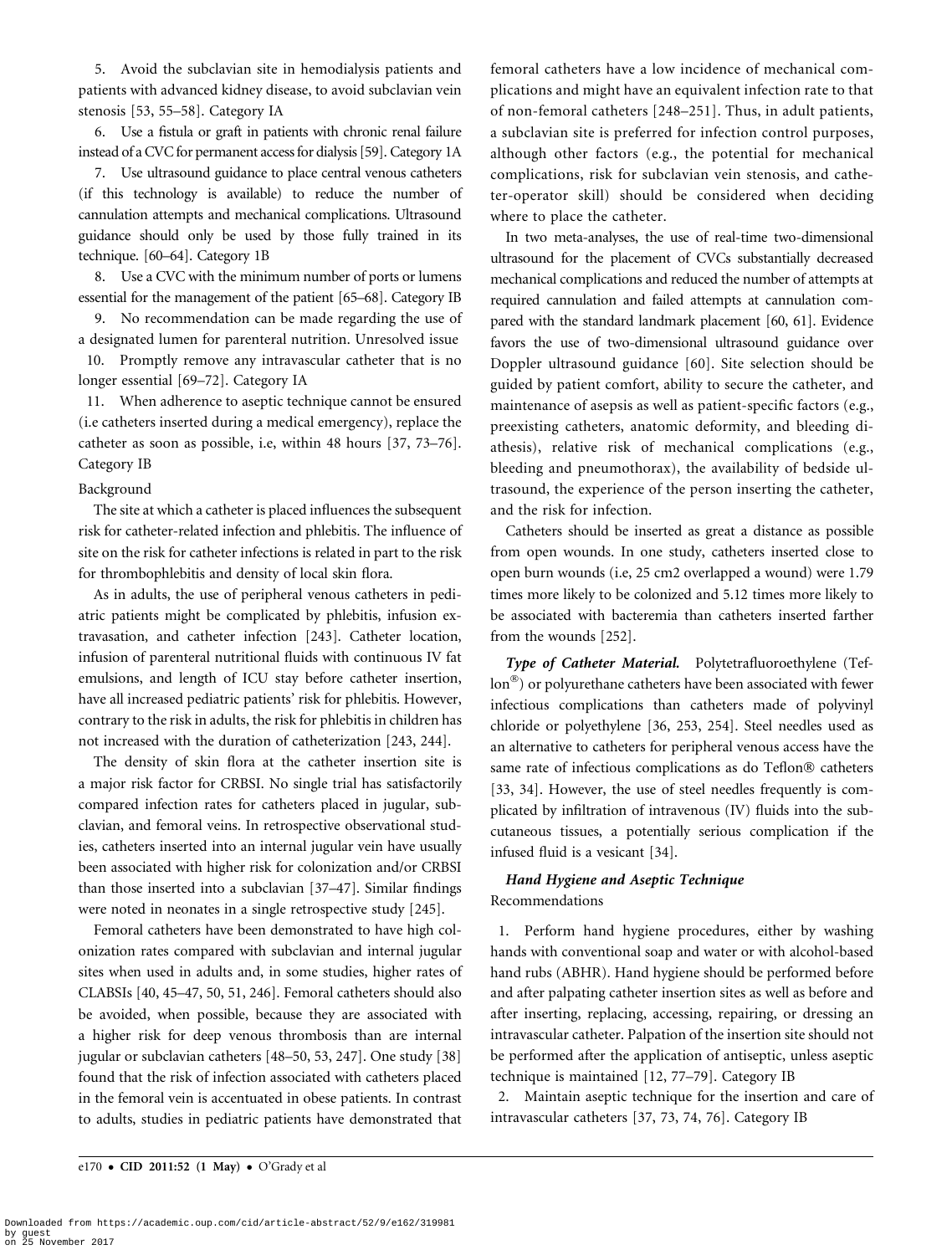3. Wear clean gloves, rather than sterile gloves, for the insertion of peripheral intravascular catheters, if the access site is not touched after the application of skin antiseptics. Category IC

4. Sterile gloves should be worn for the insertion of arterial, central, and midline catheters [37, 73, 74, 76]. Category IA

5. Use new sterile gloves before handling the new catheter when guidewire exchanges are performed. Category II

6. Wear either clean or sterile gloves when changing the dressing on intravascular catheters. Category IC

# Background

Hand hygiene before catheter insertion or maintenance, combined with proper aseptic technique during catheter manipulation, provides protection against infection [12]. Proper hand hygiene can be achieved through the use of either an alcohol-based product [255] or with soap and water with adequate rinsing [77]. Appropriate aseptic technique does not necessarily require sterile gloves for insertion of peripheral catheters; a new pair of disposable nonsterile gloves can be used in conjunction with a ''no-touch'' technique for the insertion of peripheral venous catheters. Sterile gloves must be worn for placement of central catheters since a ''no-touch'' technique is not possible.

#### Maximal Sterile Barrier Precautions

#### Recommendations

1. Use maximal sterile barrier precautions, including the use of a cap, mask, sterile gown, sterile gloves, and a sterile full body drape, for the insertion of CVCs, PICCs, or guidewire exchange [14, 75, 76, 80]. Category IB

2. Use a sterile sleeve to protect pulmonary artery catheters during insertion [81]. Category IB

#### Background

Maximum sterile barrier (MSB) precautions are defined as wearing a sterile gown, sterile gloves, and cap and using a full body drape (similar to the drapes used in the operating room) during the placement of CVC. Maximal sterile barrier precautions during insertion of CVC were compared with sterile gloves and a small drape in a randomized controlled trial. The MSB group had fewer episodes of both catheter colonization (RR = .32, 95% CI, .10–.96,  $P = .04$ ) and CR-BSI (RR = .16, 95% CI, .02–1.30,  $P = .06$ ). In addition, the group using MSB precautions had infections that occurred much later and contained gram negative, rather than gram positive, organisms [76]. A study of pulmonary artery catheters also secondarily demonstrated that use of MSB precautions lowered risk of infection [37]. Another study evaluated an educational program directed at improving infection control practices, especially MSB precautions. In this study, MSB precautions use increased and CRBSI decreased [14]. A small trial demonstrated a reduced risk of skin colonization at the insertion site when MSB precautions were used [OR 3.40, 95%CI 1.32 to 3.67] [80].

## Skin Preparation

#### Recommendations

1. Prepare clean skin with an antiseptic (70% alcohol, tincture of iodine, an iodophor or chlorhexidine gluconate) before peripheral venous catheter insertion [82]. Category IB

2. Prepare clean skin with a  $>0.5\%$  chlorhexidine preparation with alcohol before central venous catheter and peripheral arterial catheter insertion and during dressing changes. If there is a contraindication to chlorhexidine, tincture of iodine, an iodophor, or 70% alcohol can be used as alternatives [82, 83]. Category IA

3. No comparison has been made between using chlorhexidine preparations with alcohol and povidone-iodine in alcohol to prepare clean skin. Unresolved issue.

4. No recommendation can be made for the safety or efficacy of chlorhexidine in infants aged  $\leq$ 2 months. Unresolved issue

5. Antiseptics should be allowed to dry according to the manufacturer's recommendation prior to placing the catheter [82, 83]. Category IB

#### Background

Two well-designed studies evaluating the chlorhexidinecontaining cutaneous antiseptic regimen in comparison with either povidone iodine or alcohol for the care of an intravascular catheter insertion site have shown lower rates of catheter colonization or CRBSI associated with the chlorhexidine preparation [82, 83]. (The comparison of chlorhexidine gluconate alcohol to povidone iodine alcohol has not been done.) When 0.5% tincture of chlorhexidine was compared with 10% povidone iodine, no differences were seen in central venous catheter (CVC) colonization or in CRBSI [256]. In a three-armed study (2% aqueous chlorhexidine gluconate vs 10% povidone-iodine vs 70% alcohol), 2% aqueous chlorhexidine gluconate tended to decrease CRBSI compared with 10% povidone iodine or 70% alcohol [82]. A meta-analysis of 4,143 catheters suggested that chlorhexidine preparation reduced the risk of catheter related infection by 49% (95% CI .28 to .88) relative to povidone iodine [257]. An economic decision analysis based on available evidence suggested that the use of chlorhexidine, rather than povidone iodine, for CVC care would result in a 1.6% decrease in the incidence of CRBSI, a 0.23% decrease in the incidence of death, and a savings of \$113 per catheter used [258]. While chlorhexidine has become a standard antiseptic for skin preparation for the insertion of both central and peripheral venous catheters, 5% povidone iodine solution in 70% ethanol was associated with a substantial reduction of CVC-related colonization and infection compared with 10% aqueous povidone iodine [259].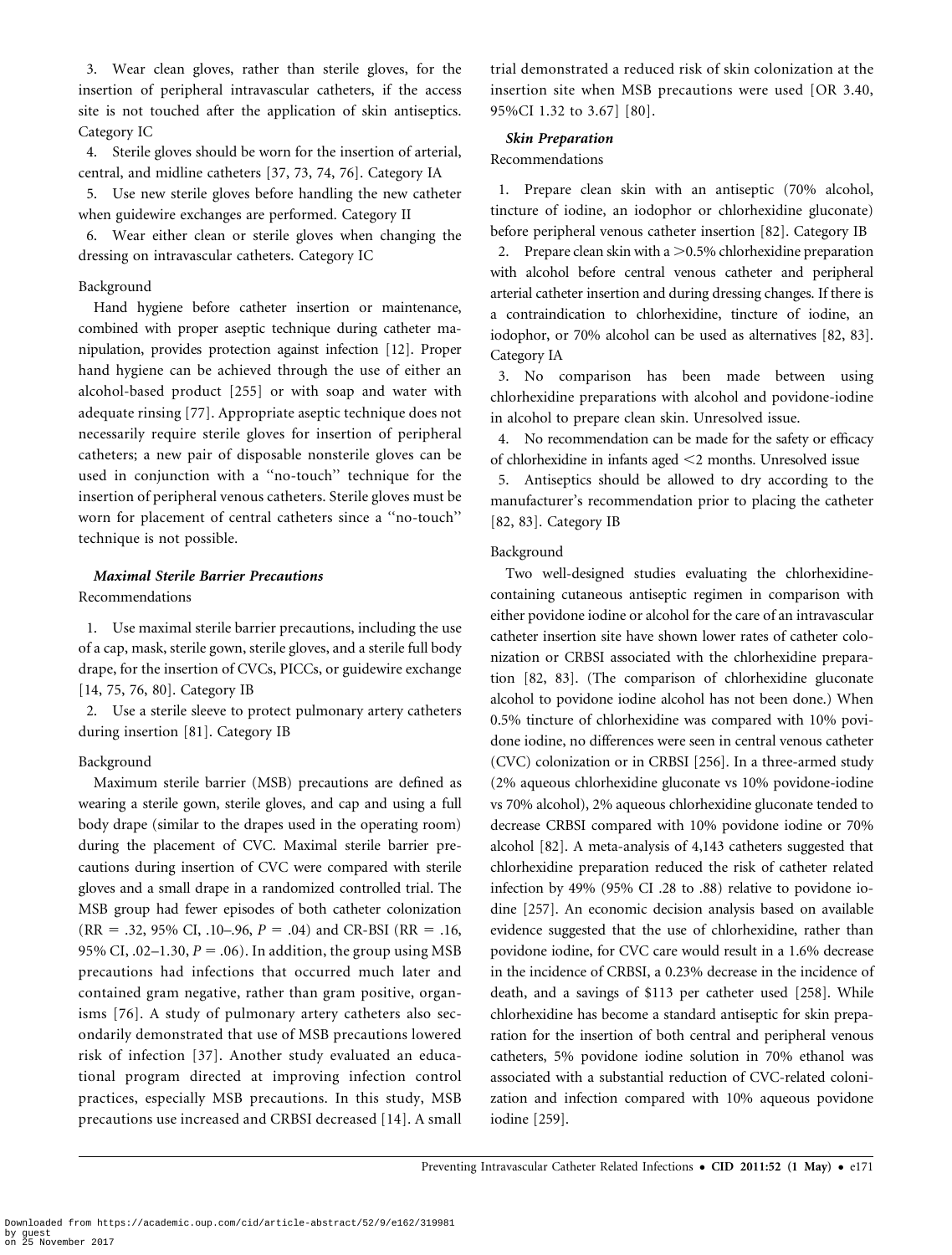#### Catheter Site Dressing Regimens

Recommendations

1. Use either sterile gauze or sterile, transparent, semipermeable dressing to cover the catheter site [84–87]. Category IA

2. If the patient is diaphoretic or if the site is bleeding or oozing, use gauze dressing until this is resolved [84–87]. Category II

3. Replace catheter site dressing if the dressing becomes damp, loosened, or visibly soiled [84, 85]. Category IB

4. Do not use topical antibiotic ointment or creams on insertion sites, except for dialysis catheters, because of their potential to promote fungal infections and antimicrobial resistance [88, 89]. Category IB

5. Do not submerge the catheter or catheter site in water. Showering should be permitted if precautions can be taken to reduce the likelihood of introducing organisms into the catheter (e.g., if the catheter and connecting device are protected with an impermeable cover during the shower) [90–92]. Category IB

6. Replace dressings used on short-term CVC sites every 2 days for gauze dressings. Category II

7. Replace dressings used on short-term CVC sites at least every 7 days for transparent dressings, except in those pediatric patients in which the risk for dislodging the catheter may outweigh the benefit of changing the dressing [87, 93]. Category IB

8. Replace transparent dressings used on tunneled or implanted CVC sites no more than once per week (unless the dressing is soiled or loose), until the insertion site has healed. Category II

9. No recommendation can be made regarding the necessity for any dressing on well-healed exit sites of longterm cuffed and tunneled CVCs. Unresolved issue

10. Ensure that catheter site care is compatible with the catheter material [94, 95]. Category IB

11. Use a sterile sleeve for all pulmonary artery catheters [80]. Category IB

12. Use a chlorhexidine-impregnated sponge dressing for temporary short-term catheters in patients older than 2 months of age if the CLABSI rate is not decreasing despite adherence to basic prevention measures, including education and training, appropriate use of chlorhexidine for skin antisepsis, and MSB [93, 96–98]. Category 1B

13. No recommendation is made for other types of chlorhexidine dressings. Unresolved issue

14. Monitor the catheter sites visually when changing the dressing or by palpation through an intact dressing on a regular basis, depending on the clinical situation of the individual patient. If patients have tenderness at the insertion site, fever without obvious source, or other manifestations suggesting local or bloodstream infection, the dressing should be removed to allow thorough examination of the site [99–101]. Category IB

e172 · CID 2011:52 (1 May) · O'Grady et al

15. Encourage patients to report any changes in their catheter site or any new discomfort to their provider. Category II

Background

Transparent, semi-permeable polyurethane dressings permit continuous visual inspection of the catheter site and require less frequent changes than do standard gauze and tape dressings. In the largest controlled trial of dressing regimens on peripheral catheters, the infectious morbidity associated with the use of transparent dressings on approximately 2,000 peripheral catheters was examined [254]. Data from this study suggest that the rate of colonization among catheters dressed with transparent dressings (5.7%) is comparable to that of those dressed with gauze (4.6%) and that no clinically substantial differences exist in the incidence of either catheter site colonization or phlebitis. Furthermore, these data suggest that transparent dressings can be safely left on peripheral venous catheters for the duration of catheter insertion without increasing the risk for thrombophlebitis [254].

A meta-analysis has assessed studies that compared the risk for CRBSIs using transparent dressings versus using gauze dressing [260]. The risk for CRBSIs did not differ between the groups. The choice of dressing can be a matter of preference. If blood is oozing from the catheter insertion site, gauze dressing is preferred. Another systemic review of randomized controlled trials comparing gauze and tape to transparent dressings found no significant differences between dressing types in CRBSIs, catheter tip colonization, or skin colonization [261].

Chlorhexidine impregnated dressings have been used to reduce the risk of CRBSI. In the largest multicenter randomized controlled trial published to date comparing chlorhexidine impregnated sponge dressings vs standard dressings in ICU patients, rates of CRBSIs were reduced even when background rates of infection were low. In this study, 1636 patients (3778 catheters, 28 931 catheter-days) were evaluated. The chlorhexidine-impregnated sponge dressings decreased the rates of major CRBSIs (10/1953 [0.5%], 0.6 per 1000 catheter-days vs 19/1825 [1.1%], 1.4 per 1000 catheter-days; hazard ratio [HR], 0.39 [95% confidence interval {CI}, .17–.93];  $P = .03$  and CRBSIs (6/1953 catheters, 0.40 per 1000 catheter-days vs 17/1825 catheters, 1.3 per 1000 catheter-days; HR, 0.24 [95% CI, .09–.65]) [93]. A randomized controlled study of polyurethane or a chlorhexidine impregnated sponge dressing in 140 children showed no statistical difference in BSIs; however, the chlorhexidine group had lower rates of CVC colonization [98]. In 601 cancer patients receiving chemotherapy, the incidence of CRBSI was reduced in patients receiving the chlorhexidine impregnated sponge dressing compared with standard dressings  $(P = .016,$  relative risk 0.54; confidence interval 0.31–.94) [262]. A meta-analysis that included eight randomized controlled trials demonstrated that chlorhexidine impregnated sponge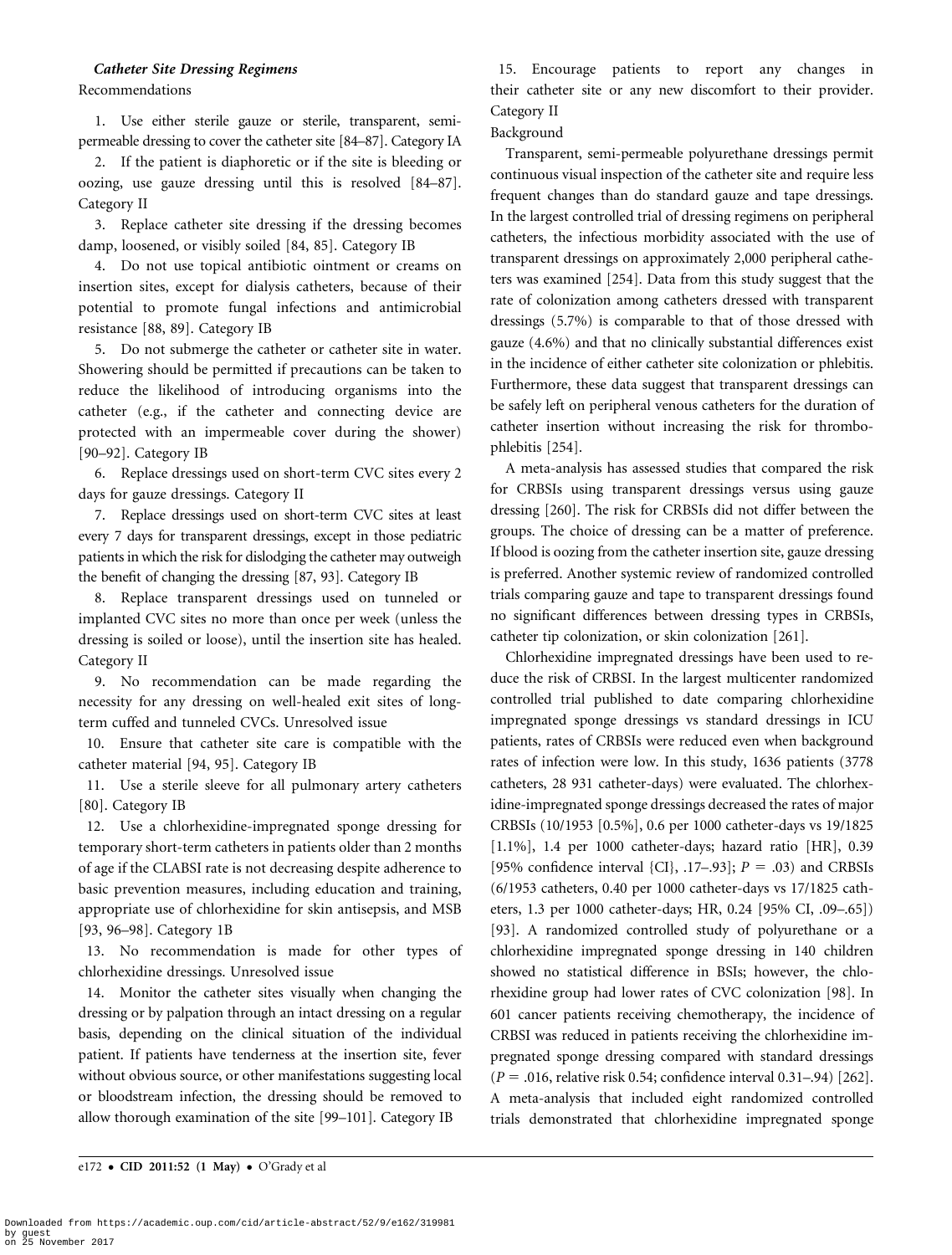dressings are associated with a reduction of vascular and epidural catheter exit site colonization but no significant reduction in CRBSI (2.2% versus 3.8%, OR 0.58, 95% CI: .29–1.14,  $P = .11)$  [97].

Although data regarding the use of a chlorhexidine impregnated sponge dressing in children are limited, one randomized, controlled study involving 705 neonates reported a substantial decrease in colonized catheters in infants in the chlorhexidine impregnated sponge dressing group compared with the group that had standard dressings (15% versus 24%;  $RR = .6$ ; 95%  $CI = 0.5–.9$ , but no difference in the rates of CRBSI or BSI without a source. Chlorhexidine impregnated sponge dressings were associated with localized contact dermatitis in infants of very low birth weight. In 98 neonates with very low birth weight, 15 (15%) developed localized contact dermatitis; four (1.5%) of 237 neonates weighing  $>1,000$  g developed this reaction ( $P <$ .0001). Infants with gestational age  $\leq$ 26 weeks who had CVCs placed at age  $<$ 8 days were at increased risk for having localized contact dermatitis, whereas no infants in the control group developed this local reaction [96].

# Patient Cleansing

Recommendation

Use a 2% chlorhexidine wash for daily skin cleansing to reduce CRBSI [102–104]. Category II

#### Background

Daily cleansing of ICU patients with a 2% chlorhexidine impregnated washcloth may be a simple, effective strategy to decrease the rate of primary BSIs. In a single center study of 836 ICU patients, patients receiving the chlorhexidine intervention were significantly less likely to acquire a primary BSI (4.1 vs 10.4 infections per 1000 patient days; incidence difference, 6.3 [95% confidence interval, 1.2–11.0) than those bathed with soap and water [102].

#### Catheter Securement Devices

Recommendation

Use a sutureless securement device to reduce the risk of infection for intravascular catheters [105]. Category II

# Background

Catheter stabilization is recognized as an intervention to decrease the risk for phlebitis, catheter migration and dislodgement, and may be advantageous in preventing CRBSIs. Pathogenesis of CRBSI occurs via migration of skin flora through the percutaneous entry site. Sutureless securement devices avoid disruption around the catheter entry site and may decrease the degree of bacterial colonization. [105]. Using a sutureless securement device also mitigates the risk of sharps injury to the healthcare provider from inadvertent needlestick injury.

# Antimicrobial/Antiseptic Impregnated Catheters and Cuffs Recommendation

Use a chlorhexidine/silver sulfadiazine or minocycline/ rifampin -impregnated CVC in patients whose catheter is

expected to remain in place  $>5$  days if, after successful implementation of a comprehensive strategy to reduce rates of CLABSI, the CLABSI rate is not decreasing. The comprehensive strategy should include at least the following three components: educating persons who insert and maintain catheters, use of maximal sterile barrier precautions, and a  $>0.5\%$  chlorhexidine preparation with alcohol for skin antisepsis during CVC insertion [106–113]. Category IA

#### Background

Certain catheters and cuffs that are coated or impregnated with antimicrobial or antiseptic agents can decrease the risk for CRBSI and potentially decrease hospital costs associated with treating CRBSIs, despite the additional acquisition cost of an antimicrobial/antiseptic impregnated catheter [110]. Nearly all of the studies involving antimicrobial/antiseptic-impregnated catheters have been conducted using triple-lumen, uncuffed catheters in adult patients whose catheters remained in place  $<$  30 days. While most of the studies have been conducted in adults, these catheters have been approved by FDA for use in patients weighing  $>3$  kg. Two non-randomized studies [112, 113] in pediatric ICU patients suggest that these catheters might reduce risk of catheter-associated infection. No antiseptic or antimicrobial impregnated catheters currently are available for use in infants weighing  $<$ 3 kg.

Chlorhexidine/Silver Sulfadiazine Catheters coated with chlorhexidine/silver sulfadiazine only on the external luminal surface have been studied as a means to reduce CRBSI. Two meta-analyses of first-generation catheters [1, 263] demonstrated that such catheters reduced the risk for CRBSI compared with standard non-coated catheters. The duration of catheter placement in one study ranged from 5.1 to 11.2 days [264]. A second-generation catheter is now available with chlorhexidine coating the internal surface extending into the extension set and hubs while the external luminal surface is coated with chlorhexidine and silver sulfadiazine. The external surface has three times the amount of chlorhexidine and extended release of the surface bound antiseptics than that in the first generation catheters. All three prospective, randomized studies of second-generation catheters demonstrated a significant reduction in catheter colonization, but they were underpowered to show a difference in CRBSI [106–108]. Prolonged anti-infective activity provides improved efficacy in preventing infections [265]. Although rare, anaphylaxis with the use of these chlorhexidine/silver sulfadiazine catheters has been observed [266–270].

Chlorhexidine/silver sulfadiazine catheters are more expensive than standard catheters. However, one analysis has suggested that the use of chlorhexidine/silver sulfadiazine catheters should lead to a cost savings of \$68 to \$391 per catheter [271] in settings in which the risk for CRBSI is high, despite adherence to other preventive strategies (e.g., maximal barrier precautions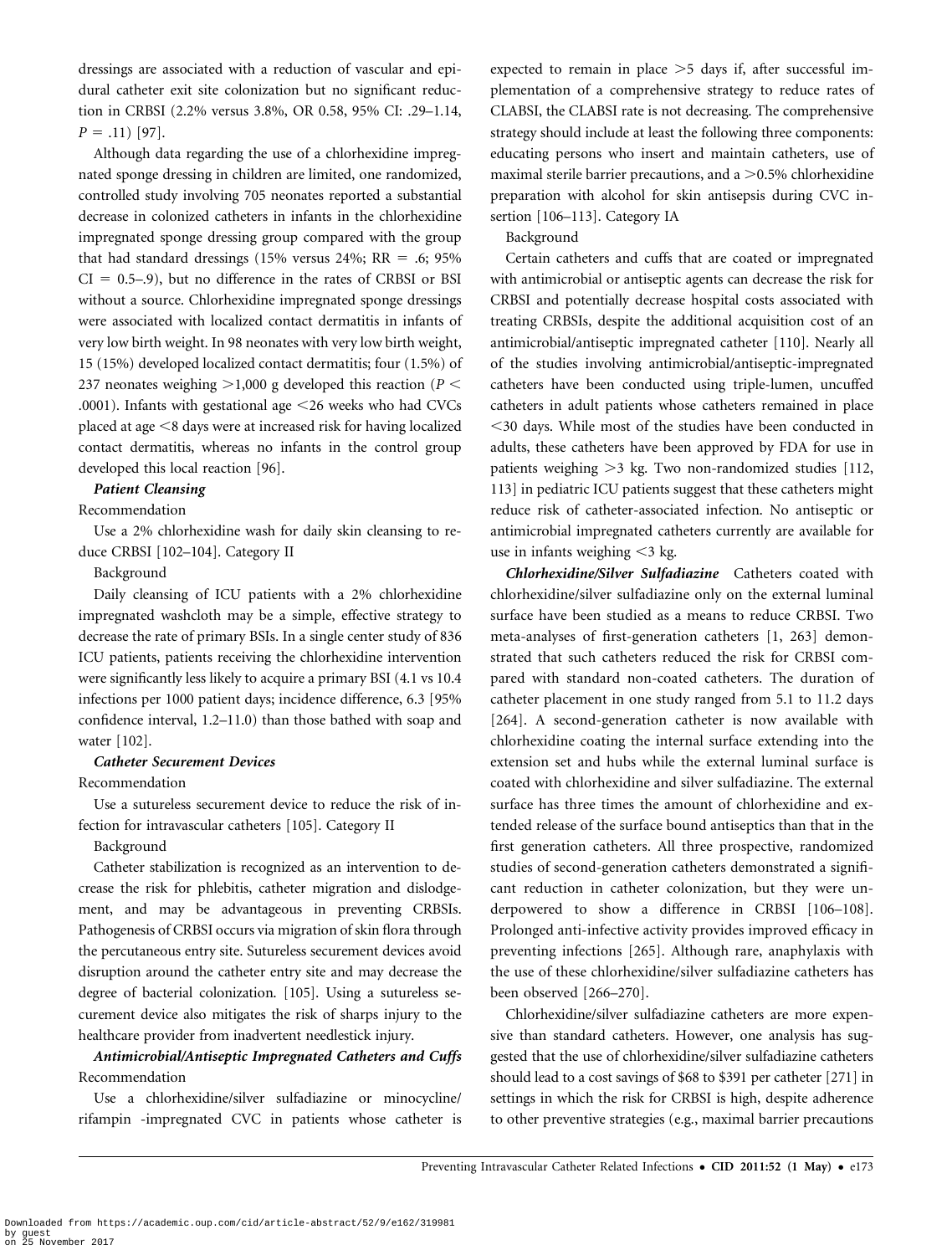and aseptic techniques). Use of these catheters might be cost effective in ICU patients, burn patients, neutropenic patients, and other patient populations in which the rate of infection exceeds 3.3 per 1,000 catheter days [264].

Minocycline/Rifampin In a multicenter randomized trial, CVCs impregnated on both the external and internal surfaces with minocycline/rifampin were associated with lower rates of CRBSI when compared with the first generation chlorhexidine/ silver sulfadiazine impregnated catheters [109]. The beneficial effect began after day 6 of catheterization. Silicone minocycline/ rifampin impregnated CVCs with an average dwell time of over 60 days have been shown to be effective in reducing CRBSI [111]. No minocycline/rifampin-resistant organisms were reported in these studies. Two trials demonstrated that use of these catheters significantly reduced CRBSI compared with uncoated catheters [110, 111]. No comparative studies have been published using the second-generation chlorhexidine/silver sulfadiazine catheter. Although there have been concerns related to the potential for development of resistance, several prospective clinical studies have shown that the risk is low [272, 273]. Further, no resistance to minocyline or rifampin related to the use of the catheter has been documented in the clinical setting. Two studies using decision model analysis revealed these catheters were associated with superior cost savings compared with first generation chlorhexidine/silver sulfadiazine catheters [274, 275]. Such analysis needs to be done compared with the second-generation catheters. However, as baseline rates of infection decrease and the cost of catheters decrease, the cost-benefit ratio will likely change.

The decision to use chlorhexidine/silver sulfadiazine or minocycline/rifampin impregnated catheters should be based on the need to enhance prevention of CRBSI after bundled standard procedures have been implemented (e.g., educating personnel, using maximal sterile barrier precautions, and using  $>0.5\%$ chlorhexidine preparation with alcohol for skin antisepsis) and then balanced against the concern for emergence of resistant pathogens and the cost of implementing this strategy.

Platinum/Silver A combination platinum/silver impregnated catheter (i.e, a silver iontophoretic catheter) is available for use in the United States. Several prospective, randomized studies have been published comparing these catheters to uncoated catheters [276–279]. One study showed a reduction in the incidence density of catheter colonization and CRBSI [278], but the other studies found no difference in catheter colonization or CRBSI between the impregnated catheter and a nonimpregnated catheter [39, 276, 277]. In light of this, a firm recommendation for or against the use of these catheters cannot be made.

#### Systemic Antibiotic Prophylaxis

#### Recommendation

Do not administer systemic antimicrobial prophylaxis routinely before insertion or during use of an intravascular

catheter to prevent catheter colonization or CRBSI [114]. Category IB

#### Background

Several studies have examined the role of systemic antibiotic prophylaxis in prevention of catheter-related infection. A recent meta-analysis reviewed these studies in oncology patients [114]. Four studies used a prophylactic glycopeptide prior to catheter insertion. However, heterogeneity in these studies precludes making any conclusion regarding efficacy.

In a study examining the effect of ongoing oral prophylaxis with rifampin and novobiocin on catheter-related infection in cancer patients treated with interleukin-2 [280], a reduction in CRBSI was observed, even though 9 of 26 subjects (35%) discontinued the prophylactic antibiotics due to side effects or toxicity. In non-oncology patients, no benefit was associated with vancomycin administration prior to catheter insertion in 55 patients undergoing catheterization for parenteral nutrition [281]. Similarly, extending perioperative prophylactic antibiotics in cardiovascular surgery patients did not reduce central venous catheter colonization [282]. A recent Cochrane review of prophylactic antibiotics in neonates with umbilical venous catheters concluded that there is insufficient evidence from randomized trials to support or refute the use of prophylactic antibiotics [283].

Late onset neonatal sepsis is often due to coagulase negative staphylococci and is thought to frequently stem from infected central venous catheters. Five trials involved a total of 371 neonates comparing vancomycin by continuous infusion via parenteral nutrition or intermittent dosing, and placebo. The infants treated with vancomycin experienced less sepsis (RR .11; 95% CI .05-.24) and less sepsis due to coagulase negative staphylococci (RR .33; 95% CI .19–.59) [284]. However, mortality and length of stay were not significantly different between the two groups. There were insufficient data to evaluate the risk of selection for vancomycin resistant organisms.

# Antibiotic/Antiseptic Ointments

#### Recommendation

Use povidone iodine antiseptic ointment or bacitracin/ gramicidin/polymyxin B ointment at the hemodialysis catheter exit site after catheter insertion and at the end of each dialysis session only if this ointment does not interact with the material of the hemodialysis catheter per manufacturer's recommendation [59, 115–119]. Category IB

#### Background

A variety of topical antibiotic or antiseptic ointments have been utilized in attempts to lower the antimicrobial burden at the catheter insertion site and thus prevent infection. A number of older studies, examining primarily peripheral venous catheters, yielded varying conclusions [82, 285, 286]. In addition, the use of antibiotic ointments that have limited antifungal activity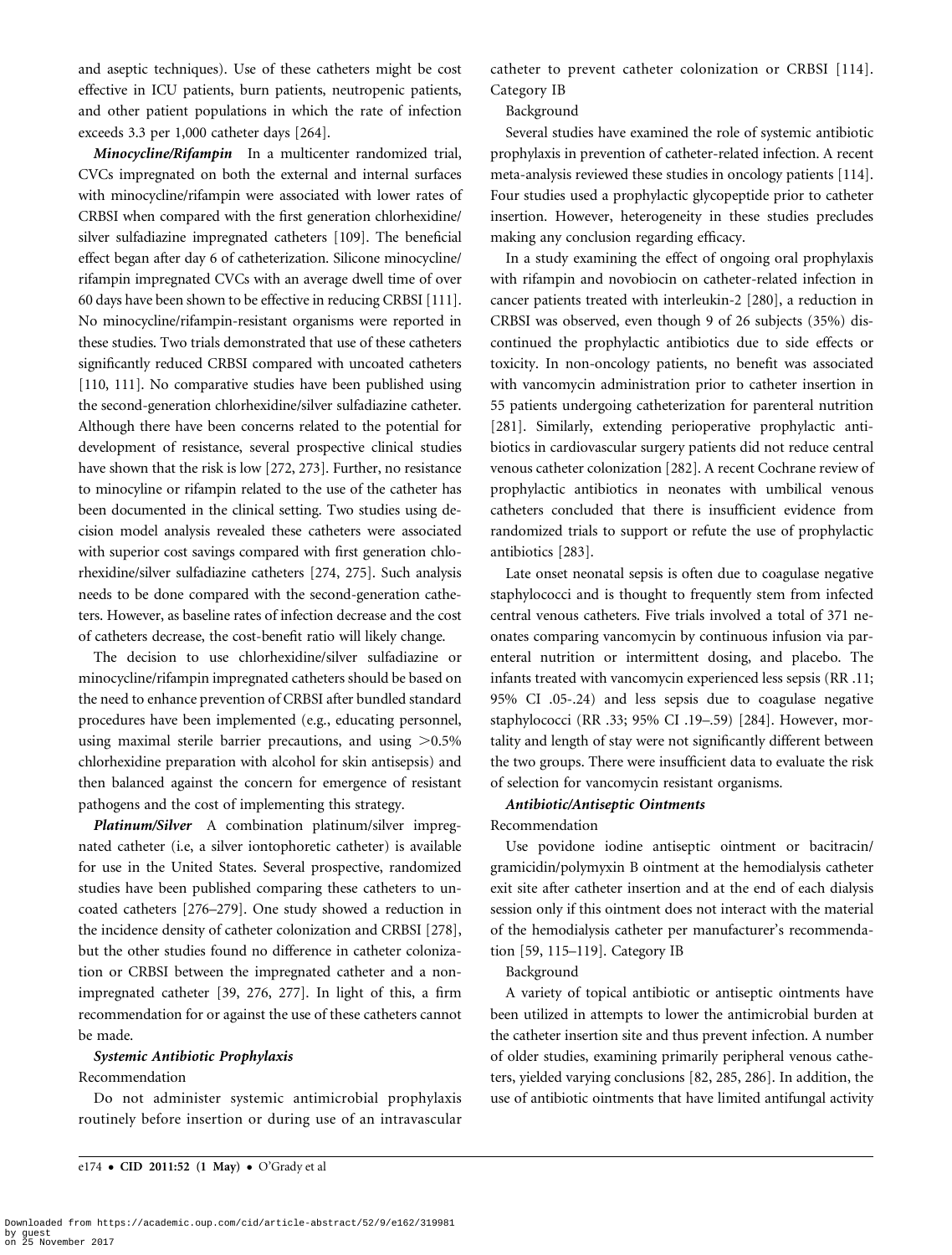may serve to increase colonization and/or infection due to Candida species [89].

More recent studies have examined this approach in highrisk patients, particularly those undergoing hemodialysis [116–119]. Three randomized, controlled trials have evaluated the use of 10% povidone iodine [117–119]. A significant decrease in colonization, exit-site infection, or bloodstream infection was observed. The beneficial effect was most prominent in subjects with nasal colonization by Staphylococcus aureus [117–119].

Nasal carriers of S. aureus are more likely to experience a CRBSI than non-colonized persons [287–289]. This has prompted investigators to assess the utility of topical mupirocin, a potent anti-staphylococcal agent. Several studies have demonstrated a reduced risk of CRBSI when mupirocin ointment was applied at the catheter insertion site [117, 290–292]. Others have shown similar benefits when mupirocin was applied nasally [288, 289, 293]. However, enthusiasm for this measure has been dampened by the rapid emergence of mupirocin resistance observed at some centers [88, 294, 295], and the potential degrading effect that mupirocin has on polyurethane catheters [94, 95].

In the only study demonstrating a significant effect on mortality, the application of bacitracin/gramicidin/polymyxin B ointment at the catheter insertion site was compared with placebo in 169 hemodialysis patients [296]. Infections were observed in more patients in the placebo group than in the bacitracin/gramicidin/polymyxin B group (34 versus 12%; relative risk, 0.35; 95% CI, .18 to .68). The number of infections per 1,000 catheter days (4.10 versus 1.02;  $P < .0001$ ) and the number of bacteremias per 1,000 catheter days (2.48 versus .63;  $P = .0004$ ) were also greater in the placebo group. Within the 6-month study period, there were 13 deaths in the placebo group as compared with three deaths in the bacitracin/gramicidin/polymyxin B group ( $P = .004$ ). Thus, there is evidence from one study in hemodialysis patients that bacitracin/gramicidin/polymyxin B ointment can improve outcome, but no similar data exist for use in other patient populations [296]. It should be noted that the gramicidin-containing ointment is not currently available in the United States.

# Antibiotic Lock Prophylaxis, Antimicrobial Catheter Flush and Catheter Lock Prophylaxis

# Recommendation

Use prophylactic antimicrobial lock solution in patients with long term catheters who have a history of multiple CRBSI despite optimal maximal adherence to aseptic technique [120– 138]. Category II

# Background

To prevent CRBSI, a wide variety of antibiotic and antiseptic solutions have been used to flush or lock catheter lumens [120– 138]. Catheter lock is a technique by which an antimicrobial

solution is used to fill a catheter lumen and then allowed to dwell for a period of time while the catheter is idle. Antibiotics of various concentrations that have been used either alone (when directed at a specific organism) or in combination (to achieve broad empiric coverage) to prophylactically flush or lock central venous catheters include vancomycin, gentamicin, ciprofloxacin, minocycline, amikacin, cefazolin, cefotaxime, and ceftazidime; while antiseptics have included alcohol, taurolidine, trisodium citrate. (Taurolidine and trisodium citrate are not approved for this use in the United States). These agents are usually combined with a compound acting as an anticoagulant, such as heparin or EDTA. Most of these studies have been conducted in relatively small numbers of high-risk patients, such as hemodialysis patients, neonates, or neutropenic oncology patients. Although most studies indicate a beneficial effect of the antimicrobial flush or lock solution in terms of prevention of catheter-related infection, this must be balanced by the potential for side effects, toxicity, allergic reactions, or emergence of resistance associated with the antimicrobial agent. The wide variety of compounds used, the heterogeneity of the patient populations studied, and limitations in the size or design of studies preclude a general recommendation for use. In addition, there are no FDA approved formulations approved for marketing, and most formulations have been prepared in hospital pharmacies. A brief overview of some of the studies follows.

At least 10 studies regarding catheter flush or lock solutions have been performed in hemodialysis patients [128, 129, 131– 138]. Three meta-analyses have all demonstrated that catheter lock solutions reduce risk of CRBSI in hemodialysis patients [297–299]. In the largest of these studies, 291 subjects were enrolled in a prospective randomized comparison of 30% trisodium citrate versus heparin [133]. The rate of CRBSI was significantly lower in the group whose catheters were locked with trisodium citrate (4.1 BSI/1,000 CVC days vs. 1.1 BSI/1,000 CVC days,  $P < .001$ ), and no significant difference in thrombosis or occlusion of the catheter was noted. However, if infused rapidly, concentrated citrate can result in serious hypocalcaemia, cardiac dysrhythmia, and death. The second largest study in hemodialysis subjects examined the effect of a catheter lock solution containing cefazolin, gentamicin, and heparin compared with control patients receiving only heparin [135]. In 120 subjects, the rate of CRBSI was significantly lower in those receiving the antibiotic lock solution (0.44 BSI/1,000 CVC days vs. 3.12 BSI/1,000 CVC days,  $P = .03$  [135]. Other trials in hemodialysis patients have studied minocycline, gentamicin, EDTA, heparin, taurolidine, vancomycin, and cefotaxime.

At least five studies have been conducted in pediatric oncology patients [120, 121, 124, 126, 127]. In the largest trial, 126 subjects were enrolled in a prospective, randomized, double blind study comparing vancomycin/ciprofloxacin/heparin (VCH)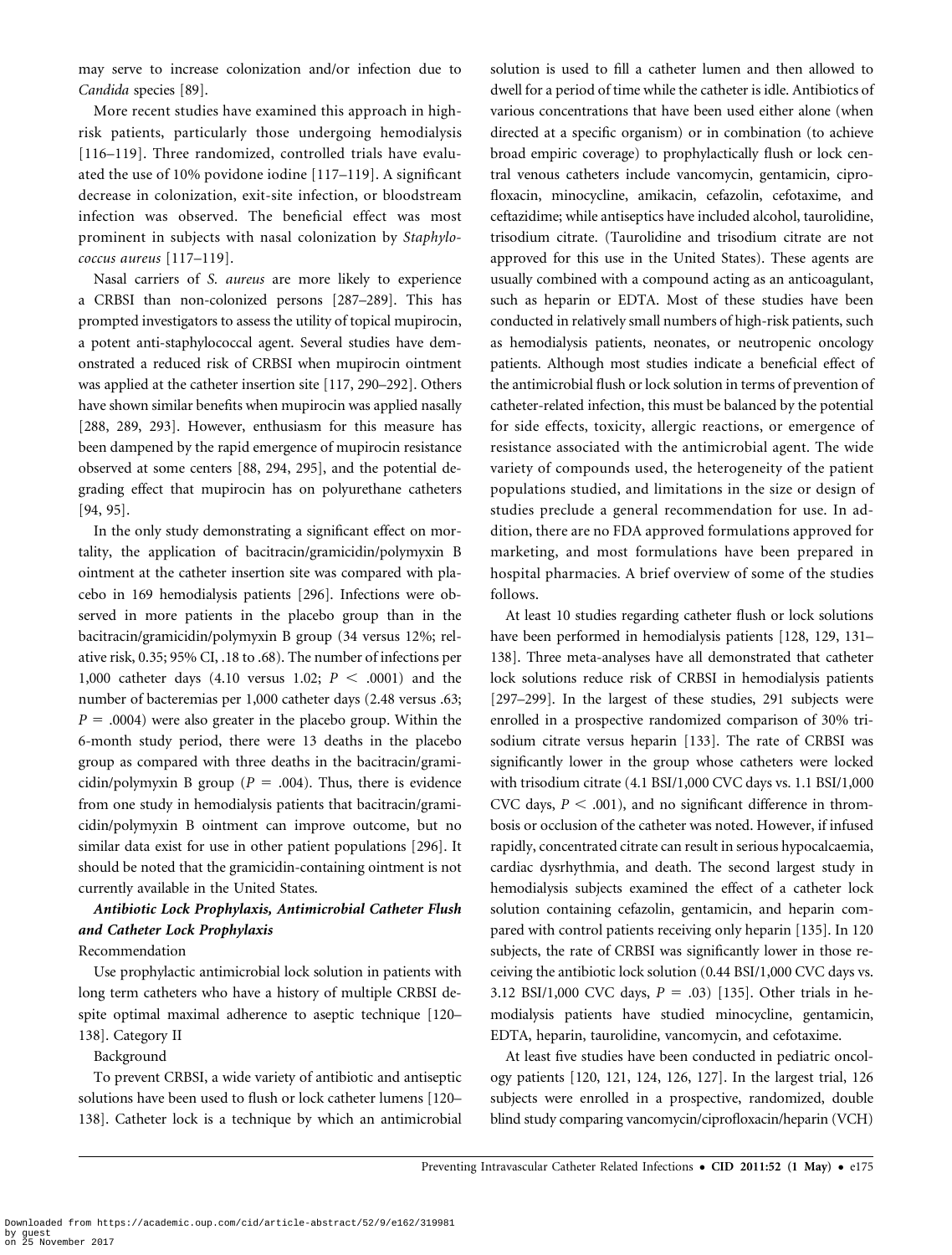to vancomycin/heparin (VH) to heparin (H) alone [124]. The time to CVC-related infection was significantly longer in the VCH or VH arms of the study compared with heparin, and the rate of infection was significantly lower with either of the antibiotic containing solutions compared with heparin alone (1.72/1,000 CVC days [H] vs. 0.55/1,000 CVC days [VCH] vs. 0.37/1,000 CVC days [VH]).

In a meta-analysis of seven randomized, controlled trials examining the utility of vancomycin-containing lock or flush solutions compared with heparin alone, the risk ratio for vancomycin/heparin solutions was 0.49 (95% CI .26–.95,  $P = .03$ ) [300]. Use of the catheter lock technique appeared to have greater benefit than simply flushing vancomycin through the catheter.

Recently, a prospective, double blind, randomized trial compared the utility of 70% ethanol lock versus heparinized saline for the prevention of primary CRBSI in oncology patients. Patients receiving the ethanol lock preventive therapy were significantly less likely to experience a primary CRBSI (0.60/ 1,000 CVC days vs. 3.11/1,000 CVC days; OR 0.18, 95% CI  $.05.65, P = .008$  [301].

#### Anticoagulants

#### Recommendation

Do not routinely use anticoagulant therapy to reduce the risk of catheter-related infection in general patient populations [139]. Category II

# Background

Shortly after insertion, intravascular catheters are coated with a conditioning film, consisting of fibrin, plasma proteins, and cellular elements, such as platelets and red blood cells [213, 302]. Microbes interact with the conditioning film, resulting in colonization of the catheter [303]. There is a close association between thrombosis of central venous catheters and infection [221, 304, 305]. Therefore, anticoagulants have been used to prevent catheter thrombosis and presumably reduce the risk of infection.

In a meta-analysis evaluating the benefit of heparin prophylaxis (3 units/mL in parenteral nutrition, 5,000 units every 6 or 12 hours flush or 2,500 units low molecular weight heparin subcutaneously) in patients with short-term CVCs, the risk for catheter-related central venous thrombosis was reduced with the use of prophylactic heparin [139]. However, no substantial difference in the rate of CRBSI was observed. In a more recent prospective, randomized trial, 204 patients with non-tunneled catheters were assigned to receive a continuous infusion of heparin (100 units/kg/ d) or saline (50 mL/d) [306]. The rate of CRBSI was significantly decreased in the group receiving heparin (2.5 BSI/1,000 CVC days vs. 6.4 BSI/1,000 CVC days). Because the majority of heparin solutions contain preservatives with antimicrobial activity, whether any decrease in the rate of CRBSI is a result of the reduced thrombus formation, the preservative, or both is unclear.

The majority of pulmonary artery, umbilical, and central venous catheters are available as heparin-bonded devices. The

e176 · CID 2011:52 (1 May) · O'Grady et al

majority of catheters are heparin bonded with benzalkonium, which provides the catheters with antimicrobial activity [307] and provides an anti-thrombotic effect [308]. However, some catheters have heparin bound directly to the catheter without benzalkonium [309]. Studies have shown that heparin-bonded catheters reduce risk of thrombosis and risk of CRBSI [306, 308– 310], but are less effective at reducing catheter colonization than catheters impregnated with chlorhexidine/silver sulfadiazine [311]. Unfortunately, heparin-induced thrombocytopenia can occur and has prompted many clinicians to avoid heparin [312]. Trisodium citrate has been recommended as a catheter lock solution because it possesses both anticoagulant and antimicrobial properties [133]. In a prospective, randomized, double blind study in hemodialysis patients, use of interdialytic heparin (5,000 U/mL) was associated with a significantly greater rate of CRBSIs compared with use of 30% trisodium citrate (4.1 BSI/ 1,000 CVC days vs. 1.1BSI/1,000 CVC days [313].

Warfarin has been evaluated as a means to reduce CVC thrombus formation and, hence, infection [314–318]. In patients with long-term CVCs, low dose warfarin (i.e., 1 mg/day) reduced the incidence of catheter thrombus [142, 143]. However, other studies have not confirmed reduced thrombosis and still others have found untoward interactions in patients receiving 5-FU [319, 320]. Data are limited; although low dose warfarin decreases the risk of thrombus formation in cancer patients, it has not been shown to reduce infectious complications. Over 20% of patients in some studies develop prolonged prothrombin times and required dosage adjustment [321]. Other anticoagulants, such as factor Xa inhibitors or direct thrombin inhibitors, have not been adequately assessed in terms of reducing the risk of catheter-associated infection.

# Replacement of Peripheral and Midline Catheters Recommendations

1. There is no need to replace peripheral catheters more frequently than every 72–96 hours to reduce risk of infection and phlebitis in adults [36, 140, 141]. Category 1B

2. No recommendation is made regarding replacement of peripheral catheters in adults only when clinically indicated [142–144]. Unresolved issue

3. Replace peripheral catheters in children only when clinically indicated [32, 33]. Category 1B

4. Replace midline catheters only when there is a specific indication. Category II

#### Background

Scheduled replacement of intravascular catheters has been proposed as a method to prevent phlebitis and catheter-related infections. Studies of short peripheral venous catheters indicate that the incidence of thrombophlebitis and bacterial colonization of catheters increases when catheters are left in place  $>72$ hours [258]. However, rates of phlebitis are not substantially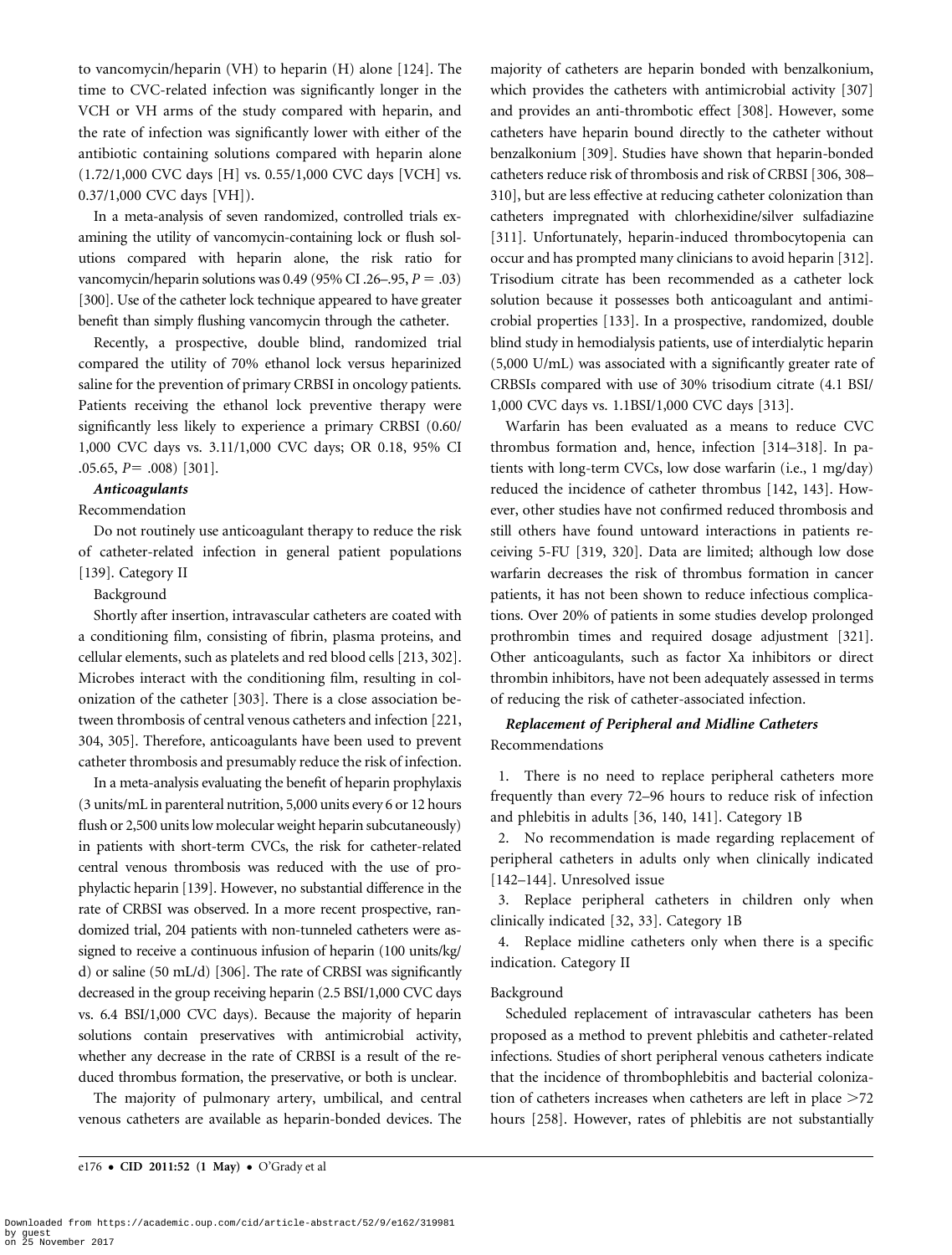different in peripheral catheters left in place 72 hours compared with 96 hours [141]. Because phlebitis and catheter colonization have been associated with an increased risk for catheter-related infection, short peripheral catheter sites commonly are replaced at 72–96 hour intervals to reduce both the risk for infection and patient discomfort associated with phlebitis.

Some studies have suggested that planned removal at 72 hours vs. removing as needed resulted in similar rates of phlebitis and catheter failure [142–144]. However, these studies did not address the issue of CRBSI, and the risk of CRBSIs with this strategy is not well studied.

Midline catheters are associated with lower rates of phlebitis than short peripheral catheters and with lower rates of infection than CVCs [322–324]. In one prospective study of 140 midline catheters, their use was associated with a BSI rate of 0.8 per 1,000 catheter days [324]. No specific risk factors, including duration of catheterization, were associated with infection. Midline catheters were in place a median of 7 days, but for as long as 49 days. Although the findings of this study suggested that midline catheters could be changed only when there is a specific indication, no prospective, randomized studies have assessed the benefit of routine replacement as a strategy to prevent CRBSI associated with midline catheters.

# Replacement of CVCs, Including PICCs and Hemodialysis **Catheters**

## Recommendations

1. Do not routinely replace CVCs, PICCs, hemodialysis catheters, or pulmonary artery catheters to prevent catheterrelated infections. Category IB

2. Do not remove CVCs or PICCs on the basis of fever alone. Use clinical judgment regarding the appropriateness of removing the catheter if infection is evidenced elsewhere or if a noninfectious cause of fever is suspected. Category II

3. Do not use guidewire exchanges routinely for nontunneled catheters to prevent infection. Category IB

4. Do not use guidewire exchanges to replace a nontunneled catheter suspected of infection. Category IB

5. Use a guidewire exchange to replace a malfunctioning non-tunneled catheter if no evidence of infection is present. Category IB

6. Use new sterile gloves before handling the new catheter when guidewire exchanges are performed. Category II

#### Background

Catheter replacement at scheduled time intervals as a method to reduce CRBSI has not lowered rates. Two trials have assessed a strategy of changing the catheter every 7 days compared with a strategy of changing catheters as needed [165, 325]. One of these studies involved 112 surgical ICU patients needing CVCs, pulmonary artery catheters, or peripheral arterial catheters [165],

whereas the other study involved only subclavian hemodialysis catheters [325]. In both studies, no difference in CRBSI was observed in patients undergoing scheduled catheter replacement every 7 days compared with patients whose catheters were replaced as needed.

Scheduled guidewire exchange of CVCs is another proposed strategy for preventing CRBSI. The results of a meta-analysis of 12 randomized, controlled trials assessing CVC management failed to demonstrate any reduction of CRBSI rates through routine replacement of CVCs by guidewire exchange compared with catheter replacement on an as needed basis [326]. Thus, routine replacement of CVCs is not necessary for catheters that are functioning and have no evidence of causing local or systemic complications.

Catheter replacement over a guidewire has become an accepted technique for replacing a malfunctioning catheter or exchanging a pulmonary artery catheter for a CVC when invasive monitoring no longer is needed. Catheter insertion over a guidewire is associated with less discomfort and a significantly lower rate of mechanical complications than are those percutaneously inserted at a new site [327]. In addition, this technique provides a means of preserving limited venous access in some patients. Replacement of temporary catheters over a guidewire in the presence of bacteremia is not an acceptable replacement strategy because the source of infection is usually colonization of the skin tract from the insertion site to the vein [37, 327]. However, in selected patients with tunneled hemodialysis catheters and bacteremia, catheter exchange over a guidewire, in combination with antibiotic therapy, is an alternative as a salvage strategy in patients with limited venous access [328–331].

Because of the increased difficulty obtaining vascular access in children, attention should be given to the frequency with which catheters are replaced in these patients. In a study in which survival analysis techniques were used to examine the relation between the duration of central venous catheterization and complications in pediatric ICU patients, all of the patients studied ( $n = 397$ ) remained uninfected for a median of 23.7 days [250]. In addition, no relation was found between duration of catheterization and the daily probability of infection ( $r =$  $0.21; P > .1$ ), suggesting that routine replacement of CVCs likely does not reduce the incidence of catheter-related infection [250].

Vascular access sites can be even more limited among neonates. Four randomized trials ( $n = 368$ ) summarized in a recent Cochrane Database Systemic Review compared the effects of giving parenteral nutrition through percutaneous central venous catheters vs. peripheral intravenous catheters. Fewer painful procedures (venipunctures) were required in neonates randomized to percutaneously placed CVCs, and there was no evidence for increased risk of BSIs [332].

CVC occlusion due to thrombus formation is one of the most common reasons for CVC removal in neonates. Various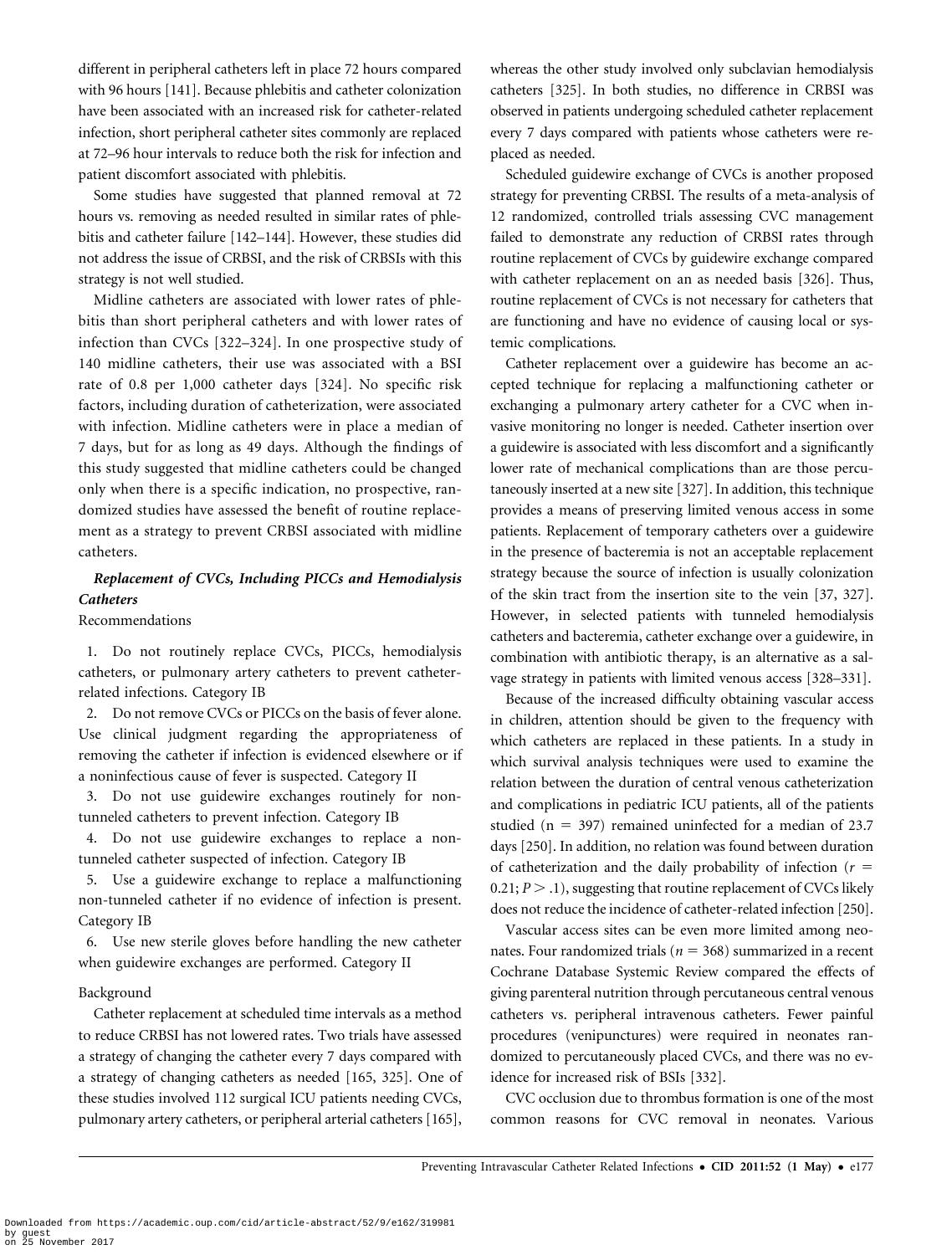methods have been tried to prevent catheter occlusion. Recently, a randomized trial ( $n = 201$ ) evaluated whether a continuous heparin infusion (0.5 units/kg/hour) could effectively prolong the duration of catheterization when compared with a placebo infusion. The rate of catheter occlusion requiring catheter removal was lower in the heparin group (6% vs. 31%,  $P = .001$ :  $NNT = 4$ ). Rates of CRBSI were similar, although the study was not powered to evaluate CRBSI rate differences. Heparin associated antibody levels were not routinely measured [333].

Hemodialysis Catheters. The use of catheters for hemodialysis is the most common factor contributing to bacteremia in dialysis patients [334, 335]. The relative risk for bacteremia in patients with dialysis catheters is sevenfold the risk for patients with arteriovenous (AV) fistulas [336]. AV fistulas and grafts are preferred over hemodialysis catheters in patients with chronic renal failure, due to their lower associated risk of infection. If temporary access is needed for dialysis, a tunneled cuffed catheter is preferable to a non-cuffed catheter, even in the ICU setting, if the catheter is expected to stay in place for  $>3$  weeks [59].

Pulmonary Artery Catheters. Pulmonary artery catheters are inserted through a Teflon<sup>®</sup> introducer and typically remain in place an average of 3 days. The majority of pulmonary artery catheters are heparin bonded, which reduces not only catheter thrombosis but also microbial adherence to the catheter [307]. Meta-analysis indicates that the CRBSI rate associated with pulmonary artery catheterization is 3.7 per 1,000 catheter days and somewhat higher than the rate observed for unmedicated and non-tunnelled CVCs (2.7 per 1,000 catheter days)[6, 45].

Data from prospective studies indicate that the risk of significant catheter colonization and CRBSI increases the longer the catheter remains in place. In general, the risk of significant catheter colonization increases after 4 days of catheterization [75, 337, 338], whereas the risk of CRBSI increases beyond 5-7 days of catheterization [75, 84, 166]. Efforts must be made to differentiate between infection related to the introducer and that related to the pulmonary artery catheter. Significant colonization of the introducer occurs earlier than that of the pulmonary artery catheter [337, 339]. However, no studies indicate that catheter replacement at scheduled time intervals is an effective method to reduce risk of CRBSI [165, 327, 339]. In patients who continue to require hemodynamic monitoring, pulmonary artery catheters do not need to be changed more frequently than every 7 days [339]. No specific recommendation can be made regarding routine replacement of catheters that need to be in place for  $>7$  days.

Pulmonary artery catheters are usually packaged with a thin plastic sleeve that prevents touch contamination when placed over the catheter. In a study of 166 catheters, patients who were randomly assigned to have their catheters self-contained within

e178 · CID 2011:52 (1 May) · O'Grady et al

this sleeve had a reduced risk for CRBSI compared with those who had a pulmonary artery catheter placed without the sleeve  $(P = .002)$  [81].

#### Umbilical Catheters

# Recommendations

1. Remove and do not replace umbilical artery catheters if any signs of CRBSI, vascular insufficiency in the lower extremities, or thrombosis are present [145]. Category II

2. Remove and do not replace umbilical venous catheters if any signs of CRBSI or thrombosis are present [145]. Category II

3. No recommendation can be made regarding attempts to salvage an umbilical catheter by administering antibiotic treatment through the catheter. Unresolved issue

4. Cleanse the umbilical insertion site with an antiseptic before catheter insertion. Avoid tincture of iodine because of the potential effect on the neonatal thyroid. Other iodinecontaining products (e.g., povidone iodine) can be used [146– 150]. Category IB

5. Do not use topical antibiotic ointment or creams on umbilical catheter insertion sites because of the potential to promote fungal infections and antimicrobial resistance [88, 89]. Category IA

6. Add low-doses of heparin (0.25–1.0 U/ml) to the fluid infused through umbilical arterial catheters [151–153]. Category IB

7. Remove umbilical catheters as soon as possible when no longer needed or when any sign of vascular insufficiency to the lower extremities is observed. Optimally, umbilical artery catheters should not be left in place  $>5$  days [145, 154]. Category II

8. Umbilical venous catheters should be removed as soon as possible when no longer needed, but can be used up to 14 days if managed aseptically [155, 156]. Category II

9. An umbilical catheter may be replaced if it is malfunctioning, and there is no other indication for catheter removal, and the total duration of catheterization has not exceeded 5 days for an umbilical artery catheter or 14 days for an umbilical vein catheter. Category II

# Background

Although the umbilical stump becomes heavily colonized soon after birth, umbilical vessel catheterization often is used for vascular access in newborn infants. Umbilical vessels can be cannulated easily and permit both collection of blood samples and measurement of hemodynamic status. The incidences of catheter colonization and BSI are similar for umbilical vein catheters and umbilical artery catheters. In several studies, an estimated 40%–55% of umbilical artery catheters were colonized and 5% resulted in CRBSI; umbilical vein catheters were associated with colonization in 22%–59% of cases [147, 148, 340] and with CRBSI in 3%–8% of cases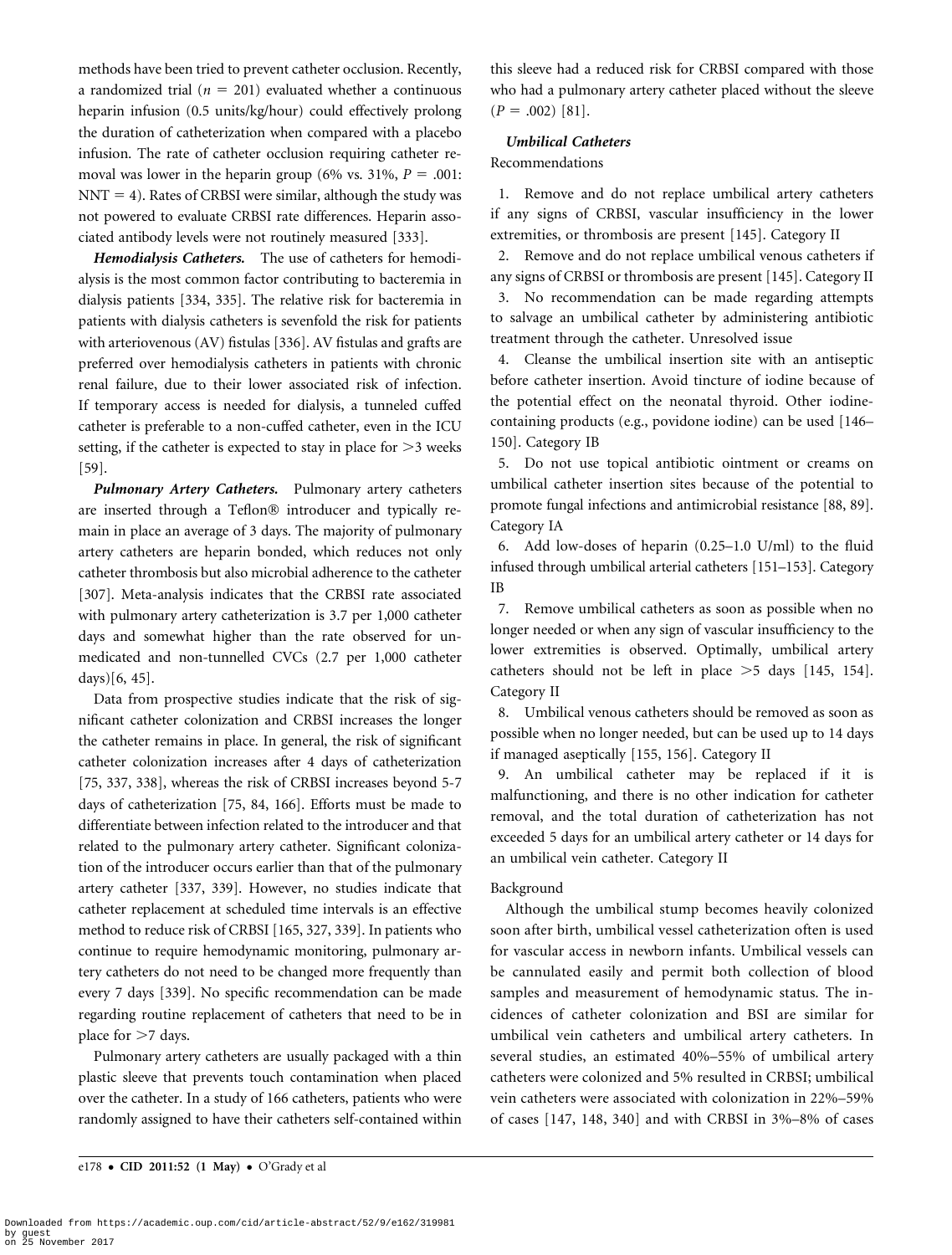[148]. Although CRBSI rates are similar for umbilical catheters in the high position (i.e, above the diaphragm) compared with the low position (i.e, below the diaphragm and above the aortic bifurcation), catheters placed in the high position result in a lower incidence of vascular complications without an increase in adverse sequelae [148].

Risk factors for infection differ for umbilical artery and umbilical vein catheters. In one study, neonates with very low birth weight who also received antibiotics for  $>10$  days were at increased risk for umbilical artery CRBSIs [148]. In comparison, those with higher birth weight and receipt of parenteral nutrition fluids were at increased risk for umbilical vein CRBSI. Duration of catheterization was not an independent risk factor for infection of either type of umbilical catheter.

A recent randomized trial ( $n = 210$ ) evaluated whether longterm umbilical venous catheterization (up to 28 days) would result in the same or fewer CRBSIs when compared with neonates who were randomized to short-term umbilical venous catheterization for 7–10 days followed by percutaneous central venous catheterization. CRBSI rate was higher (20%) among long term catheterized neonates when compared with short term catheterized neonates (13%). The difference was not statistically significant ( $P = .17$ ), although the study was underpowered. The study was not powered to evaluate differences in venous thrombosis rates [341].

# Peripheral Arterial Catheters and Pressure Monitoring Devices for Adult and Pediatric Patients Recommendations

1. In adults, use of the radial, brachial or dorsalis pedis sites is preferred over the femoral or axillary sites of insertion to reduce the risk of infection [46, 47, 157, 158]. Category IB

2. In children, the brachial site should not be used. The radial, dorsalis pedis, and posterior tibial sites are preferred over the femoral or axillary sites of insertion [46]. Category II

3. A minimum of a cap, mask, sterile gloves and a small sterile fenestrated drape should be used during peripheral arterial catheter insertion [47, 158, 159]. Category IB

4. During axillary or femoral artery catheter insertion, maximal sterile barriers precautions should be used. Category II

5. Replace arterial catheters only when there is a clinical indication. Category II

6. Remove the arterial catheter as soon as it is no longer needed. Category II

7. Use disposable, rather than reusable, transducer assemblies when possible [160–164]. Category IB

8. Do not routinely replace arterial catheters to prevent catheter-related infections [165, 166, 167, 168]. Category II

9. Replace disposable or reusable transducers at 96-hour intervals. Replace other components of the system (including the tubing, continuous-flush device, and flush solution) at the time the transducer is replaced [37, 161]. Category IB

10. Keep all components of the pressure monitoring system (including calibration devices and flush solution) sterile [160, 169–171]. Category IA

11. Minimize the number of manipulations of and entries into the pressure monitoring system. Use a closed flush system (i.e, continuous flush), rather than an open system (i.e, one that requires a syringe and stopcock), to maintain the patency of the pressure monitoring catheters [163, 172]. Category II

12. When the pressure monitoring system is accessed through a diaphragm, rather than a stopcock, scrub the diaphragm with an appropriate antiseptic before accessing the system [163]. Category IA

13. Do not administer dextrose-containing solutions or parenteral nutrition fluids through the pressure monitoring circuit [163, 173, 174]. Category IA

14. Sterilize reusable transducers according to the manufacturers' instructions if the use of disposable transducers is not feasible [163, 173–176]. Category IA

# Background

Arterial catheters are usually inserted into the radial or femoral artery and permit continuous blood pressure monitoring and blood gas measurements. The risk of CRBSI for arterial catheters is lower than that associated with non-coated, uncuffed, nontunneled short term CVCs (1.7 versus 2.7 per 1,000 catheter days) [6]. However, risk of CRBSI rates are comparable between arterial catheters and coated, uncuffed, non-tunneled short term CVCs [6]. Unlike CVCs, use of full barrier precautions during arterial cannulaton does not appear to reduce the risk of arterial CRBSI [158, 159]. Nonetheless, when arterial catheters are inserted using a protocol which includes maximum barrier precautions, a very low risk of CRBSI (0.41/1,000 catheter days) can be achieved [47]. Although a meta-analysis failed to discern a difference in rates of CRBSI among three sites of insertion (radial, femoral, and axillary) [342], colonization of catheters inserted in the femoral site occurs more often [158]. In addition, a prospective observational study of over 2,900 arterial catheters that were inserted using maximum barrier precautions demonstrated an almost 8-fold increase in the incidence of CRBSI when the femoral site was used compared with the radial site [343]. Furthermore, there is a greater risk of CRBSI caused by gram-negative bacteria when the femoral site is used [343]. The rates of catheter colonization and CRBSI appear similar between the radial and dorsalis pedis sites [157]. The risk of developing a CRBSI increases with the duration of catheterization [166, 344]; however, the routine changing of arterial catheters at scheduled times does not result in a diminution of the risk of CRBSI [165]. Catheters that need to be in place for  $>5$  days should not be routinely changed if no evidence of infection is observed.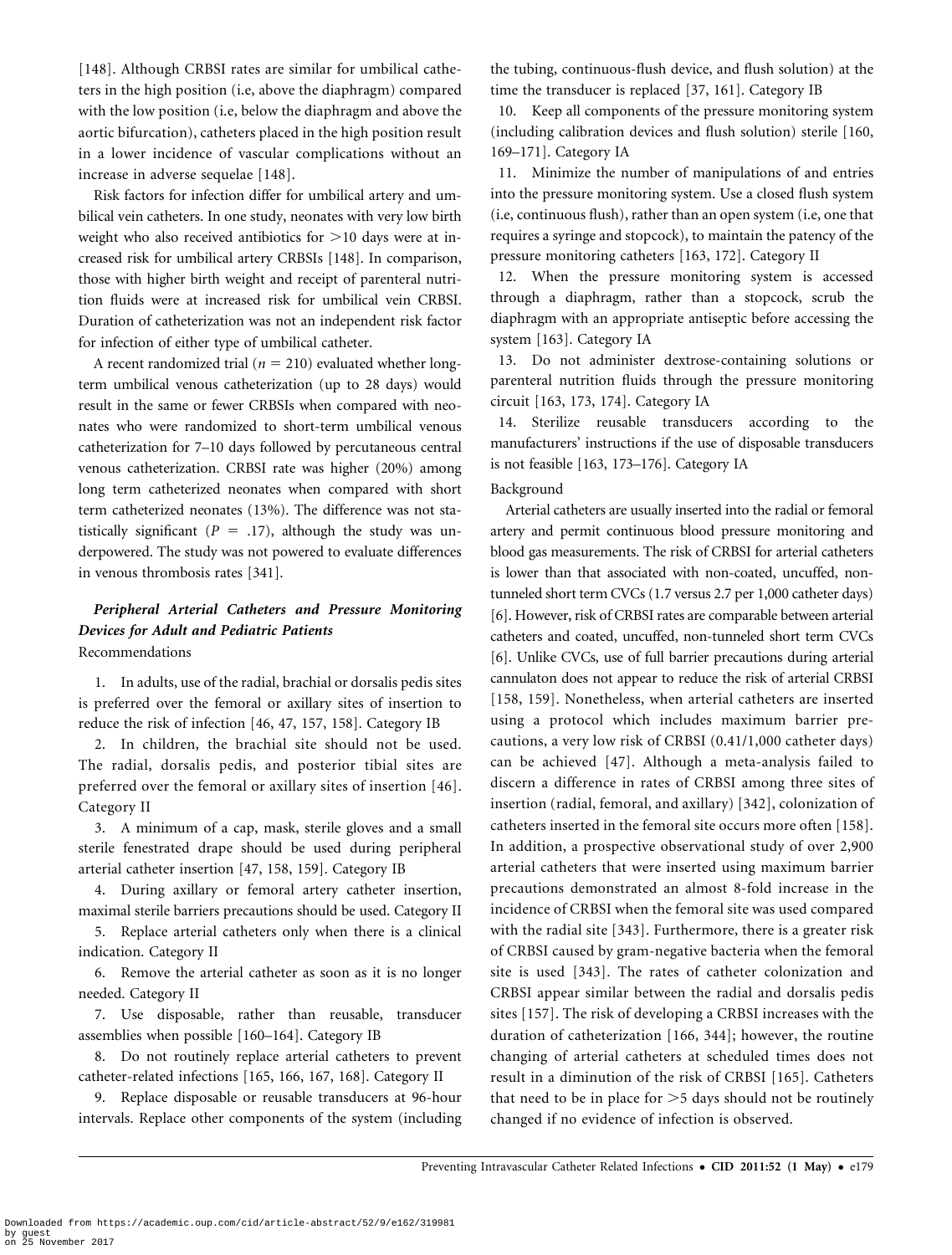#### Replacement of Administration Sets

Recommendations

1. In patients not receiving blood, blood products or fat emulsions, replace administration sets that are continuously used, including secondary sets and add-on devices, no more frequently than at 96-hour intervals, [177] but at least every 7 days [178–181]. Category IA

2. No recommendation can be made regarding the frequency for replacing intermittently used administration sets. Unresolved issue

3. No recommendation can be made regarding the frequency for replacing needles to access implantable ports. Unresolved issue

4. Replace tubing used to administer blood, blood products, or fat emulsions (those combined with amino acids and glucose in a 3-in-1 admixture or infused separately) within 24 hours of initiating the infusion [182–185]. Category IB

5. Replace tubing used to administer propofol infusions every 6 or 12 hours, when the vial is changed, per the manufacturer's recommendation (FDA website Medwatch) [186]. Category IA

6. No recommendation can be made regarding the length of time a needle used to access implanted ports can remain in place. Unresolved issue

#### Background

The optimal interval for routine replacement of IV administration sets has been examined in a number of well-controlled studies and meta-analyses. Data from these studies reveal that replacing administration sets no more frequently than 72–96 hours after initiation of use is safe and cost-effective [141, 177, 179–181]. More recent studies suggest that administration sets may be used safely for up to 7 days if used in conjunction with antiseptic catheters or if fluids that enhance microbial growth (e.g., parenteral nutrition or blood) have not been used [216, 345]. When a fluid that enhances microbial growth is infused (e.g., fat emulsions and blood products), more frequent changes of administration sets are indicated as these products have been identified as independent risk factors for CRBSI [182, 216, 346–350].

Little data exist regarding the length of time a needle used to access implanted ports can remain in place and the risk of CRBSI. While some centers have left them in place for several weeks without CRBSI, [351], this practice has not been adequately studied.

# Needleless Intravascular Catheter Systems Recommendations

1. Change the needleless components at least as frequently as the administration set. There is no benefit to changing these more frequently than every 72 hours. [39, 187–193]. Category II

e180 · CID 2011:52 (1 May) · O'Grady et al

2. Change needleless connectors no more frequently than every 72 hours or according to manufacturers' recommendations for the purpose of reducing infection rates [187, 189, 192, 193]. Category II

3. Ensure that all components of the system are compatible to minimize leaks and breaks in the system [194]. Category II

4. Minimize contamination risk by scrubbing the access port with an appropriate antiseptic (chlorhexidine, povidone iodine, an iodophor, or 70% alcohol) and accessing the port only with sterile devices [189, 192, 194–196]. Category IA

5. Use a needleless system to access IV tubing. Category IC

6. When needleless systems are used, a split septum valve may be preferred over some mechanical valves due to increased risk of infection with the mechanical valves [197–200]. Category II

#### Background

Stopcocks used for injection of medications, administration of IV infusions, and collection of blood samples represent a potential portal of entry for microorganisms into vascular access catheters and IV fluids. Whether such contamination is a substantial entry point of microorganisms that cause CRBSI has not been demonstrated. Nonetheless, stopcocks should be capped when not being used. In general, closed catheter access systems are associated with fewer CRBSIs than open systems and should be used preferentially [352].

''Piggyback'' systems (secondary intermittent infusions delivered through a port on a primary infusion set) are used as an alternative to stopcocks. However, they also pose a risk for contamination of the intravascular fluid if the device entering the rubber membrane of an injection port is exposed to air or if it comes into direct contact with nonsterile tape used to fix the needle to the port. Modified piggyback systems have the potential to prevent contamination at these sites [353].

Attempts to reduce the incidence of sharps injuries and the resultant risk for transmission of bloodborne infections to healthcare personnel have led to the introduction and mandating of needleless infusion systems. There are several types of needleless connectors on the market.

The first type of needleless system connectors consisted of a split septum connector, which is accessed with a blunt cannula instead of a needle (external cannulae activated split septums). Because of the large amount of space in the connector to accommodate the cannula, when the cannula is removed it may result in the creation of negative pressure which may cause blood to be aspirated into the distal lumen, possibly increasing the risk of catheter occlusion or thrombosis. A luer-activated device, which incorporates a valve preventing the outflow of fluid through the connector, was designed to eliminate this problem. Some luer devices require a cap to be attached to the valve when not in use, which can be difficult to maintain aseptically, and therefore they may be prone to contamination.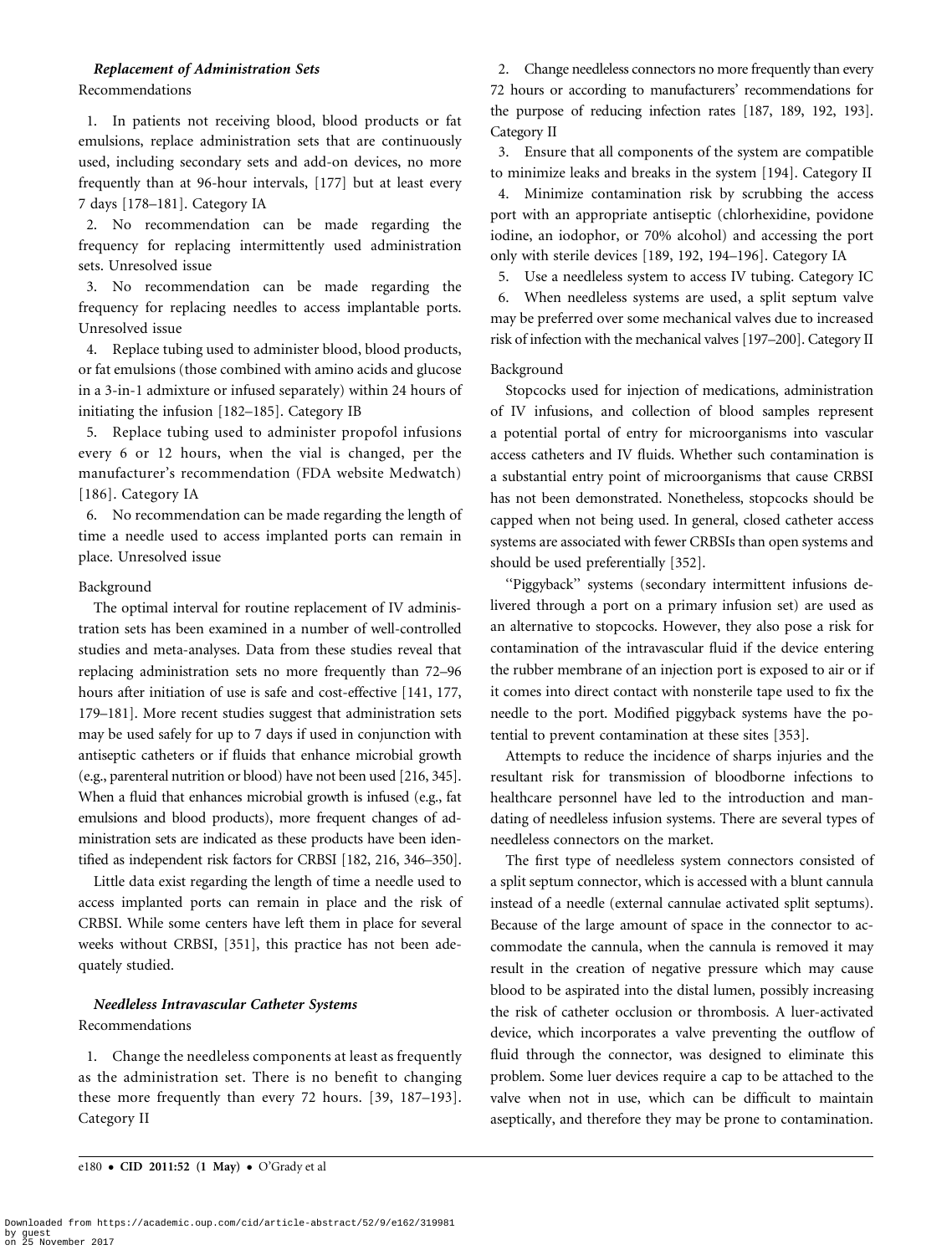Another type of second-generation needleless system addressed the occlusion issue by incorporating positive or neutral fluid displacement to either flush out aspirated blood or prevent its aspiration into infusion catheters.

Use of needleless connectors or mechanical valves appear to be effective in reducing connector colonization in some [196, 354, 355], but not all studies [356] when compared with stopcocks and caps. In one study [354], the incidence of CRBSI was reduced when the needleless connector was compared with standard stopcocks. Appropriate disinfectants must be used to prevent transmission of microbes through connectors [357]. Some studies have shown that disinfection of the devices with chlorhexidine/alcohol solutions appears to be most effective in reducing colonization [195, 196]. In addition, the time spent applying the disinfectant may be important. One study found that swiping the luer-activated device with 70% alcohol for only 3 to 5 seconds did not adequately disinfect the septal surface [358]. However, a number of outbreak investigations have reported increases in CRBSIs associated with a switch from external cannulae activated split septum needleless devices to mechanical valve devices [197, 198, 200, 359]. The reasons for these associations are not known and it is also not known if this is a device-specific or class association, particularly as physical and mechanical properties of needleless connectors vary from device to device. In addition, one investigation found CRBSIs increased with the switch from a luer-activated negative displacement mechanical valve to a luer-activated positive fluid displacement mechanical valve [199]. However in an observational study, a switch from a luer-activated negative displacement mechanical valve to a different luer-activated positive displacement mechanical valve as part of a bundled intervention resulted in a significant decrease in CRBSIs [201]. Potential explanations for outbreaks associated with these devices include difficulty encountered in adequate disinfection of the surface of the connector due to physical characteristics of the plastic housing diaphragm interface, fluid flow properties (laminar vs. turbulent), internal surface area, potential fluid dead space, inadequate flushing of the device due to poor visualization of the fluid flow pathway in opaque devices, and the presence of internal corrugations that could harbor organisms, particularly if the catheters are used to withdraw blood [199]. Some studies have shown that the increase in CRBSIs with the change to lueractivated devices may be related to improper cleaning and infection control practices such as infrequently changing the devices [192, 194]. Additionally, silver-coated connector valves have been FDA approved; however, there are no published randomized trials with this device and no recommendation can be made regarding its use. Likewise, an antiseptic-barrier cap for needleless connectors has been studied in a laboratory setting and appears to be effective in preventing the entry of microorganisms [360], but has not yet been studied in a clinical trial.

### Performance Improvement Recommendation

Use hospital-specific or collaborative-based performance improvement initiatives in which multifaceted strategies are ''bundled'' together to improve compliance with evidence-based recommended practices [15, 69, 70, 201–205]. Category IB

## Background

Clinical decision makers, healthcare payers, and patient safety advocates emphasize the importance of translating research findings into everyday practice. Rigorous evaluations of CRBSI preventive practices using study designs with high internal validity and including study populations that optimize external validity remain necessary. Once practices have been determined to be effective and economically efficient, the next step is to implement these evidence-based practices so they become part of routine clinical care. Unfortunately, implementation of evidence-based CRBSI preventive practices in U.S. hospitals has been suboptimal [361, 362]. In a national survey conducted in March 2005 of over 700 U.S. hospitals, approximately one quarter of U.S. hospitals indicated that either maximal sterile barrier precautions during central line insertion or chlorhexidine gluconate as site disinfectant, two practices widely recommended in the guidelines published in 2002 [363], were not being used routinely [364]. Approximately 15% of U.S. hospitals reported routinely changing CVCs to prevent infection despite evidence that this practice should no longer be used [362, 364].

Accordingly, investigators have attempted various approaches to better translate research findings and evidence-based recommendations into clinical practice. Numerous quality improvement studies have been published during the past several years that have used various methods, such as education of healthcare personnel, audit and feedback, organizational change, and clinical reminders [8–11, 69, 70, 202, 365–367]. The educational interventions primarily targeted hand hygiene, use of maximal sterile barriers during insertion, appropriate insertion site selection, proper site care using chlorhexidine gluconate, and prompt removal of unnecessary catheters. While a large number of before-and-after studies with a few using concurrent control groups [15, 70] have been published, no randomized, controlled trial evaluating a quality improvement strategy to prevent CRBSI has been reported [368]. The vast majority of before-and-after studies reported statistically significant decreases in CRBSI rates after a quality improvement strategy was implemented [368]. Additionally, both controlled trials also found statistically significant reductions of CRBSI in the intervention units compared with control units [15, 70].

Investigators have also employed multifaceted approaches in which several strategies are bundled together to improve compliance with evidence-based guidelines [15, 69, 70]. One such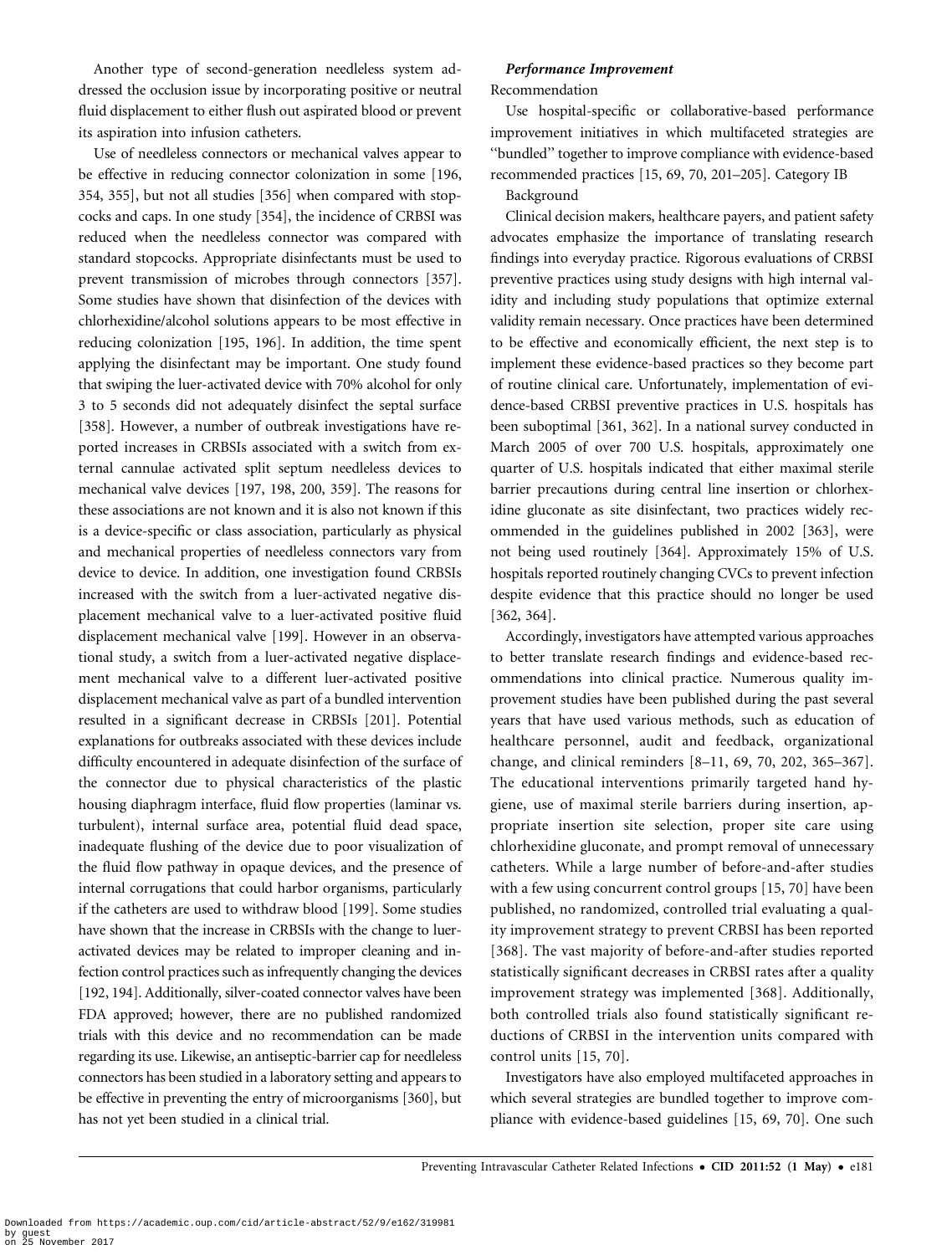collaborative cohort study [69] of 108 ICUs in Michigan targeted clinicians' use of five evidence-based practices: hand hygiene, maximum barrier precautions, chlorhexidine site disinfection, avoiding the femoral site, and promptly removing unnecessary central venous catheters. In addition to educating clinicians about CRBSI prevention, interventions used included: 1) a central venous catheter cart that contained all the necessary supplies; 2) a checklist to ensure adherence to proper practices; 3) stoppage of procedures in non-emergent situations, if evidence-based practices were not being followed; 4) prompt removal of unnecessary central catheters identified during daily patient rounds; 5) feedback to the clinical teams regarding the number of CRBSI episodes and overall rates; and 6) buy-in from the chief executive officers of the participating hospitals that chlorhexidine gluconate products/solutions would be stocked prior to study initiation. Using an interrupted time series analysis and multivariable regression, the investigators reported a statistically significant 66% decrease in CRBSI rates approximately 18 months after the intervention began [69] and sustained reductions over time [369]. Specific process and outcome measures for tracking and feedback (i.e rate of central line infections, proportion of central lines placed with all or individual bundle elements performed AND documented) should be identified in individual institutions based on areas that have been identified for performance improvement.

Finally, emphasis on the care and maintenance of catheters once they are in place should be a focus of performance improvement and quality assurance in all programs. A study to assess practice and staff knowledge of CVC post-insertion care and identify aspects of CVC care with potential for improvement revealed several areas of opportunity to improve post-insertion care [370]. Data were recorded on 151 CVCs in 106 patients giving a total of 721 catheter days. In all, 323 breaches in care were identified giving a failure rate of 44.8%, with significant differences between intensive care unit (ICU) and non-ICU wards. Dressings (not intact) and caps (incorrectly placed) were identified as the major lapses in CVC care with 158 and 156 breaches per 1000 catheter days, respectively. Interventions to improve reliability of care should focus on making the implementation of best practice easier to achieve.

#### Acknowledgments

Notice to Readers. In 2009, the Centers for Disease Control and Prevention (CDC) and Healthcare Infection Control Practices Advisory Committee (HICPAC) integrated current advances in guideline production and implementation into its development process (http://www.cdc.gov/ hicpac/guidelineMethod/guidelineMethod. html). The new methodology enables CDC and HICPAC to improve the validity and usability of its guidelines while also addressing emerging challenges in guideline development in the area of infection prevention and control. However, the Guidelines for the Prevention of Intravascular Catheter-Related Infections

were initiated before the methodology was revised. Therefore, this guideline reflects the development methods that were used for guidelines produced prior to 2009. Future revisions will be performed using the updated methodology.

Financial support. E.P.D. Grant support through the NIH.

Potential conflicts of interest. N.P.O.'G. served as a board member for the ABIM Subspecialty Board for Critical Care Medicine. M.A. is an employee of the Infusion Nurses Society, Honoraria from 3M, Becton Dickinson, Smiths Medical. L.A.B. is a consultant for Institute of Healthcare Improvement, Board membership for Theradoc, Medline. Honoraria from APIC, Clorox. E.P.D. consulting from Merck, Baxter, Ortho-McNeil, Targanta, Schering-Plough, Optimer, Cadence, Cardinal, BDGeneOhm, WebEx, Cerebrio, and Tyco. Grant support through the NIH. Payment for lecture from Merck. Payment for development of educational presentation from Medscape. Travel and meeting expenses paid for by ASHP, IDSA, ASM, American College of Surgeons, NQF, SHEA/CDC, HHS, Trauma Shock Inflammation and Sepsis Meeting (Munich), University of Minnesota. J.G. Honoria from Ethicon. S.O.H. provides research support from Angiotech; Honoraria from Angiotech, Merck. L.A.M provides research support from Astellas, Theravance, Pfizer; Consulting for Ash Access, Cadence, CorMedix, Catheter Connections, Carefusion, Sage, Bard, Teleflex; Payment for manuscript preparation from Catheter Connections. I.I.R. provides research support from Cubist, Enzon, and Basilea;Consulting for Clorox; Stock Equity or Options in Great Lakes Pharmaceuticalsand Inventive Protocol; Speakers Bureau for Cook, Inc.; Royalty income (patents owned by MD Anderson on which Dr. Raad in an inventor: American Medical Systems, Cook, Inc., Cook urological, Teleflex, TyRx, Medtronic, Biomet, Great Lakes Pharmaceuticals. A.R. consulting income from Eisai Pharmaceuticals, Discovery Laboratories. M.E.R. provides research support from Molnlycke, Cardinal Healthcare Foundation, Sanofi-Pasteur, 3M, and Cubist; Consulting from Semprus; Honorarium for lectures from 3M, Carefusion, Baxter and Becton Dickinson. Previously served on Board of Directors for Society for Healthcare Epidemiology of America. All other authors: no conflicts.

# Healthcare Infection Control Practices Advisory Committee (HICPAC)

#### Chairman

BRENNAN, Patrick J., MD Chief Medical Officer Division of Infectious Diseases University of Pennsylvania Health System

#### Membership

BRATZLER, Dale, DO, MPH President and CEO Oklahoma Foundation for Medical Quality

BURNS, Lillian A., MT, MPH Infection Control Coordinator Greenwich Hospital, Infectious Diseases Department

ELWARD, Alexis, MD Assistant Professor, Pediatrics Infectious Diseases Washington University School of Medicine Department of Pediatrics Division of Infectious Diseases

#### HUANG, Susan, MD, MPH Assistant Professor, Medical Director, Epidemiology and Infection Prevention

e182 · CID 2011:52 (1 May) · O'Grady et al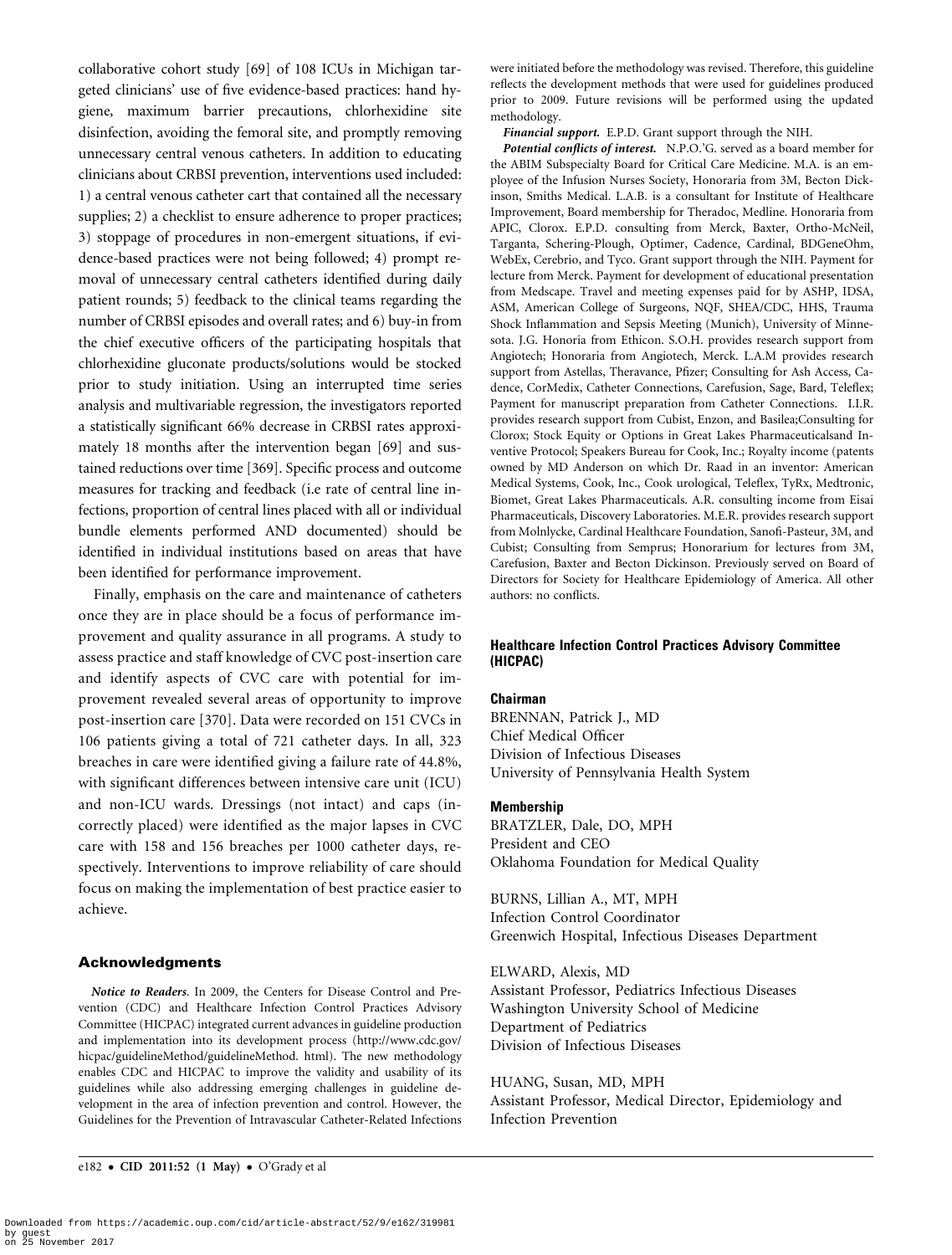Division of Infectious Diseases, UC Irvine School of Medicine

LUNDSTROM, Tammy, MD, JD Chief Medical Officer Providence Hospital

MCCARTER, Yvette S., PhD Director, Clinical Microbiology Laboratory Department of Pathology University of Florida Health Science Center

MURPHY, Denise M. RN, MPH, CIC Vice President, Quality and Patient Safety Main Line Health System

#### Executive Secretary

BELL, Michael R., MD Deputy Director Division of Healthcare Quality Promotion Centers for Disease Control and Prevention

OSTROFF, Stephen, MD Director, Bureau of Epidemiology Pennsylvania Department of Health

OLMSTED, Russell N., MPH, CIC Epidemiologist Infection Control Services St. Joseph Mercy Health System

PEGUES, David Alexander, MD Professor of Medicine, Hospital Epidemiologist David Geffen School of Medicine at UCLA

PRONOVOST, Peter J., MD, PhD, FCCM Director, Johns Hopkins Quality and Safety Research Group Johns Hopkins Quality and Safety Research Group

SOULE, Barbara M., RN, MPA, CIC Practice Leader Infection Prevention and Control Services Joint Commission Resources/Joint Commission International

SCHECTER, William, P., MD Professor of Surgery Department of Surgery San Francisco General Hospital

# Ex-officio Members

Agency for Healthcare Research and Quality (AHRQ) BAINE, William B., MD Senior Medical Advisor Center for Outcomes and Evidence

Center for Medicare & Medicaid Services (CMS) MILLER, Jeannie, RN, MPH Deputy Director, Office of Clinical Standards and Quality

Food and Drug Administration (FDA) MURPHEY, Sheila A., MD Branch Chief, Infection Control Devices Division of Anesthesiology, General Hospital Infection Control Dental Devices Center for Devices and Radiology Health

#### Liaisons

Advisory Council for the Elimination of Tuberculosis (ACET) STRICOF, Rachel L., MPH New York State Department of Health

## American College of Occupational and

Environmental Medicine RUSSI, Mark, MD, MPH Professor of Medicine Yale University School of Medicine Director, Occupational Health Yale-New Haven Hospital

American Health Care Assn (AHCA)

FITZLER, Sandra L., RN Senior Director of Clinical Services

American Hospital Association (AHA) SCHULMAN, Roslyne, MHA, MBA Director, Policy Development

Association of Professionals of Infection Control and Epidemiology, Inc. (APIC) DeBAUN, Barbara, MSN, RN, CIC

Association of periOperative Registered Nursed (AORN) BLANCHARD, Joan C., RN, BSN

Council of State and Territorial Epidemiologists (CSTE) KAINER, Marion MD, MPH Director, Hospital Infections and Antimicrobial Resistance Program Tennessee Department Health

#### National Institute of Health (NIH)

HENDERSON, David, MD Deputy Director for Clinical Care Associate Director for Hospital Epidemiology and Quality Improvement NIH Clinical Center

#### Department of Veterans Affairs (VA)

ROSELLE, Gary A., MD National Program Director, Infectious Diseases VA Central Office Cincinnati VA Medical Center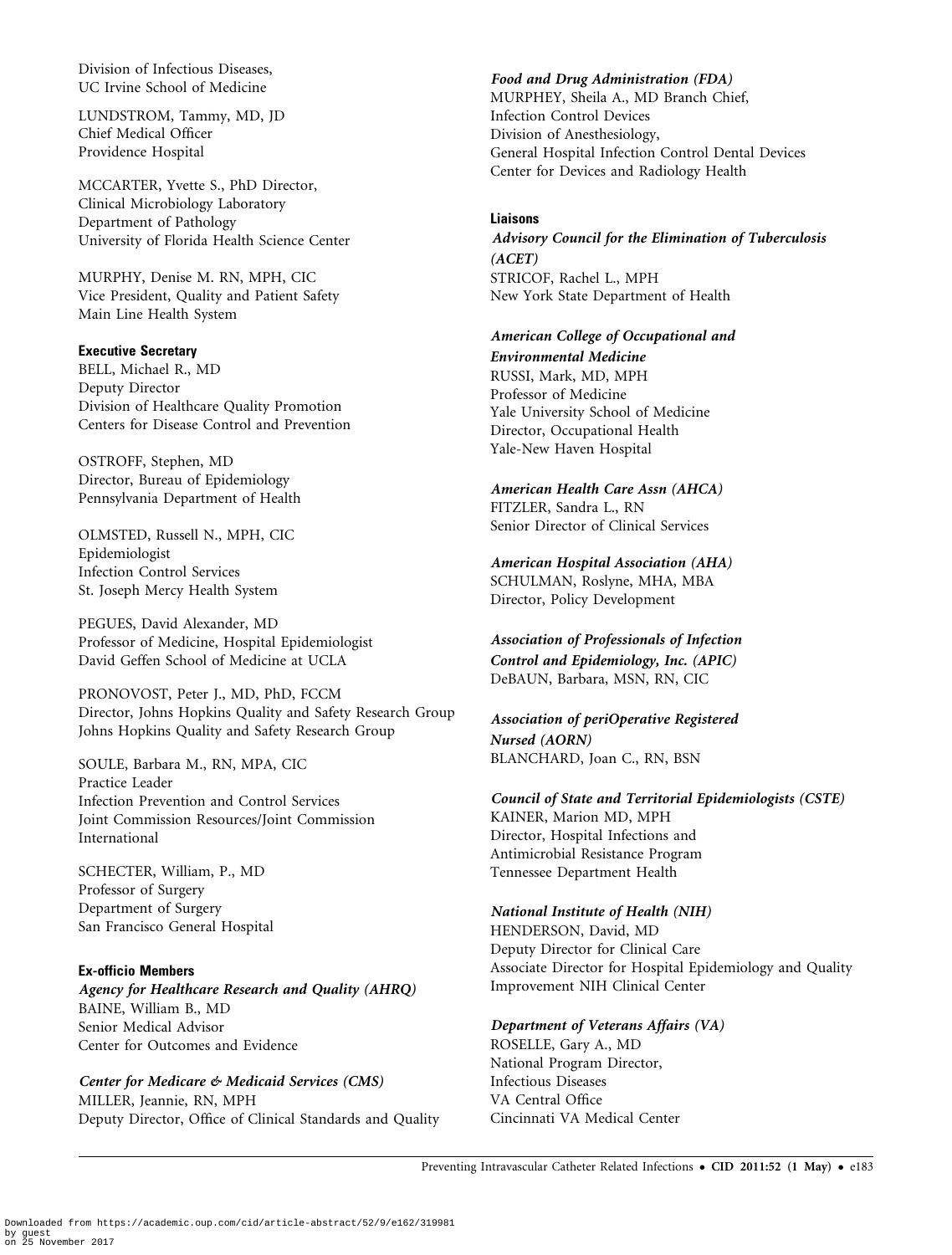Consumers Union

MCGIFFERT, Lisa Senior Policy Analyst on Health Issues Project Director Stop Hospital Infections Organization

#### Infectious Disease Society of America (IDSA)

Huskins, W. Charles MD, MSc Division of Pediatric Infectious Diseases Assistant Professor of Pediatrics Mayo Clinic

# Public Health Agency of Canada

PATON, Shirley, RN, MN Senior Advisor Healthcare Acquired Infections Center for Communicable Diseases and Infection Control

#### Society for Healthcare Epidemiology of America (SHEA)

MARAGAKIS, Lisa, MD Assistant Professor of Medicine John Hopkins Medical Institutions

# Society of Hospital Medicine

Saint, Sanjay, MD, MPH Director, Ann Arbor VA Medical Center/University of Michigan Patient Safety Enhancement Program

#### The Joint Commission

WISE, Robert A., MD Vice President Division of Standards & Survey Methods

#### References

- 1. Mermel LA. Prevention of intravascular catheter-related infections. (Erratum: Ann Intern Med 133:395, 2000). Ann Intern Med 2000; 132:391–402.
- 2. Dimick JB, Pelz RK, Consunji R, Swoboda SM, Hendrix CW, Lipsett PA. Increased resource use associated with catheter-related bloodstream infection in the surgical intensive care unit. Arch Surg 2001; 136:229–34.
- 3. Warren DK, Quadir WW, Hollenbeak CS, Elward AM, Cox MJ, Fraser VJ. Attributable cost of catheter-associated bloodstream infections among intensive care patients in a nonteaching hospital. Crit Care Med 2006; 34:2084–9.
- 4. Blot SI, Depuydt P, Annemans L, et al. Clinical and economic outcomes in critically ill patients with nosocomial catheter-related bloodstream infections. Clin Infect Dis 2005; 41:1591–8.
- 5. Renaud B, Brun-Buisson C. Outcomes of primary and catheterrelated bacteremia. A cohort and case-control study in critically ill patients. Am J Respir Crit Care Med 2001; 163:1584–90.
- 6. Maki DG, Kluger DM, Crnich CJ. The risk of bloodstream infection in adults with different intravascular devices: a systematic review of 200 published prospective studies. Mayo Clin Proc 2006; 81:1159–71.
- 7. Yoo S, Ha M, Choi D, Pai H. Effectiveness of surveillance of central catheter-related bloodstream infection in an ICU in Korea. Infect Control Hosp Epidemiol 2001; 22:433–6.
- 8. Warren DK, Zack JE, Cox MJ, Cohen MM, Fraser VJ. An educational intervention to prevent catheter-associated bloodstream infections in a non-teeaching community medical center. Crit Care Med 2003; 31:1959–63.
- 9. Warren DK, Zack JE, Mayfield JL, et al. The effect of an education program on the incidence of central venous catheter-

associated bloodstream infection in a medical ICU. Chest 2004; 126:1612–8.

- 10. Warren DK, Cosgrove SE, Diekema DJ, et al. A multicenter intervention to prevent catheter-associated bloodstream infections. Infect Control Hosp Epidemiol 2006; 27:662–9.
- 11. Higuera F, Rosenthal VD, Duarte P, Ruiz J, Franco G, Safdar N. The effect of process control on the incidence of central venous catheterassociated bloodstream infections and mortality in intensive care units in Mexico. Crit Care Med 2005; 33:2022–7.
- 12. Coopersmith CM, Rebmann TL, Zack JE, et al. Effect of an education program on decreasing catheter-related bloodstream infections in the surgical intensive care unit. Crit Care Med 2002; 30:59–64.
- 13. Coopersmith CM, Zack JE, Ward MR, et al. The impact of bedside behavior on catheter-related bacteremia in the intensive care unit. Arch Surg 2004; 139:131–6.
- 14. Sherertz RJ, Ely EW, Westbrook DM, et al. Education of physiciansin-training can decrease the risk for vascular catheter infection. Ann Intern Med 2000; 132:641–8.
- 15. Eggimann P, Harbarth S, Constantin MN, Touveneau S, Chevrolet JC, Pittet D. Impact of a prevention strategy targeted at vascular-access care on incidence of infections acquired in intensive care. Lancet 2000; 355:1864–8.
- 16. Nehme AE. Nutritional support of the hospitalized patient. The team concept. JAMA 1980; 243:1906–8.
- 17. Soifer NE, Borzak S, Edlin BR, Weinstein RA. Prevention of peripheral venous catheter complications with an intravenous therapy team: a randomized controlled trial. Arch Intern Med 1998; 158:473–7.
- 18. Tomford JW, Hershey CO, McLaren CE, Porter DK, Cohen DI. Intravenous therapy team and peripheral venous catheter-associated complications. A prospective controlled study. Arch Intern Med 1984; 144:1191–4.
- 19. Scalley RD, Van CS, Cochran RS. The impact of an i.v. team on the occurrence of intravenous-related phlebitis. A 30-month study. J Intraven Nurs 1992; 15:100–9.
- 20. Palefski SS, Stoddard GJ. The infusion nurse and patient complication rates of peripheral-short catheters. A prospective evaluation. J Intraven Nurs 2001; 24:113–23.
- 21. Miller JM, Goetz AM, Squier C, Muder RR. Reduction in nosocomial intravenous device-related bacteremias after institution of an intravenous therapy team. J Intraven Nurs 1996; 19:103–6.
- 22. Hunter MR. Development of a Vascular Access Team in an acute care setting. J Infus Nurs 2003; 26:86–91.
- 23. Hawes ML. A proactive approach to combating venous depletion in the hospital setting. J Infus Nurs 2007; 30:33–44.
- 24. Brunelle D. Impact of a dedicated infusion therapy team on the reduction of catheter-related nosocomial infections. J Infus Nurs 2003; 26:362–6.
- 25. Bosma TL, Jewesson PJ. An infusion program resource nurse consult service: our experience in a major Canadian teaching hospital. J Infus Nurs 2002; 25:310–5.
- 26. Pierce CA, Baker JJ. A nursing process model: quantifying infusion therapy resource consumption. J Infus Nurs 2004; 27:232–44.
- 27. Tomford JW, Hershey CO. The i.v. therapy team: impact on patient care and costs of hospitalization. NITA 1985; 8:387–9.
- 28. Davis D, O'Brien MA, Freemantle N, Wolf FM, Mazmanian P, Taylor-Vaisey A. Impact of formal continuing medical education: do conferences, workshops, rounds, and other traditional continuing education activities change physician behavior or health care outcomes? JAMA 1999; 282:867–74.
- 29. Alonso-Echanove J, Edwards JR, Richards MJ, et al. Effect of nurse staffing and antimicrobial-impregnated central venous catheters on the risk for bloodstream infections in intensive care units. Infect Control Hosp Epidemiol 2003; 24:916–25.
- 30. Fridkin SK, Pear SM, Williamson TH, Galgiani JN, Jarvis WR. The role of understaffing in central venous catheter-associated bloodstream infections. Infect Control Hosp Epidemiol 1996; 17:150–8.

e184 · CID 2011:52 (1 May) · O'Grady et al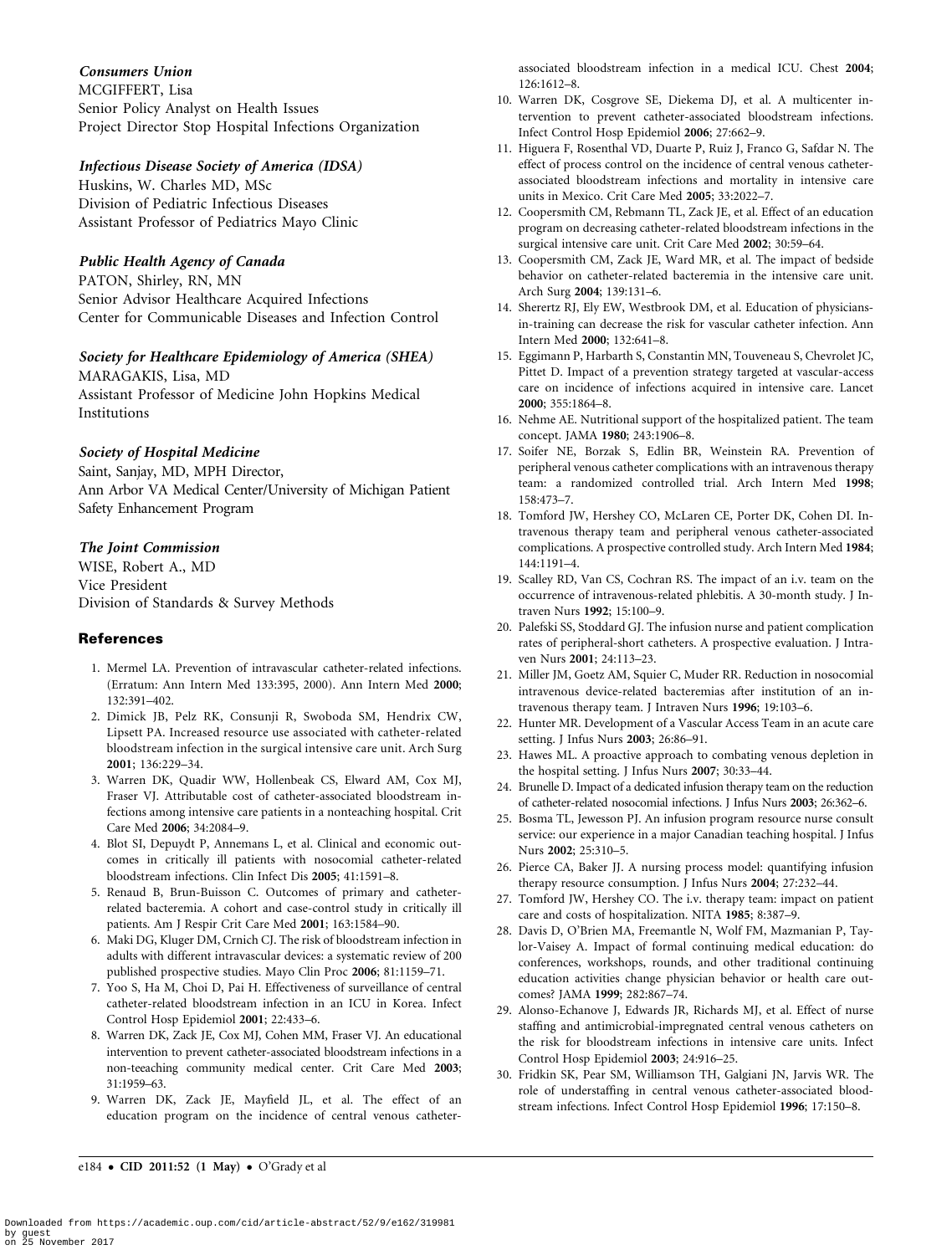- 31. Robert J, Fridkin SK, Blumberg HM, et al. The influence of the composition of the nursing staff on primary bloodstream infection rates in a surgical intensive care unit. Infect Control Hosp Epidemiol 2000; 21:12–7.
- 32. Maki DG, Goldman DA, Rhame FS. Infection control in intravenous therapy. Ann Intern Med 1973; 79:867–87.
- 33. Band JD, Maki DG. Steel needles used for intravenous therapy. Morbidity in patients with hematologic malignancy. Arch Intern Med 1980; 140:31–4.
- 34. Tully JL, Friedland GH, Baldini LM, Goldmann DA. Complications of intravenous therapy with steel needles and Teflon catheters. A comparative study. Am J Med 1981; 70:702–6.
- 35. Ryder MA. Peripheral access options. Surg Oncol Clin N Am 1995; 4:395–427.
- 36. Maki DG, Ringer M. Risk factors for infusion-related phlebitis with small peripheral venous catheters. A randomized controlled trial. Ann Intern Med 1991; 114:845–54.
- 37. Mermel LA, McCormick RD, Springman SR, Maki DG. The pathogenesis and epidemiology of catheter-related infection with pulmonary artery Swan-Ganz catheters: a prospective study utilizing molecular subtyping. Am J Med 1991; 91:197S–205.
- 38. Parienti JJ, Thirion M, Megarbane B, et al. Femoral vs jugular venous catheterization and risk of nosocomial events in adults requiring acute renal replacement therapy: a randomized controlled trial. JAMA 2008; 299:2413–22.
- 39. Moretti EW, Ofstead CL, Kristy RM, Wetzler HP. Impact of central venous catheter type and methods on catheter-related colonization and bacteraemia. J Hosp Infect 2005; 61:139–45.
- 40. Nagashima G, Kikuchi T, Tsuyuzaki H, et al. To reduce catheterrelated bloodstream infections: is the subclavian route better than the jugular route for central venous catheterization? J Infect Chemother 2006; 12:363–5.
- 41. Ruesch S, Walder B, Tramer MR. Complications of central venous catheters: internal jugular versus subclavian access–a systematic review. Crit Care Med 2002; 30:454–60.
- 42. Sadoyama G, Gontijo Filho PP. Comparison between the jugular and subclavian vein as insertion site for central venous catheters: microbiological aspects and risk factors for colonization and infection. Braz J Infect Dis 2003; 7:142–8.
- 43. Heard SO, Wagle M, Vijayakumar E, et al. Influence of triple-lumen central venous catheters coated with chlorhexidine and silver sulfadiazine on the incidence of catheter-related bacteremia. Arch Intern Med 1998; 158:81–7.
- 44. Richet H, Hubert B, Nitemberg G, et al. Prospective multicenter study of vascular-catheter-related complications and risk factors for positive central-catheter cultures in intensive care unit patients. J Clin Microbiol 1990; 28:2520–5.
- 45. Safdar N, Kluger DM, Maki DG. A review of risk factors for catheterrelated bloodstream infection caused by percutaneously inserted, noncuffed central venous catheters: implications for preventive strategies. Medicine (Baltimore) 2002; 81:466–79.
- 46. Lorente L, Jimenez A, Iribarren JL, Jimenez JJ, Martin MM, Mora ML. The micro-organism responsible for central venous catheter related bloodstream infection depends on catheter site. Intensive Care Med 2006; 32:1449–50.
- 47. Traore O, Liotier J, Souweine B. Prospective study of arterial and central venous catheter colonization and of arterial- and central venous catheterrelated bacteremia in intensive care units. Crit Care Med 2005; 33:1276–80.
- 48. Joynt GM, Kew J, Gomersall CD, Leung VY, Liu EK. Deep venous thrombosis caused by femoral venous catheters in critically ill adult patients. Chest 2000; 117:178–83.
- 49. Mian NZ, Bayly R, Schreck DM, Besserman EB, Richmand D. Incidence of deep venous thrombosis associated with femoral venous catheterization. Acad Emerg Med 1997; 4:1118–21.
- 50. Merrer J, De Jonghe B, Golliot F, et al. Complications of femoral and subclavian venous catheterization in critically ill patients: a randomized controlled trial. JAMA 2001; 286:700–7.
- 51. Goetz AM, Wagener MM, Miller JM, Muder RR. Risk of infection due to central venous catheters: effect of site of placement and catheter type. Infect Control Hosp Epidemiol 1998; 19:842–5.
- 52. Robinson JF, Robinson WA, Cohn A, Garg K, Armstrong JD, 2nd. Perforation of the great vessels during central venous line placement. Arch Intern Med 1995; 155:1225–8.
- 53. Trottier SJ, Veremakis C, O'Brien J, Auer AI. Femoral deep vein thrombosis associated with central venous catheterization: results from a prospective, randomized trial. Crit Care Med 1995; 23:52–9.
- 54. Lorente L, Henry C, Martin MM, Jimenez A, Mora ML. Central venous catheter-related infection in a prospective and observational study of 2,595 catheters. Crit Care 2005; 9:R631–5.
- 55. Schillinger F, Schillinger D, Montagnac R, Milcent T. Post catheterisation vein stenosis in haemodialysis: comparative angiographic study of 50 subclavian and 50 internal jugular accesses. Nephrol Dial Transplant 1991; 6:722–4.
- 56. Cimochowski GE, Worley E, Rutherford WE, Sartain J, Blondin J, Harter H. Superiority of the internal jugular over the subclavian access for temporary dialysis. Nephron 1990; 54:154–61.
- 57. Barrett N, Spencer S, McIvor J, Brown EA. Subclavian stenosis: a major complication of subclavian dialysis catheters. Nephrol Dial Transplant 1988; 3:423–5.
- 58. Trerotola SO, Kuhn-Fulton J, Johnson MS, Shah H, Ambrosius WT, Kneebone PH. Tunneled infusion catheters: increased incidence of symptomatic venous thrombosis after subclavian versus internal jugular venous access. Radiology 2000; 217:89–93.
- 59. National Kidney Foundation. III. NKF-K/DOQI Clinical Practice Guidelines for Vascular Access: update 2000. Am J Kidney Dis 2001; 37:S137–81.
- 60. Hind D, Calvert N, McWilliams R, et al. Ultrasonic locating devices for central venous cannulation: meta-analysis. BMJ 2003; 327:361.
- 61. Randolph AG, Cook DJ, Gonzales CA, Pribble CG. Ultrasound guidance for placement of central venous catheters: a meta-analysis of the literature. Crit Care Med 1996; 24:2053–8.
- 62. Froehlich CD, Rigby MR, Rosenberg ES, et al. Ultrasound-guided central venous catheter placement decreases complications and decreases placement attempts compared with the landmark technique in patients in a pediatric intensive care unit. Crit Care Med 2009; 37:1090–6.
- 63. Lamperti M, Caldiroli D, Cortellazzi P, et al. Safety and efficacy of ultrasound assistance during internal jugular vein cannulation in neurosurgical infants. Intensive Care Med 2008; 34:2100–5.
- 64. Schweickert WD, Herlitz J, Pohlman AS, Gehlbach BK, Hall JB, Kress JP. A randomized, controlled trial evaluating postinsertion neck ultrasound in peripherally inserted central catheter procedures. Crit Care Med 2009; 37:1217–21.
- 65. Clark-Christoff N, Watters VA, Sparks W, Snyder P, Grant JP. Use of triple-lumen subclavian catheters for administration of total parenteral nutrition. JPEN J Parenter Enteral Nutr 1992; 16:403–7.
- 66. Early TF, Gregory RT, Wheeler JR, Snyder SO Jr., Gayle RG. Increased infection rate in double-lumen versus single-lumen Hickman catheters in cancer patients. South Med J 1990; 83:34–6.
- 67. Hilton E, Haslett TM, Borenstein MT, Tucci V, Isenberg HD, Singer C. Central catheter infections: single- versus triple-lumen catheters. Influence of guide wires on infection rates when used for replacement of catheters. Am J Med 1988; 84:667–72.
- 68. Yeung C, May J, Hughes R. Infection rate for single lumen v triple lumen subclavian catheters. Infect Control Hosp Epidemiol 1988; 9:154–8.
- 69. Pronovost P, Needham D, Berenholtz S, et al. An intervention to decrease catheter-related bloodstream infections in the ICU. N Engl J Med 2006; 355:2725–32.
- 70. Berenholtz SM, Pronovost PJ, Lipsett PA, et al. Eliminating catheterrelated bloodstream infections in the intensive care unit. Crit Care Med 2004; 32:2014–20.
- 71. Lederle FA, Parenti CM, Berskow LC, Ellingson KJ. The idle intravenous catheter. Ann Intern Med 1992; 116:737–8.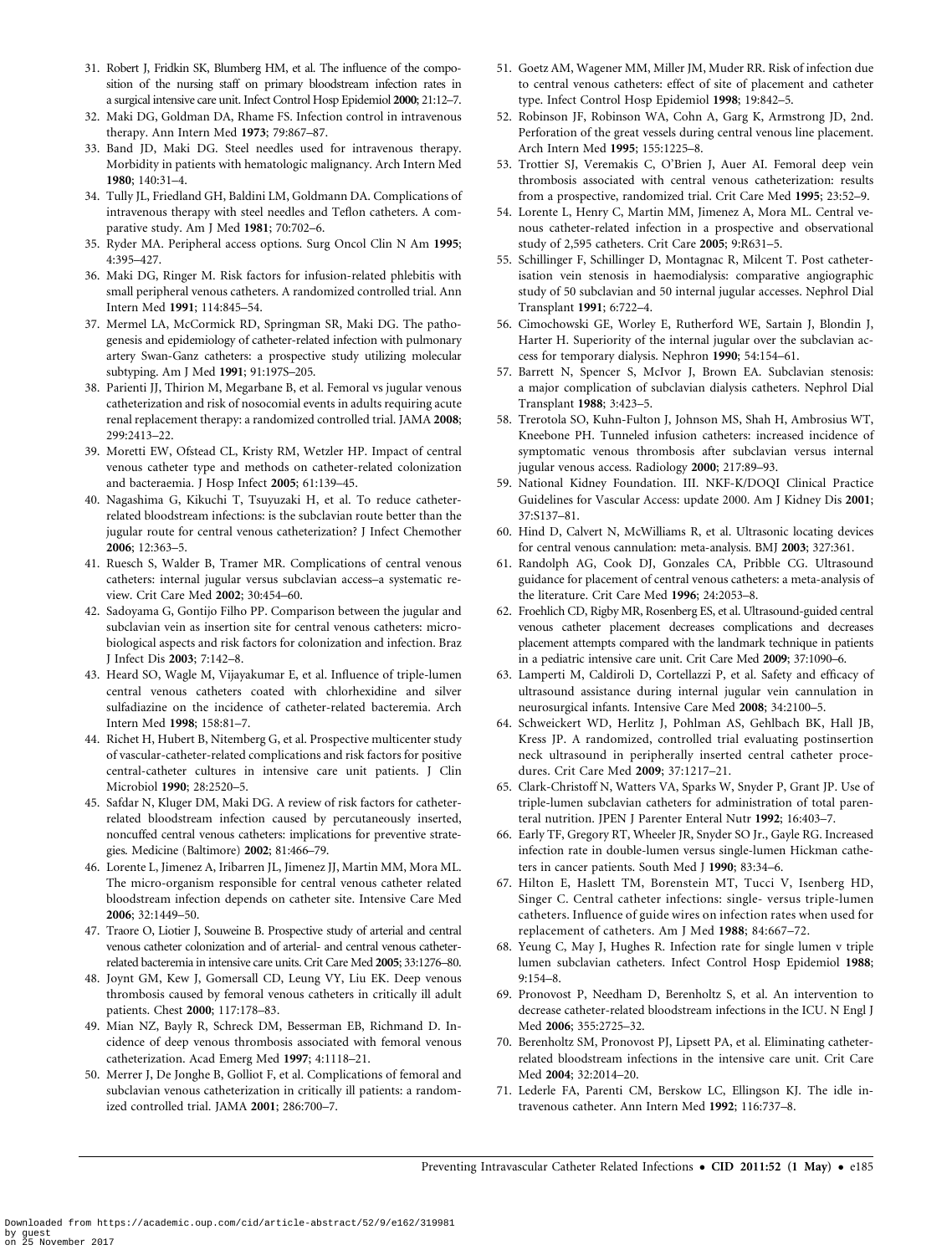- 72. Parenti CM, Lederle FA, Impola CL, Peterson LR. Reduction of unnecessary intravenous catheter use. Internal medicine house staff participate in a successful quality improvement project. Arch Intern Med 1994; 154:1829–32.
- 73. Abi-Said D, Raad I, Umphrey J, et al. Infusion therapy team and dressing changes of central venous catheters. Infect Control Hosp Epidemiol 1999; 20:101–5.
- 74. Capdevila JA, Segarra A, Pahissa A. Catheter-related bacteremia in patients undergoing hemodialysis. Ann Intern Med 1998; 128:600.
- 75. Mermel LA, Maki DG. Infectious complications of Swan-Ganz pulmonary artery catheters. Pathogenesis, epidemiology, prevention, and management. Am J Respir Crit Care Med 1994; 149:1020–36.
- 76. Raad II, Hohn DC, Gilbreath BJ, et al. Prevention of central venous catheter-related infections by using maximal sterile barrier precautions during insertion. Infect Control Hosp Epidemiol 1994; 15:231–8.
- 77. Boyce JM, Pittet D. Guideline for hand hygiene in health-care settings: recommendations of the Healthcare Infection Control Practices Advisory Committee and the HICPAC/SHEA/APIC/IDSA Hand Hygiene Task Force. Infect Control Hosp Epidemiol 2002; 23:S3–40.
- 78. Bischoff WE, Reynolds TM, Sessler CN, Edmond MB, Wenzel RP. Handwashing compliance by health care workers: the impact of introducing an accessible, alcohol-based hand antiseptic. Arch Intern Med 2000; 160:1017–21.
- 79. Pittet D, Dharan S, Touveneau S, Sauvan V, Perneger TV. Bacterial contamination of the hands of hospital staff during routine patient care. Arch Intern Med 1999; 159:821–6.
- 80. Carrer S, Bocchi A, Bortolotti M, et al. Effect of different sterile barrier precautions and central venous catheter dressing on the skin colonization around the insertion site. Minerva Anestesiol 2005; 71:197–206.
- 81. Cohen Y, Fosse JP, Karoubi P, et al. The "hands-off" catheter and the prevention of systemic infections associated with pulmonary artery catheter: a prospective study. Am J Respir Crit Care Med 1998; 157:284–7.
- 82. Maki DG, Ringer M, Alvarado CJ. Prospective randomised trial of povidone-iodine, alcohol, and chlorhexidine for prevention of infection associated with central venous and arterial catheters. Lancet 1991; 338:339–43.
- 83. Mimoz O, Pieroni L, Lawrence C, et al. Prospective, randomized trial of two antiseptic solutions for prevention of central venous or arterial catheter colonization and infection in intensive care unit patients. Crit Care Med 1996; 24:1818–23.
- 84. Maki DG, Stolz SS, Wheeler S, Mermel LA. A prospective, randomized trial of gauze and two polyurethane dressings for site care of pulmonary artery catheters: implications for catheter management. Crit Care Med 1994; 22:1729–37.
- 85. Bijma R, Girbes AR, Kleijer DJ, Zwaveling JH. Preventing central venous catheter-related infection in a surgical intensive-care unit. Infect Control Hosp Epidemiol 1999; 20:618–20.
- 86. Madeo M, Martin CR, Turner C, Kirkby V, Thompson DR. A randomized trial comparing Arglaes (a transparent dressing containing silver ions) to Tegaderm (a transparent polyurethane dressing) for dressing peripheral arterial catheters and central vascular catheters. Intensive Crit Care Nurs 1998; 14:187–91.
- 87. Rasero L, Degl'Innocenti M, Mocali M, et al. Comparison of two different time interval protocols for central venous catheter dressing in bone marrow transplant patients: results of a randomized, multicenter study. The Italian Nurse Bone Marrow Transplant Group (GITMO). Haematologica 2000; 85:275–9.
- 88. Zakrzewska-Bode A, Muytjens HL, Liem KD, Hoogkamp-Korstanje JA. Mupirocin resistance in coagulase-negative staphylococci, after topical prophylaxis for the reduction of colonization of central venous catheters. J Hosp Infect 1995; 31:189–93.
- 89. Flowers RH, Schwenzer KJ, Kopel RF, Fisch MJ, Tucker SI, Farr BM. Efficacy of an attachable subcutaneous cuff for the prevention of in-

travascular catheter-related infection. A randomized, controlled trial. JAMA 1989; 261:878–83.

- 90. Robbins J, Cromwell P, Korones DN. Swimming and central venous catheter-related infections in the child with cancer. J Pediatr Oncol Nurs 1999; 16:51–6.
- 91. Howell PB, Walters PE, Donowitz GR, Farr BM. Risk factors for infection of adult patients with cancer who have tunnelled central venous catheters. Cancer 1995; 75:1367–75.
- 92. Ivy DD, Calderbank M, Wagner BD, et al. Closed-hub systems with protected connections and the reduction of risk of catheter-related bloodstream infection in pediatric patients receiving intravenous prostanoid therapy for pulmonary hypertension. Infect Control Hosp Epidemiol 2009; 30:823–9.
- 93. Timsit JF, Schwebel C, Bouadma L, et al. Chlorhexidine-impregnated sponges and less frequent dressing changes for prevention of catheterrelated infections in critically ill adults: a randomized controlled trial. JAMA 2009; 301:1231–41.
- 94. Rao SP, Oreopoulos DG. Unusual complications of a polyurethane PD catheter. Perit Dial Int 1997; 17:410–2.
- 95. Riu S, Ruiz CG, Martinez-Vea A, Peralta C, Oliver JA. Spontaneous rupture of polyurethane peritoneal catheter. A possible deleterious effect of mupirocin ointment. Nephrol Dial Transplant 1998; 13:1870–1.
- 96. Garland JS, Alex CP, Mueller CD, et al. A randomized trial comparing povidone-iodine to a chlorhexidine gluconate-impregnated dressing for prevention of central venous catheter infections in neonates. Pediatrics 2001; 107:1431–6.
- 97. Ho KM, Litton E. Use of chlorhexidine-impregnated dressing to prevent vascular and epidural catheter colonization and infection: a meta-analysis. J Antimicrob Chemother 2006; 58:281–7.
- 98. Levy I, Katz J, Solter E, et al. Chlorhexidine-impregnated dressing for prevention of colonization of central venous catheters in infants and children: a randomized controlled study. Pediatr Infect Dis J 2005; 24:676–9.
- 99. Lorenzen AN, Itkin DJ. Surveillance of infection in home care. Am J Infect Control 1992; 20:326–9.
- 100. White MC. Infections and infection risks in home care settings. Infect Control Hosp Epidemiol 1992; 13:535–9.
- 101. White MC, Ragland KE. Surveillance of intravenous catheter-related infections among home care clients. Am J Infect Control 1994; 22:231–5.
- 102. Bleasdale SC, Trick WE, Gonzalez IM, Lyles RD, Hayden MK, Weinstein RA. Effectiveness of chlorhexidine bathing to reduce catheter-associated bloodstream infections in medical intensive care unit patients. Arch Intern Med 2007; 167:2073–9.
- 103. Munoz-Price LS, Hota B, Stemer A, Weinstein RA. Prevention of bloodstream infections by use of daily chlorhexidine baths for patients at a long-term acute care hospital. Infect Control Hosp Epidemiol 2009; 30:1031–5.
- 104. Popovich KJ, Hota B, Hayes R, Weinstein RA, Hayden MK. Effectiveness of routine patient cleansing with chlorhexidine gluconate for infection prevention in the medical intensive care unit. Infect Control Hosp Epidemiol 2009; 30:959–63.
- 105. Yamamoto AJ, Solomon JA, Soulen MC, et al. Sutureless securement device reduces complications of peripherally inserted central venous catheters. J Vasc Interv Radiol 2002; 13:77–81.
- 106. Brun-Buisson C, Doyon F, Sollet JP, Cochard JF, Cohen Y, Nitenberg G. Prevention of intravascular catheter-related infection with newer chlorhexidine-silver sulfadiazine-coated catheters: a randomized controlled trial. Intensive Care Med 2004; 30:837–43.
- 107. Ostendorf T, Meinhold A, Harter C, et al. Chlorhexidine and silversulfadiazine coated central venous catheters in haematological patients–a double-blind, randomised, prospective, controlled trial. Support Care Cancer 2005; 13:993–1000.
- 108. Rupp ME, Lisco SJ, Lipsett PA, et al. Effect of a second-generation venous catheter impregnated with chlorhexidine and silver sulfadiazine on central catheter-related infections: a randomized, controlled trial. Ann Intern Med 2005; 143:570–80.

e186 · CID 2011:52 (1 May) · O'Grady et al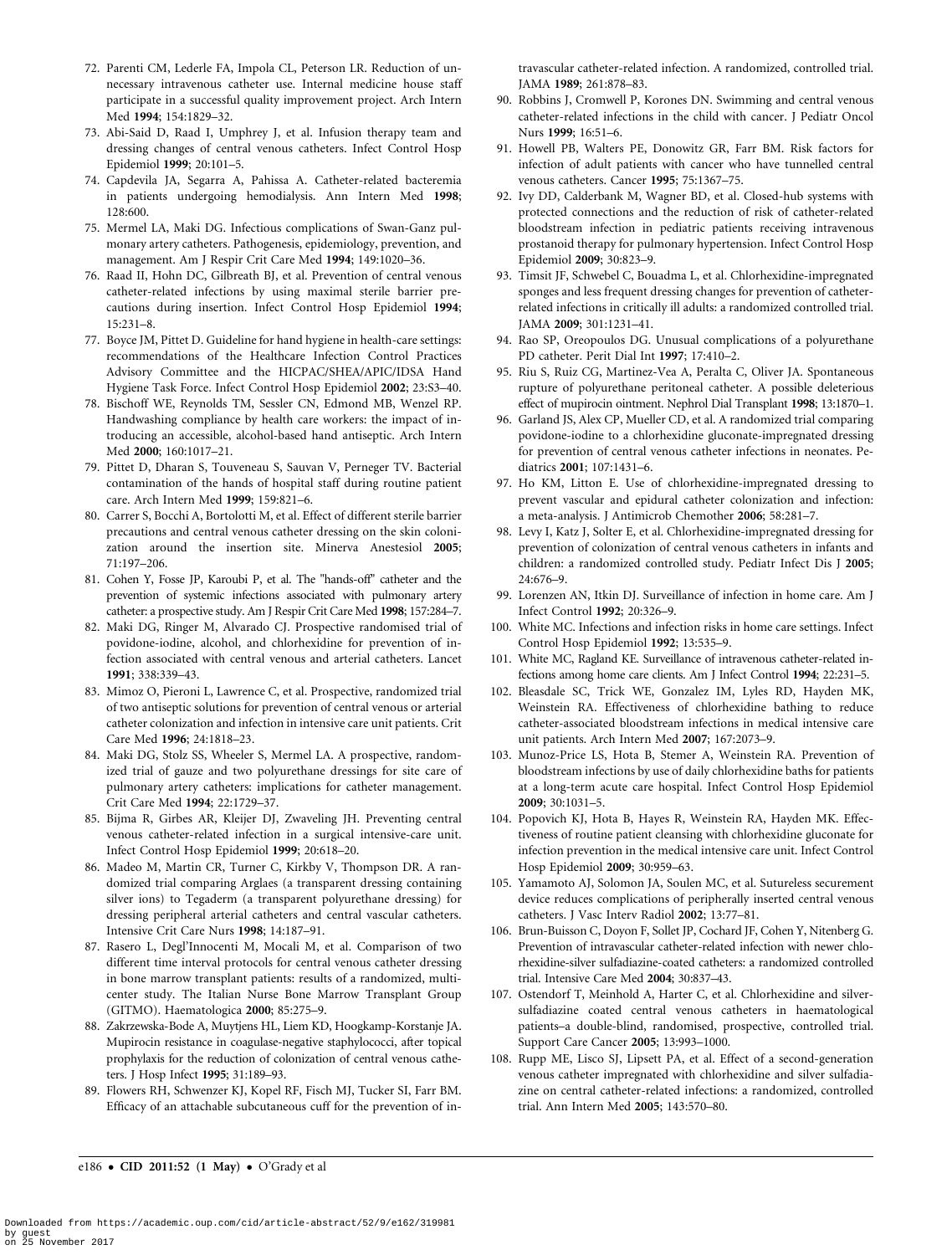- 109. Darouiche RO, Raad II, Heard SO, et al. A comparison of two antimicrobial-impregnated central venous catheters. Catheter Study Group. N Engl J Med 1999; 340:1–8.
- 110. Raad I, Darouiche R, Dupuis J, et al. Central venous catheters coated with minocycline and rifampin for the prevention of catheter-related colonization and bloodstream infections. A randomized, doubleblind trial. The Texas Medical Center Catheter Study Group. Ann Intern Med 1997; 127:267–74.
- 111. Hanna H, Benjamin R, Chatzinikolaou I, et al. Long-term silicone central venous catheters impregnated with minocycline and rifampin decrease rates of catheter-related bloodstream infection in cancer patients: a prospective randomized clinical trial. J Clin Oncol 2004; 22:3163–71.
- 112. Bhutta A, Gilliam C, Honeycutt M, et al. Reduction of bloodstream infections associated with catheters in paediatric intensive care unit: stepwise approach. BMJ 2007; 334:362–5.
- 113. Chelliah A, Heydon KH, Zaoutis TE, et al. Observational trial of antibiotic-coated central venous catheters in critically ill pediatric patients. Pediatr Infect Dis J 2007; 26:816–20.
- 114. van de Wetering MD, van Woensel JBM. Prophylactic antibiotics for preventing early central venous catheter Gram positive infections in oncology patients. Cochrane Database of Systematic Reviews 2007; Issue 1. Art. No.: CD003295. DOI: 10.1002/ 14651858.CD003295.pub2.
- 115. Maki DG, Band JD. A comparative study of polyantibiotic and iodophorointments in prevention of vascular catheter-related infection. Am J Med 1981; 70:739–44.
- 116. Fukunaga A, Naritaka H, Fukaya R, Tabuse M, Nakamura T. Povidoneiodine ointment and gauze dressings associated with reduced catheterrelated infection in seriously ill neurosurgical patients. Infect Control Hosp Epidemiol 2004; 25:696–8.
- 117. Johnson DW, MacGinley R, Kay TD, et al. A randomized controlled trial of topical exit site mupirocin application in patients with tunnelled, cuffed haemodialysis catheters. Nephrol Dial Transplant 2002; 17:1802–7.
- 118. Fong IW. Prevention of haemodialysis and peritoneal dialysis catheter related infection by topical povidone-iodine. Postgrad Med J 1993; 69(Suppl 3):S15–7.
- 119. Levin A, Mason AJ, Jindal KK, Fong IW, Goldstein MB. Prevention of hemodialysis subclavian vein catheter infections by topical povidoneiodine. Kidney Int 1991; 40:934–8.
- 120. Schwartz C, Henrickson KJ, Roghmann K, Powell K. Prevention of bacteremia attributed to luminal colonization of tunneled central venous catheters with vancomycin-susceptible organisms. J Clin Oncol 1990; 8:1591–7.
- 121. Rackoff WR, Weiman M, Jakobowski D, et al. A randomized, controlled trial of the efficacy of a heparin and vancomycin solution in preventing central venous catheter infections in children. J Pediatr 1995; 127:147–51.
- 122. Carratala J, Niubo J, Fernandez-Sevilla A, et al. Randomized, double-blind trial of an antibiotic-lock technique for prevention of gram-positive central venous catheter-related infection in neutropenic patients with cancer. Antimicrob Agents Chemother 1999; 43:2200–4.
- 123. Jurewitsch B, Lee T, Park J, Jeejeebhoy K. Taurolidine 2% as an antimicrobial lock solution for prevention of recurrent catheter-related bloodstream infections. J Parenter Enteral Nutr 1998; 22:242–4.
- 124. Henrickson KJ, Axtell RA, Hoover SM, et al. Prevention of central venous catheter-related infections and thrombotic events in immunocompromised children by the use of vancomycin/ciprofloxacin/ heparin flush solution: a randomized, multicenter, double-blind trial. J Clin Oncol 2000; 18:1269–78.
- 125. Garland JS, Alex CP, Henrickson KJ, McAuliffe TL, Maki DG. A vancomycin-heparin lock solution for prevention of nosocomial bloodstream infection in critically ill neonates with peripherally inserted central venous catheters: a prospective, randomized trial. Pediatrics 2005; 116:e198–205.
- 126. Daghistani D, Horn M, Rodriguez Z, Schoenike S, Toledano S. Prevention of indwelling central venous catheter sepsis. Med Pediatr Oncol 1996; 26:405–8.
- 127. Barriga FJ, Varas M, Potin M, et al. Efficacy of a vancomycin solution to prevent bacteremia associated with an indwelling central venous catheter in neutropenic and non-neutropenic cancer patients. Med Pediatr Oncol 1997; 28:196–200.
- 128. Dogra GK, Herson H, Hutchison B, et al. Prevention of tunneled hemodialysis catheter-related infections using catheter-restricted filling with gentamicin and citrate: a randomized controlled study. J Am Soc Nephrol 2002; 13:2133–9.
- 129. Allon M. Prophylaxis against dialysis catheter-related bacteremia with a novel antimicrobial lock solution. Clin Infect Dis 2003; 36: 1539–44.
- 130. Elhassan NO, Stevens TP, Gigliotti F, Hardy DJ, Cole CA, Sinkin RA. Vancomycin usage in central venous catheters in a neonatal intensive care unit. Pediatr Infect Dis J 2004; 23:201–6.
- 131. McIntyre CW, Hulme LJ, Taal M, Fluck RJ. Locking of tunneled hemodialysis catheters with gentamicin and heparin. Kidney Int 2004; 66:801–5.
- 132. Betjes MG, van Agteren M. Prevention of dialysis catheter-related sepsis with a citrate-taurolidine-containing lock solution. Nephrol Dial Transplant 2004; 19:1546–1.
- 133. Weijmer MC, van den Dorpel MA, Van de Ven PJ, et al. Randomized, clinical trial comparison of trisodium citrate 30% and heparin as catheter-locking solution in hemodialysis patients. J Am Soc Nephrol 2005; 16:2769–77.
- 134. Bleyer AJ, Mason L, Russell G, Raad II, Sherertz RJ. A randomized, controlled trial of a new vascular catheter flush solution (minocycline-EDTA) in temporary hemodialysis access. Infect Control Hosp Epidemiol 2005; 26:520–4.
- 135. Kim SH, Song KI, Chang JW, et al. Prevention of uncuffed hemodialysis catheter-related bacteremia using an antibiotic lock technique: a prospective, randomized clinical trial. Kidney Int 2006; 69:161–4.
- 136. Al-Hwiesh AK, Abdul-Rahman IS. Successful prevention of tunneled, central catheter infection by antibiotic lock therapy using vancomycin and gentamycin. Saudi J Kidney Dis Transpl 2007; 18:239–47.
- 137. Nori US, Manoharan A, Yee J, Besarab A. Comparison of low-dose gentamicin with minocycline as catheter lock solutions in the prevention of catheter-related bacteremia. Am J Kidney Dis 2006; 48:596–605.
- 138. Saxena AK, Panhotra BR, Sundaram DS, et al. Tunneled catheters' outcome optimization among diabetics on dialysis through antibiotic-lock placement. Kidney Int 2006; 70:1629–35.
- 139. Randolph AG, Cook DJ, Gonzales CA, Andrew M. Benefit of heparin in central venous and pulmonary artery catheters: a meta-analysis of randomized controlled trials. Chest 1998; 113:165–71.
- 140. Tager IB, Ginsberg MB, Ellis SE, et al. An epidemiologic study of the risks associated with peripheral intravenous catheters. Am J Epidemiol 1983; 118:839–51.
- 141. Lai KK. Safety of prolonging peripheral cannula and i.v. tubing use from 72 hours to 96 hours. Am J Infect Control 1998; 26:66–70.
- 142. Van Donk P, Rickard CM, McGrail MR, Doolan G. Routine replacement versus clinical monitoring of peripheral intravenous catheters in a regional hospital in the home program: a randomized controlled trial. Infect Control Hosp Epidemiol 2009; 30:915–7.
- 143. Webster J, Clarke S, Paterson D, et al. Routine care of peripheral intravenous catheters versus clinically indicated replacement: randomised controlled trial. BMJ 2008; 337:a339.
- 144. Webster J, Osborne S, Rickard C, Hall J. Clinically-indicated replacement versus routine replacement of peripheral venous catheters. Cochrane Database Syst Rev 2010; 3:CD007798.
- 145. Boo NY, Wong NC, Zulkifli SS, Lye MS. Risk factors associated with umbilical vascular catheter-associated thrombosis in newborn infants. J Paediatr Child Health 1999; 35:460–5.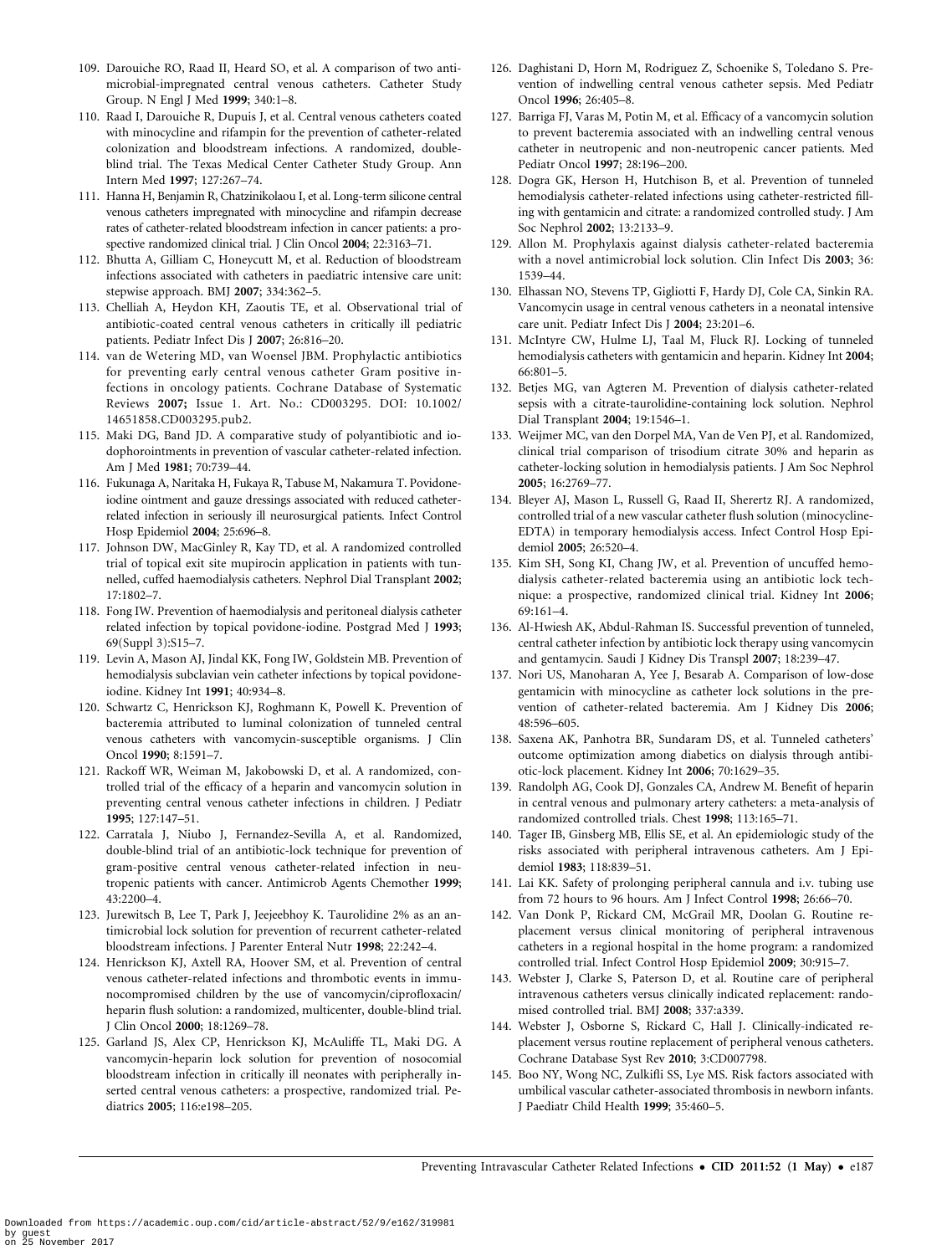- 146. Garland JS, Buck RK, Maloney P, et al. Comparison of 10% povidoneiodine and 0.5% chlorhexidine gluconate for the prevention of peripheral intravenous catheter colonization in neonates: a prospective trial. Pediatr Infect Dis J 1995; 14:510–6.
- 147. Krauss AN, Albert RF, Kannan MM. Contamination of umbilical catheters in the newborn infant. J Pediatr 1970; 77:965–9.
- 148. Landers S, Moise AA, Fraley JK, Smith EO, Baker CJ. Factors associated with umbilical catheter-related sepsis in neonates. Am J Dis Child 1991; 145:675–80.
- 149. Cronin WA, Germanson TP, Donowitz LG. Intravascular catheter colonization and related bloodstream infection in critically ill neonates. Infect Control Hosp Epidemiol 1990; 11:301–8.
- 150. Miller KL, Coen PE, White WJ, Hurst WJ, Achey BE, Lang CM. Effectiveness of skin absorption of tincture of I in blocking radioiodine from the human thyroid gland. Health Phys 1989; 56:911–4.
- 151. Ankola PA, Atakent YS. Effect of adding heparin in very low concentration to the infusate to prolong the patency of umbilical artery catheters. Am J Perinatol 1993; 10:229–32.
- 152. David RJ, Merten DF, Anderson JC, Gross S. Prevention of umbilical artery catheter clots with heparinized infusates. Dev Pharmacol Ther 1981; 2:117–26.
- 153. Horgan MJ, Bartoletti A, Polansky S, Peters JC, Manning TJ, Lamont BM. Effect of heparin infusates in umbilical arterial catheters on frequency of thrombotic complications. J Pediatr 1987; 111:774–8.
- 154. Fletcher MA, Brown DR, Landers S, Seguin J. Umbilical arterial catheter use: report of an audit conducted by the Study Group for Complications of Perinatal Care. Am J Perinatol 1994; 11:94–9.
- 155. Seguin J, Fletcher MA, Landers S, Brown D, Macpherson T. Umbilical venous catheterizations: audit by the Study Group for Complications of Perinatal Care. Am J Perinatol 1994; 11:67–70.
- 156. Loisel DB, Smith MM, MacDonald MG, Martin GR. Intravenous access in newborn infants: impact of extended umbilical venous catheter use on requirement for peripheral venous lines. J Perinatol 1996; 16:461–6.
- 157. Martin C, Saux P, Papazian L, Gouin F. Long-term arterial cannulation in ICU patients using the radial artery or dorsalis pedis artery. Chest 2001; 119:901–6.
- 158. Koh DB, Gowardman JR, Rickard CM, Robertson IK, Brown A. Prospective study of peripheral arterial catheter infection and comparison with concurrently sited central venous catheters. Crit Care Med 2008; 36:397–402.
- 159. Rijnders BJ, Van Wijngaerden E, Wilmer A, Peetermans WE. Use of full sterile barrier precautions during insertion of arterial catheters: a randomized trial. Clin Infect Dis 2003; 36:743–8.
- 160. Donowitz LG, Marsik FJ, Hoyt JW, Wenzel RP. Serratia marcescens bacteremia from contaminated pressure transducers. JAMA 1979; 242:1749–51.
- 161. Luskin RL, Weinstein RA, Nathan C, Chamberlin WH, Kabins SA. Extended use of disposable pressure transducers. A bacteriologic evaluation. JAMA 1986; 255:916–20.
- 162. Maki DG, Hassemer CA. Endemic rate of fluid contamination and related septicemia in arterial pressure monitoring. Am J Med 1981; 70:733–8.
- 163. Mermel LA, Maki DG. Epidemic bloodstream infections from hemodynamic pressure monitoring: signs of the times. Infect Control Hosp Epidemiol 1989; 10:47–53.
- 164. Tenold R, Priano L, Kim K, Rourke B, Marrone T. Infection potential of nondisposable pressure transducers prepared prior to use. Crit Care Med 1987; 15:582–3.
- 165. Eyer S, Brummitt C, Crossley K, Siegel R, Cerra F. Catheter-related sepsis: prospective, randomized study of three methods of long-term catheter maintenance. Crit Care Med 1990; 18:1073–9.
- 166. Raad I, Umphrey J, Khan A, Truett LJ, Bodey GP. The duration of placement as a predictor of peripheral and pulmonary arterial catheter infections. J Hosp Infect 1993; 23:17–26.
- 167. Thomas F, Burke JP, Parker J, et al. The risk of infection related to radial vs femoral sites for arterial catheterization. Crit Care Med 1983; 11:807–12.
- 168. Leroy O, Billiau V, Beuscart C, et al. Nosocomial infections associated with long-term radial artery cannulation. Intensive Care Med 1989; 15:241–6.
- 169. Fisher MC, Long SS, Roberts EM, Dunn JM, Balsara RK. Pseudomonas maltophilia bacteremia in children undergoing open heart surgery. JAMA 1981; 246:1571–4.
- 170. Stamm WE, Colella JJ, Anderson RL, Dixon RE. Indwelling arterial catheters as a source of nosocomial bacteremia. An outbreak caused by Flavobacterium Species. N Engl J Med 1975; 292:1099–102.
- 171. Weinstein RA, Emori TG, Anderson RL, Stamm WE. Pressure transducers as a source of bacteremia after open heart surgery. Report of an outbreak and guidelines for prevention. Chest 1976; 69:338–44.
- 172. Shinozaki T, Deane RS, Mazuzan JE Jr., Hamel AJ, Hazelton D. Bacterial contamination of arterial lines. A prospective study. JAMA 1983; 249:223–5.
- 173. Solomon SL, Alexander H, Eley JW, et al. Nosocomial fungemia in neonates associated with intravascular pressure-monitoring devices. Pediatr Infect Dis 1986; 5:680–5.
- 174. Weems JJ Jr., Chamberland ME, Ward J, Willy M, Padhye AA, Solomon SL. Candida parapsilosis fungemia associated with parenteral nutrition and contaminated blood pressure transducers. J Clin Microbiol 1987; 25:1029–32.
- 175. Villarino ME, Jarvis WR, O'Hara C, Bresnahan J, Clark N. Epidemic of Serratia marcescens bacteremia in a cardiac intensive care unit. J Clin Microbiol 1989; 27:2433–6.
- 176. Beck-Sague CM, Jarvis WR, Brook JH, et al. Epidemic bacteremia due to Acinetobacter baumannii in five intensive care units. Am J Epidemiol 1990; 132:723–33.
- 177. Gillies D, Wallen MM, Morrison AL, Rankin K, Nagy SA, O'Riordan E. Optimal timing for intravenous administration set replacement. Cochrane Database of Systematic Reviews 2005; Issue 4. Art. No.: CD003588. DOI: 10.1002/14651858.CD003588.pub2.
- 178. Sitges-Serra A, Linares J, Perez JL, Jaurrieta E, Lorente L. A randomized trial on the effect of tubing changes on hub contamination and catheter sepsis during parenteral nutrition. JPEN J Parenter Enteral Nutr 1985; 9:322–5.
- 179. Snydman DR, Donnelly-Reidy M, Perry LK, Martin WJ. Intravenous tubing containing burettes can be safely changed at 72 hour intervals. Infect Control 1987; 8:113–6.
- 180. Maki DG, Botticelli JT, LeRoy ML, Thielke TS. Prospective study of replacing administration sets for intravenous therapy at 48- vs 72-hour intervals. 72 hours is safe and cost-effective. JAMA 1987; 258:1777–81.
- 181. Josephson A, Gombert ME, Sierra MF, Karanfil LV, Tansino GF. The relationship between intravenous fluid contamination and the frequency of tubing replacement. Infect Control 1985; 6:367–70.
- 182. Melly MA, Meng HC, Schaffner W. Microbiol growth in lipid emulsions used in parenteral nutrition. Arch Surg 1975; 110:1479–81.
- 183. Mershon J, Nogami W, Williams JM, Yoder C, Eitzen HE, Lemons JA. Bacterial/fungal growth in a combined parenteral nutrition solution. JPEN J Parenter Enteral Nutr 1986; 10:498–502.
- 184. Gilbert M, Gallagher SC, Eads M, Elmore MF. Microbial growth patterns in a total parenteral nutrition formulation containing lipid emulsion. JPEN J Parenter Enteral Nutr 1986; 10:494–7.
- 185. Maki DG, Martin WT. Nationwide epidemic of septicemia caused by contaminated infusion products. IV. Growth of microbial pathogens in fluids for intravenous infusions. J Infect Dis 1975; 131:267–72.
- 186. Bennett SN, McNeil MM, Bland LA, et al. Postoperative infections traced to contamination of an intravenous anesthetic, propofol. N Engl J Med 1995; 333:147–54.
- 187. Arduino MJ, Bland LA, Danzig LE, McAllister SK, Aguero SM. Microbiologic evaluation of needleless and needle-access devices. Am J Infect Control 1997; 25:377–80.

e188 · CID 2011:52 (1 May) · O'Grady et al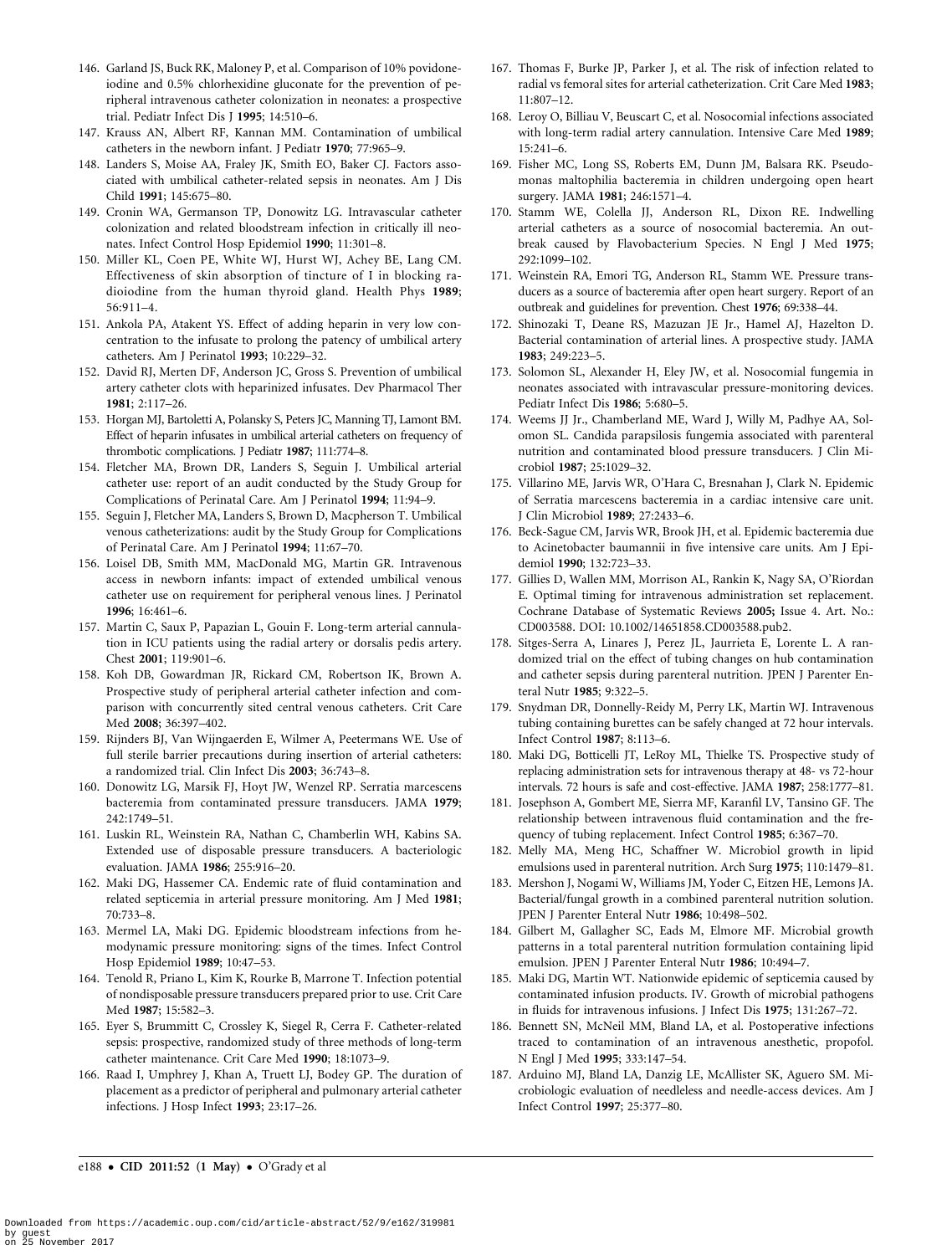- 188. Brown JD, Moss HA, Elliott TS. The potential for catheter microbial contamination from a needleless connector. J Hosp Infect 1997; 36:181–9.
- 189. Cookson ST, Ihrig M, O'Mara EM, et al. Increased bloodstream infection rates in surgical patients associated with variation from recommended use and care following implementation of a needleless device. Infect Control Hosp Epidemiol 1998; 19:23–7.
- 190. Seymour VM, Dhallu TS, Moss HA, Tebbs SE, Elliot TS. A prospective clinical study to investigate the microbial contamination of a needleless connector. J Hosp Infect 2000; 45:165–8.
- 191. Luebke MA, Arduino MJ, Duda DL, et al. Comparison of the microbial barrier properties of a needleless and a conventional needlebased intravenous access system. Am J Infect Control 1998; 26:437–41.
- 192. McDonald LC, Banerjee SN, Jarvis WR. Line-associated bloodstream infections in pediatric intensive-care-unit patients associated with a needleless device and intermittent intravenous therapy. Infect Control Hosp Epidemiol 1998; 19:772–7.
- 193. Mendelson MH, Short LJ, Schechter CB, et al. Study of a needleless intermittent intravenous-access system for peripheral infusions: analysis of staff, patient, and institutional outcomes. Infect Control Hosp Epidemiol 1998; 19:401–6.
- 194. Do AN, Ray BJ, Banerjee SN, et al. Bloodstream infection associated with needleless device use and the importance of infectioncontrol practices in the home health care setting. J Infect Dis 1999; 179:442–8.
- 195. Soothill JS, Bravery K, Ho A, Macqueen S, Collins J, Lock P. A fall in bloodstream infections followed a change to 2% chlorhexidine in 70% isopropanol for catheter connection antisepsis: a pediatric single center before/after study on a hemopoietic stem cell transplant ward. Am J Infect Control 2009; 37:626–30.
- 196. Casey AL, Burnell S, Whinn H, Worthington T, Faroqui MH, Elliott TS. A prospective clinical trial to evaluate the microbial barrier of a needleless connector. J Hosp Infect 2007; 65:212–8.
- 197. Rupp ME, Sholtz LA, Jourdan DR, et al. Outbreak of bloodstream infection temporally associated with the use of an intravascular needleless valve. Clin Infect Dis 2007; 44:1408–14.
- 198. Salgado CD, Chinnes L, Paczesny TH, Cantey JR. Increased rate of catheter-related bloodstream infection associated with use of a needleless mechanical valve device at a long-term acute care hospital. Infect Control Hosp Epidemiol 2007; 28:684–8.
- 199. Maragakis LL, Bradley KL, Song X, et al. Increased catheter-related bloodstream infection rates after the introduction of a new mechanical valve intravenous access port. Infect Control Hosp Epidemiol 2006; 27:67–70.
- 200. Field K, McFarlane C, Cheng AC, et al. Incidence of catheter-related bloodstream infection among patients with a needleless, mechanical valve-based intravenous connector in an Australian hematology-oncology unit. Infect Control Hosp Epidemiol 2007; 28:610–3.
- 201. Costello JM, Morrow DF, Graham DA, Potter-Bynoe G, Sandora TJ, Laussen PC. Systematic intervention to reduce central line-associated bloodstream infection rates in a pediatric cardiac intensive care unit. Pediatrics 2008; 121:915–23.
- 202. Frankel HL, Crede WB, Topal JE, Roumanis SA, Devlin MW, Foley AB. Use of corporate Six Sigma performance-improvement strategies to reduce incidence of catheter-related bloodstream infections in a surgical ICU. J Am Coll Surg 2005; 201:349–58.
- 203. Galpern D, Guerrero A, Tu A, Fahoum B, Wise L. Effectiveness of a central line bundle campaign on line-associated infections in the intensive care unit. Surgery 2008; 144:492–5; discussion 495.
- 204. McKee C, Berkowitz I, Cosgrove SE, et al. Reduction of catheterassociated bloodstream infections in pediatric patients: experimentation and reality. Pediatr Crit Care Med 2008; 9:40–6.
- 205. Pronovost PJ, Berenholtz SM, Goeschel CA. Improving the quality of measurement and evaluation in quality improvement efforts. Am J Med Qual 2008; 23:143–6.
- 206. Horan TC, Andrus M, Dudeck MA. CDC/NHSN surveillance definition of health care-associated infection and criteria for specific types of infections in the acute care setting. Am J Infect Control 2008; 36:309–32.
- 207. Edwards JR, Peterson KD, Mu Y, et al. National Healthcare Safety Network (NHSN) report: data summary for 2006 through 2008, issued December 2009. Am J Infect Control 2009; 37:783–805.
- 208. Wisplinghoff H, Bischoff T, Tallent SM, Seifert H, Wenzel RP, Edmond MB. Nosocomial bloodstream infections in US hospitals: analysis of 24,179 cases from a prospective nationwide surveillance study. Clin Infect Dis 2004; 39:309–17.
- 209. Gaynes R, Edwards JR. Overview of nosocomial infections caused by gram-negative bacilli. Clin Infect Dis 2005; 41:848–54.
- 210. Burton DC, Edwards JR, Horan TC, Jernigan JA, Fridkin SK. Methicillin-resistant Staphylococcus aureus central line-associated bloodstream infections in US intensive care units, 1997–2007. JAMA 2009; 301:727–36.
- 211. Safdar N, Maki DG. The pathogenesis of catheter-related bloodstream infection with noncuffed short-term central venous catheters. Intensive Care Med 2004; 30:62–7.
- 212. Maki DG, Weise CE, Sarafin HW. A semiquantitative culture method for identifying intravenous-catheter-related infection. N Engl J Med 1977; 296:1305–9.
- 213. Raad I, Costerton W, Sabharwal U, Sacilowski M, Anaissie E, Bodey GP. Ultrastructural analysis of indwelling vascular catheters: a quantitative relationship between luminal colonization and duration of placement. J Infect Dis 1993; 168:400–7.
- 214. Dobbins BM, Kite P, Kindon A, McMahon MJ, Wilcox MH. DNA fingerprinting analysis of coagulase negative staphylococci implicated in catheter related bloodstream infections. J Clin Pathol 2002; 55:824–8.
- 215. Anaissie E, Samonis G, Kontoyiannis D, et al. Role of catheter colonization and infrequent hematogenous seeding in catheter-related infections. Eur J Clin Microbiol Infect Dis 1995; 14:134–7.
- 216. Raad I, Hanna HA, Awad A, et al. Optimal frequency of changing intravenous administration sets: is it safe to prolong use beyond 72 hours? Infect Control Hosp Epidemiol 2001; 22:136–9.
- 217. Mehall JR, Saltzman DA, Jackson RJ, Smith SD. Fibrin sheath enhances central venous catheter infection. Crit Care Med 2002; 30:908–12.
- 218. Donlan RM, Costerton JW. Biofilms: survival mechanisms of clinically relevant microorganisms. Clin Microbiol Rev 2002; 15:167–93.
- 219. Hawser SP, Douglas LJ. Biofilm formation by Candida species on the surface of catheter materials in vitro. Infect Immun 1994; 62:915–21.
- 220. Stillman RM, Soliman F, Garcia L, Sawyer PN. Etiology of catheterassociated sepsis. Correlation with thrombogenicity. Arch Surg 1977; 112:1497–9.
- 221. Raad II, Luna M, Khalil SA, Costerton JW, Lam C, Bodey GP. The relationship between the thrombotic and infectious complications of central venous catheters. JAMA 1994; 271:1014–6.
- 222. Herrmann M, Suchard SJ, Boxer LA, Waldvogel FA, Lew PD. Thrombospondin binds to Staphylococcus aureus and promotes staphylococcal adherence to surfaces. Infect Immun 1991; 59:279–88.
- 223. Shanks RM, Sargent JL, Martinez RM, Graber ML, O'Toole GA. Catheter lock solutions influence staphylococcal biofilm formation on abiotic surfaces. Nephrol Dial Transplant 2006; 21:2247–55.
- 224. Chatzinikolaou I, Zipf TF, Hanna H, et al. Minocycline-ethylenediaminetetraacetate lock solution for the prevention of implantable port infections in children with cancer. Clin Infect Dis 2003; 36:116–9.
- 225. McDevitt D, Francois P, Vaudaux P, Foster TJ. Identification of the ligand-binding domain of the surface-located fibrinogen receptor (clumping factor) of Staphylococcus aureus. Mol Microbiol 1995; 16:895–907.
- 226. Ni Eidhin D, Perkins S, Francois P, Vaudaux P, Hook M, Foster TJ. Clumping factor B (ClfB), a new surface-located fibrinogen-binding adhesin of Staphylococcus aureus. Mol Microbiol 1998; 30:245–57.
- 227. Mack D, Davies AP, Harris LG, Rohde H, Horstkotte MA, Knobloch JK. Microbial interactions in Staphylococcus epidermidis biofilms. Anal Bioanal Chem 2007; 387:399–408.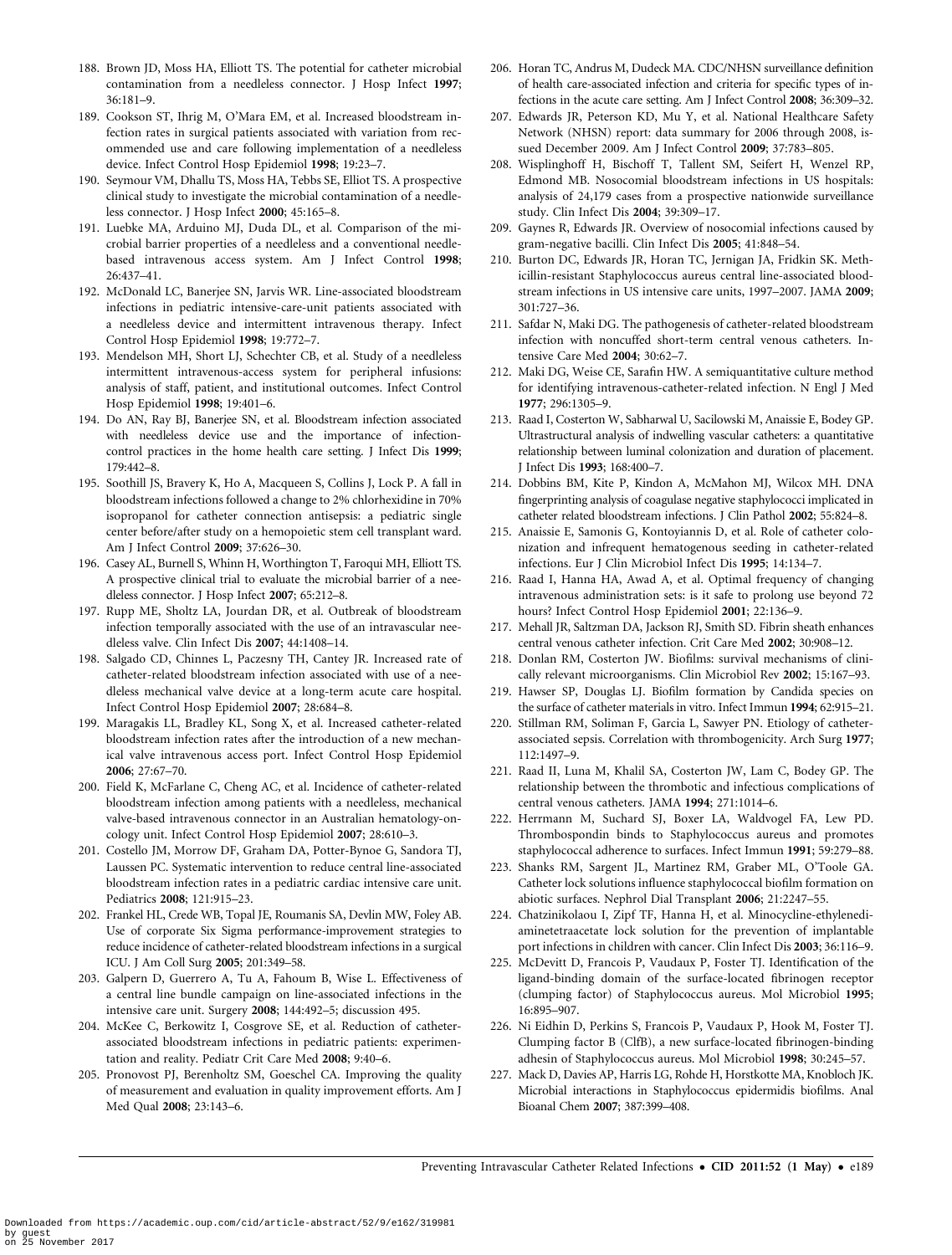- 228. von Eiff C, Peters G, Heilmann C. Pathogenesis of infections due to coagulase-negative staphylococci. Lancet Infect Dis 2002; 2:677–85.
- 229. Zhu Y, Weiss EC, Otto M, Fey PD, Smeltzer MS, Somerville GA. Staphylococcus aureus metabolism in a biofilm: the influence of arginine on polysaccharide intercellular adhesin synthesis, biofilm formation, and pathogenesis. Infect Immun 2007; 75:4219–26.
- 230. Murga R, Miller JM, Donlan RM. Biofilm formation by gram-negative bacteria on central venous catheter connectors: effect of conditioning films in a laboratory model. J Clin Microbiol 2001; 39:2294–7.
- 231. Douglas LJ. Candida biofilms and their role in infection. Trends Microbiol 2003; 11:30–6.
- 232. Donlan RM. Biofilms: microbial life on surfaces. Emerg Infect Dis 2002; 8:881–90.
- 233. Dunne WM Jr., Burd EM. The effects of magnesium, calcium, EDTA, and pH on the in vitro adhesion of Staphylococcus epidermidis to plastic. Microbiol Immunol 1992; 36:1019–27.
- 234. Ozerdem Akpolat N, Elci S, Atmaca S, Akbayin H, Gul K. The effects of magnesium, calcium and EDTA on slime production by Staphylococcus epidermidis strains. Folia Microbiol (Praha) 2003; 48:649–53.
- 235. Banin E, Brady KM, Greenberg EP. Chelator-induced dispersal and killing of Pseudomonas aeruginosa cells in a biofilm. Appl Environ Microbiol 2006; 72:2064–9.
- 236. Donlan RM. Role of biofilms in antimicrobial resistance. ASAIO J 2000; 46:S47–52.
- 237. Farber BF, Kaplan MH, Clogston AG. Staphylococcus epidermidis extracted slime inhibits the antimicrobial action of glycopeptide antibiotics. J Infect Dis 1990; 161:37–40.
- 238. Branchini ML, Pfaller MA, Rhine-Chalberg J, Frempong T, Isenberg HD. Genotypic variation and slime production among blood and catheter isolates of Candida parapsilosis. J Clin Microbiol 1994; 32:452–6.
- 239. Sanders RA, Sheldon GF. Septic complications of total parenteral nutrition. A five year experience. Am J Surg 1976; 132:214–20.
- 240. Ryan JA Jr., Abel RM, Abbott WM, et al. Catheter complications in total parenteral nutrition. A prospective study of 200 consecutive patients. N Engl J Med 1974; 290:757–61.
- 241. Murphy LM, Lipman TO. Central venous catheter care in parenteral nutrition: a review. JPEN J Parenter Enteral Nutr 1987; 11:190–201.
- 242. Armstrong CW, Mayhall CG, Miller KB, et al. Prospective study of catheter replacement and other risk factors for infection of hyperalimentation catheters. J Infect Dis 1986; 154:808–16.
- 243. Garland JS, Dunne WM Jr., Havens P, et al. Peripheral intravenous catheter complications in critically ill children: a prospective study. Pediatrics 1992; 89:1145–50.
- 244. Garland JS, Nelson DB, Cheah TE, Hennes HH, Johnson TM. Infectious complications during peripheral intravenous therapy with Teflon catheters: a prospective study. Pediatr Infect Dis J 1987; 6:918–21.
- 245. Breschan C, Platzer M, Jost R, Schaumberger F, Stettner H, Likar R. Comparison of catheter-related infection and tip colonization between internal jugular and subclavian central venous catheters in surgical neonates. Anesthesiology 2007; 107:946–53.
- 246. Deshpande KS, Hatem C, Ulrich HL, et al. The incidence of infectious complications of central venous catheters at the subclavian, internal jugular, and femoral sites in an intensive care unit population. Crit Care Med 2005; 33:13–20; discussion 234–5.
- 247. Durbec O, Viviand X, Potie F, Vialet R, Albanese J, Martin C. A prospective evaluation of the use of femoral venous catheters in critically ill adults. Crit Care Med 1997; 25:1986–9.
- 248. Venkataraman ST, Thompson AE, Orr RA. Femoral vascular catheterization in critically ill infants and children. Clin Pediatr (Phila) 1997; 36:311–9.
- 249. Sheridan RL, Weber JM. Mechanical and infectious complications of central venous cannulation in children: lessons learned from a 10-year experience placing more than 1000 catheters. J Burn Care Res 2006; 27:713–8.
- 250. Stenzel JP, Green TP, Fuhrman BP, Carlson PE, Marchessault RP. Percutaneous central venous catheterization in a pediatric intensive care unit: a survival analysis of complications. Crit Care Med 1989; 17:984–8.
- 251. Goldstein AM, Weber JM, Sheridan RL. Femoral venous access is safe in burned children: an analysis of 224 catheters. J Pediatr 1997; 130:442–6.
- 252. Ramos GE, Bolgiani AN, Patino O, et al. Catheter infection risk related to the distance between insertion site and burned area. J Burn Care Rehabil 2002; 23:266–71.
- 253. Sheth NK, Franson TR, Rose HD, Buckmire FL, Cooper JA, Sohnle PG. Colonization of bacteria on polyvinyl chloride and Teflon intravascular catheters in hospitalized patients. J Clin Microbiol 1983; 18:1061–3.
- 254. Maki DG, Ringer M. Evaluation of dressing regimens for prevention of infection with peripheral intravenous catheters. Gauze, a transparent polyurethane dressing, and an iodophor-transparent dressing. JAMA 1987; 258:2396–403.
- 255. Pittet D, Hugonnet S, Harbath S, et al. Effectiveness of a hospital-wide prgramme to improve compliance with hand hygiene. Lancet 2000; 356:1307–9.
- 256. Humar A, Ostromecki A, Direnfeld J, et al. Prospective randomized trial of 10% povidone-iodine versus 0.5% tincture of chlorhexidine as cutaneous antisepsis for prevention of central venous catheter infection. Clin Infect Dis 2000; 31:1001–7.
- 257. Chaiyakunapruk N, Veenstra DL, Lipsky BA, Saint S. Chlorhexidine compared with povidone-iodine solution for vascular catheter-site care: a meta-analysis. Ann Intern Med 2002; 136:792–801.
- 258. Chaiyakunapruk N, Veenstra DL, Lipsky BA, Sullivan SD, Saint S. Vascular catheter site care: the clinical and economic benefits of chlorhexidine gluconate compared with povidone iodine. Clin Infect Dis 2003; 37:764–71.
- 259. Parienti JJ, du Cheyron D, Ramakers M, et al. Alcoholic povidoneiodine to prevent central venous catheter colonization: a randomized unit-crossover study. Crit Care Med 2004; 32:708–13.
- 260. Hoffmann KK, Weber DJ, Samsa GP, Rutala WA. Transparent polyurethane film as an intravenous catheter dressing. A meta-analysis of the infection risks. JAMA 1992; 267:2072–6.
- 261. Gillies D, O'Riordan E, Carr D, O'Brien I, Frost J, Gunning R. Central venous catheter dressings: a systematic review. J Adv Nurs 2003; 44:623–32.
- 262. Ruschulte H, Franke M, Gastmeier P, et al. Prevention of central venous catheter related infections with chlorhexidine gluconate impregnated wound dressings: a randomized controlled trial. Ann Hematol 2009; 88:267–72.
- 263. Veenstra DL, Saint S, Saha S, Lumley T, Sullivan SD. Efficacy of antiseptic-impregnated central venous catheters in preventing catheter-related bloodstream infection: a meta-analysis. JAMA 1999; 281:261–7.
- 264. Maki DG, Stolz SM, Wheeler S, Mermel LA. Prevention of central venous catheter-related bloodstream infection by use of an antisepticimpregnated catheter. A randomized, controlled trial. Ann Intern Med 1997; 127:257–66.
- 265. Bassetti S, Hu J, D'Agostino RB Jr., and Sherertz RJ. Prolonged antimicrobial activity of a catheter containing chlorhexidine-silver sulfadiazine extends protection against catheter infections in vivo. Antimicrob Agents Chemother 2001; 45:1535–8.
- 266. Oda T, Hamasaki J, Kanda N, Mikami K. Anaphylactic shock induced by an antiseptic-coated central venous [correction of nervous] catheter. Anesthesiology 1997; 87:1242–4.
- 267. Pittaway A, Ford S. Allergy to chlorhexidine-coated central venous catheters revisited. Br J Anaesth 2002; 88:304–5; author reply 305.
- 268. Stephens R, Mythen M, Kallis P, Davies DW, Egner W, Rickards A. Two episodes of life-threatening anaphylaxis in the same patient to a chlorhexidine-sulphadiazine-coated central venous catheter. Br J Anaesth 2001; 87:306–8.

e190 · CID 2011:52 (1 May) · O'Grady et al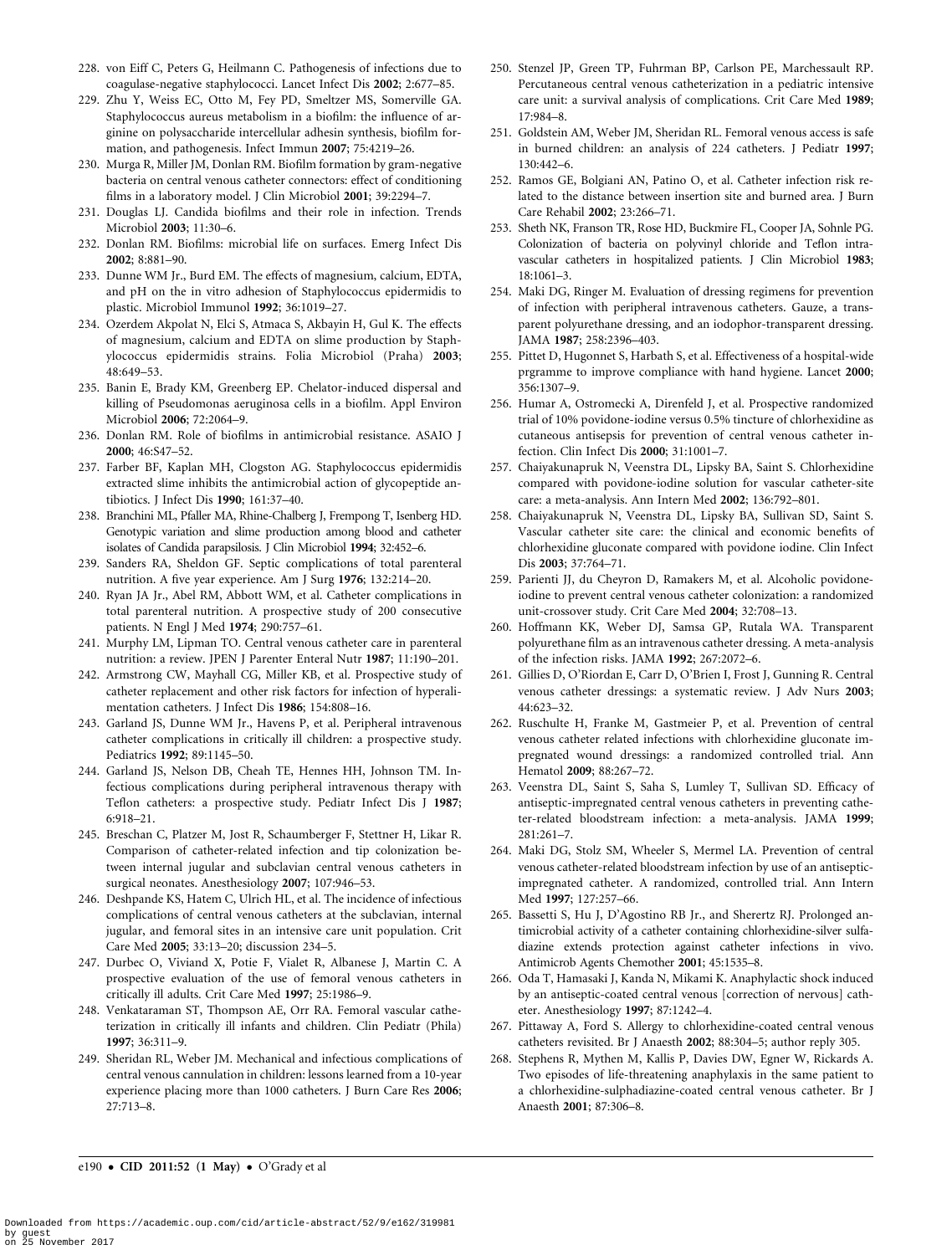- 269. Terazawa E, Shimonaka H, Nagase K, Masue T, Dohi S. Severe anaphylactic reaction due to a chlorhexidine-impregnated central venous catheter. Anesthesiology 1998; 89:1296–8.
- 270. Jee R, Nel L, Gnanakumaran G, Williams A, Eren E. Four cases of anaphylaxis to chlorhexidine impregnated central venous catheters: a case cluster or the tip of the iceberg? Br J Anaesth 2009; 103:614–5.
- 271. Veenstra DL, Saint S, Sullivan SD. Cost-effectiveness of antisepticimpregnated central venous catheters for the prevention of catheterrelated bloodstream infection. JAMA 1999; 282:554–60.
- 272. Tambe SM, Sampath L, Modak SM. In vitro evaluation of the risk of developing bacterial resistance to antiseptics and antibiotics used in medical devices. J Antimicrob Chemother 2001; 47:589–98.
- 273. Sampath LA, Tambe SM, Modak SM. In vitro and in vivo efficacy of catheters impregnated with antiseptics or antibiotics: evaluation of the risk of bacterial resistance to the antimicrobials in the catheters. Infect Control Hosp Epidemiol 2001; 22:640–6.
- 274. Marciante KD, Veenstra DL, Lipsky BA, Saint S. Which antimicrobial impregnated central venous catheter should we use? Modeling the costs and outcomes of antimicrobial catheter use. Am J Infect Control 2003; 31:1–8.
- 275. Shorr AF, Humphreys CW, Helman DL. New choices for central venous catheters: potential financial implications. Chest 2003; 124:275–84.
- 276. Hagau N, Studnicska D, Gavrus RL, Csipak G, Hagau R, Slavcovici AV. Central venous catheter colonization and catheter-related bloodstream infections in critically ill patients: a comparison between standard and silver-integrated catheters. Eur J Anaesthesiol 2009; 26:752–8.
- 277. Bong JJ, Kite P, Wilco MH, McMahon MJ. Prevention of catheter related bloodstream infection by silver iontophoretic central venous catheters: a randomised controlled trial. J Clin Pathol 2003; 56:731–5.
- 278. Corral L, Nolla-Salas M, Ibanez-Nolla J, et al. A prospective, randomized study in critically ill patients using the Oligon Vantex catheter. J Hosp Infect 2003; 55:212–9.
- 279. Ranucci M, Isgro G, Giomarelli PP, et al. Impact of oligon central venous catheters on catheter colonization and catheter-related bloodstream infection. Crit Care Med 2003; 31:52–9.
- 280. Raad II, Hachem RY, Abi-Said D, et al. A prospective crossover randomized trial of novobiocin and rifampin prophylaxis for the prevention of intravascular catheter infections in cancer patients treated with interleukin-2. Cancer 1998; 82:403–11.
- 281. McKee R, Dunsmuir R, Whitby M, Garden OJ. Does antibiotic prophylaxis at the time of catheter insertion reduce the incidence of catheter-related sepsis in intravenous nutrition? J Hosp Infect 1985; 6:419–25.
- 282. Sandoe JA, Kumar B, Stoddart B, et al. Effect of extended perioperative antibiotic prophylaxis on intravascular catheter colonization and infection in cardiothoracic surgery patients. J Antimicrob Chemother 2003; 52:877–9.
- 283. Inglis GDT, Jardine LA, Davies MW. Prophylactic antibiotics to reduce morbidity and mortality in neonates with umbilical artery catheters. Cochrane Database of Systematic Reviews 2007; Issue 4. Art. No.: CD004697. DOI: 10.1002/14651858.CD004697.pub3.
- 284. Craft AP, Finer N, Barrington KJ. Vancomycin for prophylaxis against sepsis in preterm neonates. Cochrane Database of Systematic Reviews 2000; Issue 1. Art. No.: CD001971. DOI: 10.1002/14651858. CD001971.
- 285. Norden CW. Application of antibiotic ointment to the site of venous catheterization–a controlled trial. J Infect Dis 1969; 120:611–5.
- 286. Zinner SH, Denny-Brown BC, Braun P, Burke JP, Toala P, Kass EH. Risk of infection with intravenous indwelling catheters: effect of application of antibiotic ointment. J Infect Dis 1969; 120:616–9.
- 287. von Eiff C, Becker K, Machka K, Stammer H, Peters G. Nasal carriage as a source of Staphylococcus aureus bacteremia. N Engl J Med 2001; 344:11–6.
- 288. Chow JW, Yu VL. Staphylococcus aureus nasal carriage in hemodialysis patients. Its role in infection and approaches to prophylaxis. Arch Intern Med 1989; 149:1258–62.
- 289. Yu VL, Goetz A, Wagener M, et al. Staphylococcus aureus nasal carriage and infection in patients on hemodialysis. Efficacy of antibiotic prophylaxis. N Engl J Med 1986; 315:91–6.
- 290. Casewell MW. The nose: an underestimated source of Staphylococcus aureus causing wound infection. J Hosp Infect 1998; 40:S3–11.
- 291. Hill RL, Fisher AP, Ware RJ, Wilson S, Casewell MW. Mupirocin for the reduction of colonization of internal jugular cannulae–a randomized controlled trial. J Hosp Infect 1990; 15:311–21.
- 292. Sesso R, Barbosa D, Leme IL, et al. Staphylococcus aureus prophylaxis in hemodialysis patients using central venous catheter: effect of mupirocin ointment. J Am Soc Nephrol 1998; 9:1085–92.
- 293. Boelaert JR, Van Landuyt HW, Godard CA, et al. Nasal mupirocin ointment decreases the incidence of Staphylococcus aureus bacteraemias in haemodialysis patients. Nephrol Dial Transplant 1993; 8:235–9.
- 294. Netto dos Santos KR, de Souza Fonseca L, Gontijo Filho PP. Emergence of high-level mupirocin resistance in methicillin-resistant Staphylococcus aureus isolated from Brazilian university hospitals. Infect Control Hosp Epidemiol 1996; 17:813–6.
- 295. Miller MA, Dascal A, Portnoy J, Mendelson J. Development of mupirocin resistance among methicillin-resistant Staphylococcus aureus after widespread use of nasal mupirocin ointment. Infect Control Hosp Epidemiol 1996; 17:811–3.
- 296. Lok CE, Stanley KE, Hux JE, Richardson R, Tobe SW, Conly J. Hemodialysis infection prevention with polysporin ointment. J Am Soc Nephrol 2003; 14:169–79.
- 297. Yahav D, Rozen-Zvi B, Gafter-Gvili A, Leibovici L, Gafter U, Paul M. Antimicrobial lock solutions for the prevention of infections associated with intravascular catheters in patients undergoing hemodialysis: systematic review and meta-analysis of randomized, controlled trials. Clin Infect Dis 2008; 47:83–93.
- 298. Labriola L, Crott R, Jadoul M. Preventing haemodialysis catheterrelated bacteraemia with an antimicrobial lock solution: a metaanalysis of prospective randomized trials. Nephrol Dial Transplant 2008; 23:1666–72.
- 299. Jaffer Y, Selby NM, Taal MW, Fluck RJ, McIntyre CW. A meta-analysis of hemodialysis catheter locking solutions in the prevention of catheter-related infection. Am J Kidney Dis 2008; 51:233–41.
- 300. Safdar N, Maki DG. Use of vancomycin-containing lock or flush solutions for prevention of bloodstream infection associated with central venous access devices: a meta-analysis of prospective, randomized trials. Clin Infect Dis 2006; 43:474–84.
- 301. Sanders J, Pithie A, Ganly P, et al. A prospective double-blind randomized trial comparing intraluminal ethanol with heparinized saline for the prevention of catheter-associated bloodstream infection in immunosuppressed haematology patients. J Antimicrob Chemother 2008; 62:809–15.
- 302. Schinabeck MK, Ghannoum MA. Biofilm-related indwelling medical device infections. In: Pace JL, Rupp ME, Finch RG, eds. Biofilms, infection, and antimicrobial therapy. Boca Raton: Taylor and Francis, 2006: 39–50.
- 303. Gristina AG. Biomaterial-centered infection: microbial adhesion versus tissue integration. Science 1987; 237:1588–95.
- 304. Timsit JF, Farkas JC, Boyer JM, et al. Central vein catheter-related thrombosis in intensive care patients: incidence, risks factors, and relationship with catheter-related sepsis. Chest 1998; 114:207–13.
- 305. Eastman ME, Khorsand M, Maki DG, et al. Central venous devicerelated infection and thrombosis in patients treated with moderate dose continuous-infusion interleukin-2. Cancer 2001; 91:806–14.
- 306. Abdelkefi A, Torjman L, Ladeb S, et al. Randomized trial of prevention of catheter-related bloodstream infection by continuous infusion of low-dose unfractionated heparin in patients with hematologic and oncologic disease. J Clin Oncol 2005; 23:7864-70.
- 307. Mermel LA, Stolz SM, Maki DG. Surface antimicrobial activity of heparin-bonded and antiseptic-impregnated vascular catheters. J Infect Dis 1993; 167:920–4.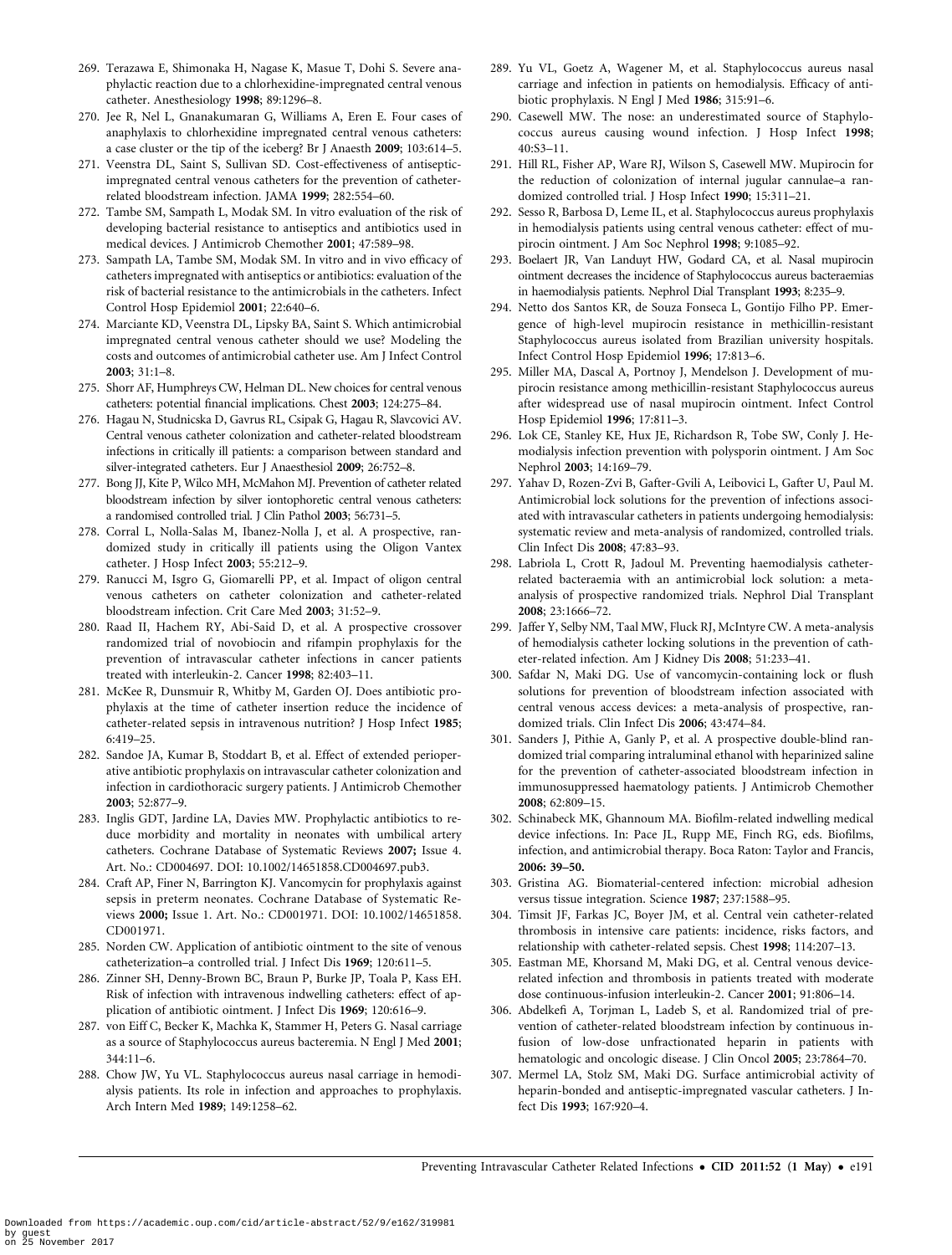- 308. Pierce CM, Wade A, Mok Q. Heparin-bonded central venous lines reduce thrombotic and infective complications in critically ill children. Intensive Care Med 2000; 26:967–72.
- 309. Appelgren P, Ransjo U, Bindslev L, Espersen F, Larm O. Surface heparinization of central venous catheters reduces microbial colonization in vitro and in vivo: results from a prospective, randomized trial. Crit Care Med 1996; 24:1482–9.
- 310. Abdelkefi A, Achour W, Ben Othman T, et al. Use of heparin-coated central venous lines to prevent catheter-related bloodstream infection. J Support Oncol 2007; 5:273–8.
- 311. Carrasco MN, Bueno A, de las Cuevas C, et al. Evaluation of a triplelumen central venous heparin-coated catheter versus a catheter coated with chlorhexidine and silver sulfadiazine in critically ill patients. Intensive Care Med 2004; 30:633–8.
- 312. Levy JH, Hursting MJ. Heparin-induced thrombocytopenia, a prothrombotic disease. Hematol Oncol Clin North Am 2007; 21:65–88.
- 313. Weijmer MC, Debets-Ossenkopp YJ, Van De Vondervoort FJ, ter Wee PM. Superior antimicrobial activity of trisodium citrate over heparin for catheter locking. Nephrol Dial Transplant 2002; 17:2189–95.
- 314. Boraks P, Seale J, Price J, et al. Prevention of central venous catheter associated thrombosis using minidose warfarin in patients with haematological malignancies. Br J Haematol 1998; 101:483–6.
- 315. Bern MM, Lokich JJ, Wallach SR, et al. Very low doses of warfarin can prevent thrombosis in central venous catheters. A randomized prospective trial. Ann Intern Med 1990; 112:423–8.
- 316. Akl EA, Karmath G, Yosuico VED, Kim SY, Barba M, Sperati F, Cook D, Schünemann H. Anticoagulation for thrombosis prophylaxis in cancer patients with central venous catheters. Cochrane Database of Systematic Reviews 2007; Issue 3. Art. No.: CD006468. DOI: 10.1002/ 14651858.CD006468.pub2.
- 317. Akl EA, Muti P, Schunemann HJ. Anticoagulation in patients with cancer: an overview of reviews. Pol Arch Med Wewn 2008; 118:183–93.
- 318. Klerk CP, Smorenburg SM, Buller HR. Thrombosis prophylaxis in patient populations with a central venous catheter: a systematic review. Arch Intern Med 2003; 163:1913–21.
- 319. Heaton DC, Han DY, Inder A. Minidose (1 mg) warfarin as prophylaxis for central vein catheter thrombosis. Intern Med J 2002; 32:84–8.
- 320. Masci G, Magagnoli M, Zucali PA, et al. Minidose warfarin prophylaxis for catheter-associated thrombosis in cancer patients: can it be safely associated with fluorouracil-based chemotherapy? J Clin Oncol 2003; 21:736–9.
- 321. Kuter DJ. Thrombotic complications of central venous catheters in cancer patients. Oncologist 2004; 9:207–16.
- 322. Fontaine PJ. Performance of a new softening expanding midline catheter in home intravenous therapy patients. J Intraven Nurs 1991; 14:91–9.
- 323. Harwood IR, Greene LM, Kozakowski-Koch JA, Rasor JS. New peripherally inserted midline catheter: a better alternative for intravenous antibiotic therapy in patients with cystic fibrosis. Pediatr Pulmonol 1992; 12:233–9.
- 324. Mermel LA, Parenteau S, Tow SM. The risk of midline catheterization in hospitalized patients. A prospective study. Ann Intern Med 1995; 123:841–4.
- 325. Uldall PR, Merchant N, Woods F, Yarworski U, Vas S. Changing subclavian haemodialysis cannulas to reduce infection. Lancet 1981; 1:1373.
- 326. Cook D, Randolph A, Kernerman P, et al. Central venous catheter replacement strategies: a systematic review of the literature. Crit Care Med 1997; 25:1417–24.
- 327. Cobb DK, High KP, Sawyer RG, et al. A controlled trial of scheduled replacement of central venous and pulmonary-artery catheters. N Engl J Med 1992; 327:1062–8.
- 328. Beathard GA. Management of bacteremia associated with tunneledcuffed hemodialysis catheters. J Am Soc Nephrol 1999; 10:1045–9.
- 329. Duszak R Jr., Haskal ZJ, Thomas-Hawkins C, et al. Replacement of failing tunneled hemodialysis catheters through pre-existing subcutaneous tunnels: a comparison of catheter function and infection rates for de novo placements and over-the-wire exchanges. J Vasc Interv Radiol 1998; 9:321–7.
- 330. Robinson D, Suhocki P, Schwab SJ. Treatment of infected tunneled venous access hemodialysis catheters with guidewire exchange. Kidney Int 1998; 53:1792–4.
- 331. Saad TF. Bacteremia associated with tunneled, cuffed hemodialysis catheters. Am J Kidney Dis 1999; 34:1114–24.
- 332. Ainsworth S, Clerihew L, McGuire W. Percutaneous central venous catheters versus peripheral cannulae for delivery of parenteral nutrition in neonates. Cochrane Database of Systematic Reviews 2007; Issue 3. Art. No.: CD004219. DOI: 10.1002/14651858.CD004219. pub3.
- 333. Shah PS, Kalyn A, Satodia P, et al. A randomized, controlled trial of heparin versus placebo infusion to prolong the usability of peripherally placed percutaneous central venous catheters (PCVCs) in neonates: the HIP (Heparin Infusion for PCVC) study. Pediatrics 2007; 119:e284–91.
- 334. Jaar BG, Hermann JA, Furth SL, Briggs W, Powe NR. Septicemia in diabetic hemodialysis patients: comparison of incidence, risk factors, and mortality with nondiabetic hemodialysis patients. Am J Kidney Dis 2000; 35:282–92.
- 335. Powe NR, Jaar B, Furth SL, Hermann J, Briggs W. Septicemia in dialysis patients: incidence, risk factors, and prognosis. Kidney Int 1999; 55:1081–90.
- 336. Hoen B, Paul-Dauphin A, Hestin D, Kessler M. EPIBACDIAL: a multicenter prospective study of risk factors for bacteremia in chronic hemodialysis patients. J Am Soc Nephrol 1998; 9:869–76.
- 337. Blot F, Chachaty E, Raynard B, Antoun S, Bourgain JL, Nitenberg G. Mechanisms and risk factors for infection of pulmonary artery catheters and introducer sheaths in cancer patients admitted to an intensive care unit. J Hosp Infect 2001; 48:289–97.
- 338. Kac G, Durain E, Amrein C, Herisson E, Fiemeyer A, Buu-Hoi A. Colonization and infection of pulmonary artery catheter in cardiac surgery patients: epidemiology and multivariate analysis of risk factors. Crit Care Med 2001; 29:971–5.
- 339. Chen YY, Yen DH, Yang YG, Liu CY, Wang FD, Chou P. Comparison between replacement at 4 days and 7 days of the infection rate for pulmonary artery catheters in an intensive care unit. Crit Care Med 2003; 31:1353–8.
- 340. Balagtas RC, Bell CE, Edwards LD, Levin S. Risk of local and systemic infections associated with umbilical vein catheterization: a prospective study in 86 newborn patients. Pediatrics 1971; 48:359–67.
- 341. Butler-O'Hara M, Buzzard CJ, Reubens L, McDermott MP, DiGrazio W, D'Angio CT. A randomized trial comparing longterm and short-term use of umbilical venous catheters in premature infants with birth weights of less than 1251 grams. Pediatrics 2006; 118:e25–35.
- 342. Scheer B, Perel A, Pfeiffer UJ. Clinical review: complications and risk factors of peripheral arterial catheters used for haemodynamic monitoring in anaesthesia and intensive care medicine. Crit Care 2002; 6:199–204.
- 343. Lorente L, Santacreu R, Martin MM, Jimenez A, Mora ML. Arterial catheter-related infection of 2,949 catheters. Crit Care 2006; 10:R83.
- 344. Furfaro S, Gauthier M, Lacroix J, Nadeau D, Lafleur L, Mathews S. Arterial catheter-related infections in children. A 1-year cohort analysis. Am J Dis Child 1991; 145:1037–43.
- 345. Rickard CM, Lipman J, Courtney M, Siversen R, Daley P. Routine changing of intravenous administration sets does not reduce colonization or infection in central venous catheters. Infect Control Hosp Epidemiol 2004; 25:650–5.
- 346. Hanna HA, Raad I. Blood products: a significant risk factor for longterm catheter-related bloodstream infections in cancer patients. Infect Control Hosp Epidemiol 2001; 22:165–6.

e192 · CID 2011:52 (1 May) · O'Grady et al